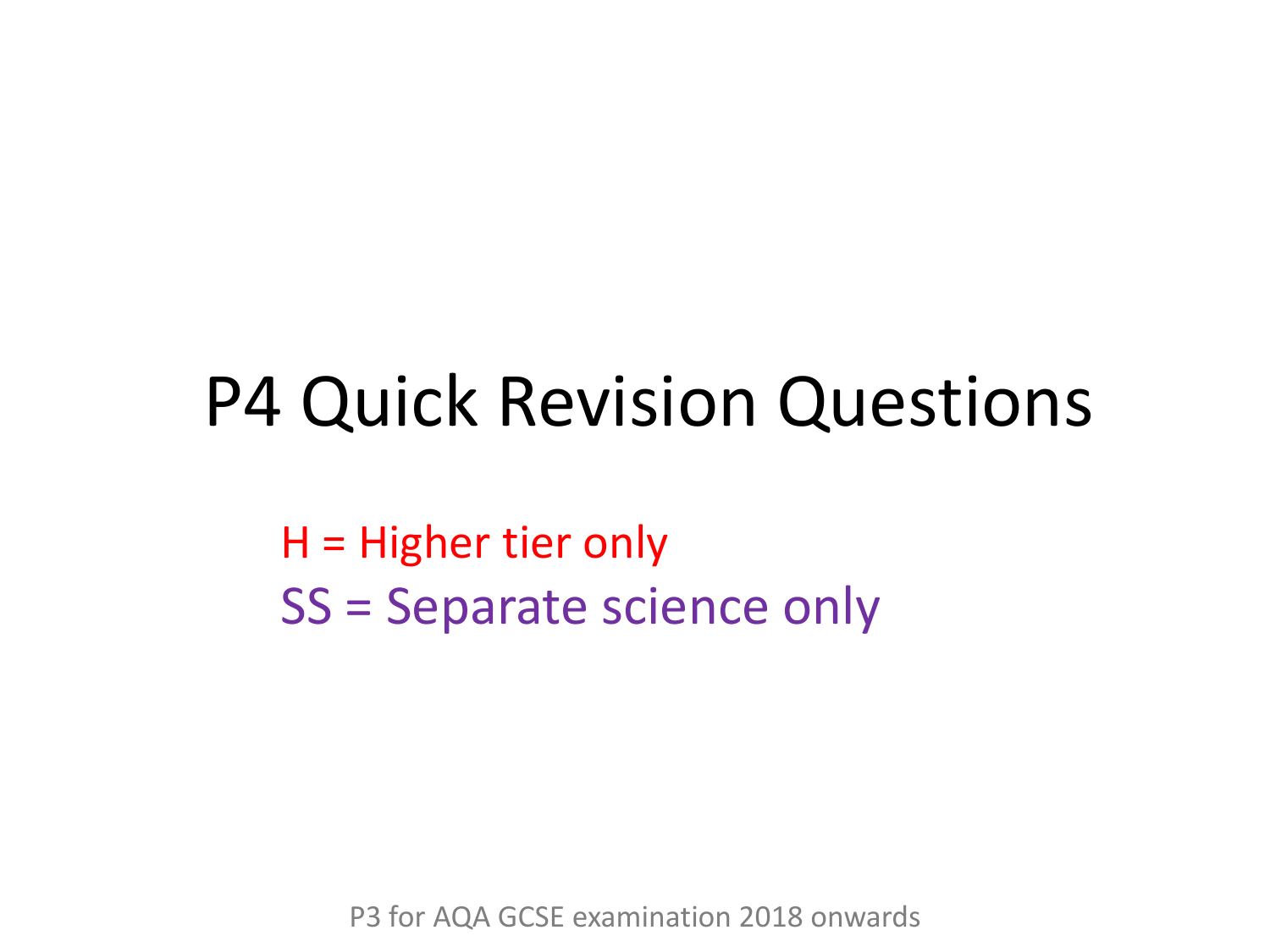#### Question 1 .... of 50

• What are the components of an atom, their location and their charge?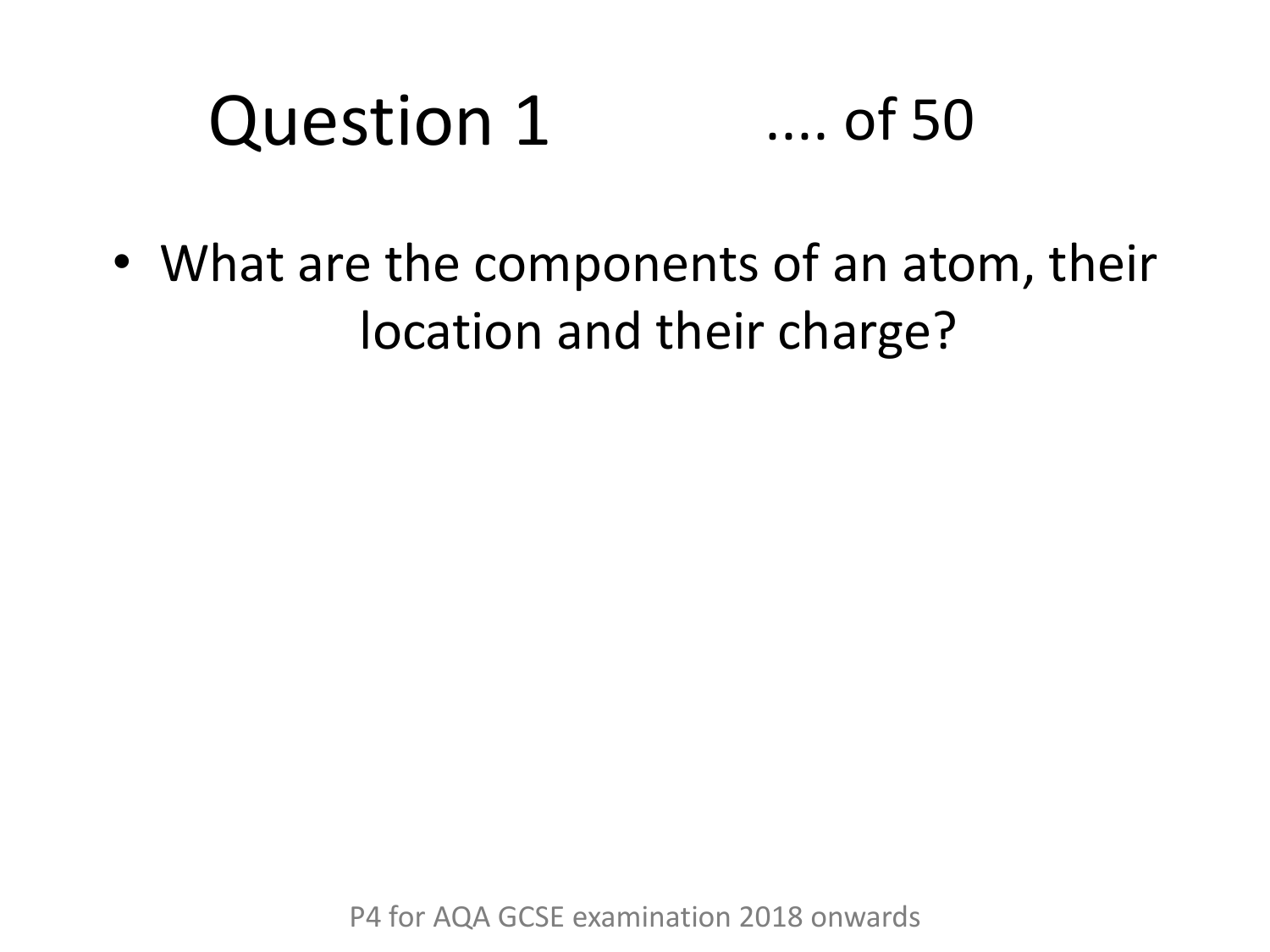## Answer 1 .... of 50

### Electron – outer shells – negative charge Proton – nucleus – positive charge Neutron – nucleus - neutral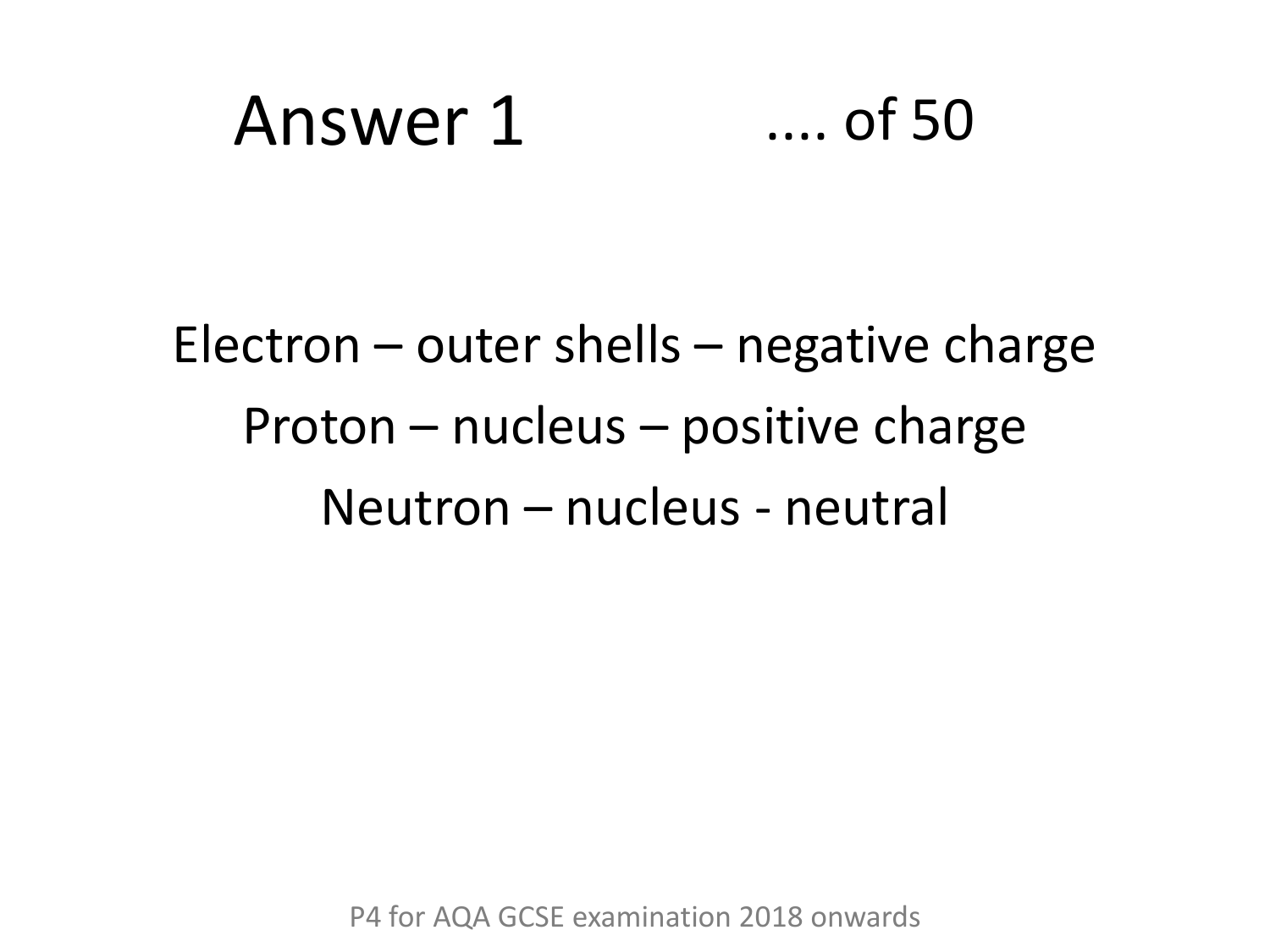#### Question 2 .... of 50

### A radium atom has 88 protons and 226 neurons. How many electrons does it have?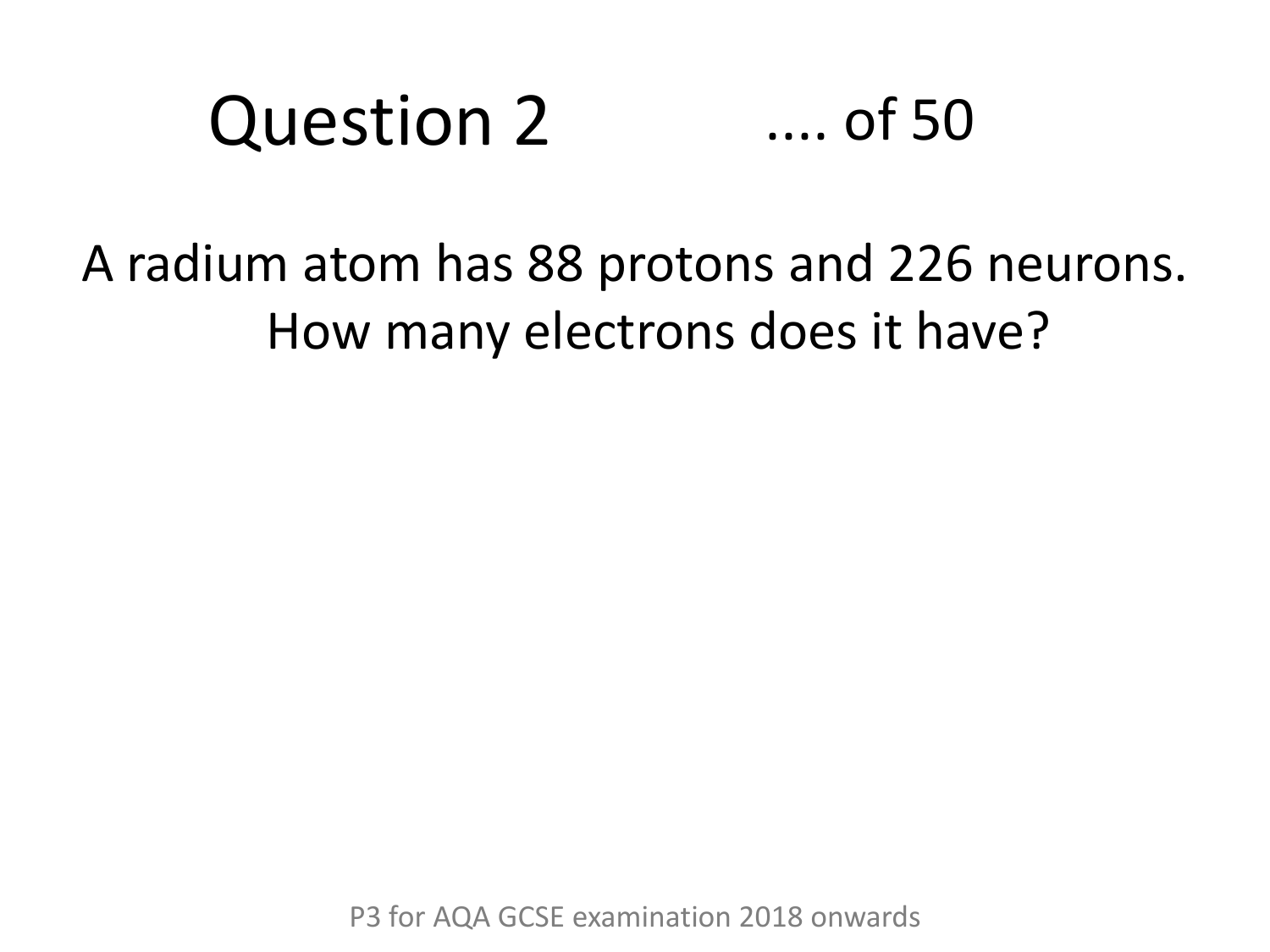### Answer 2 .... of 50

• 138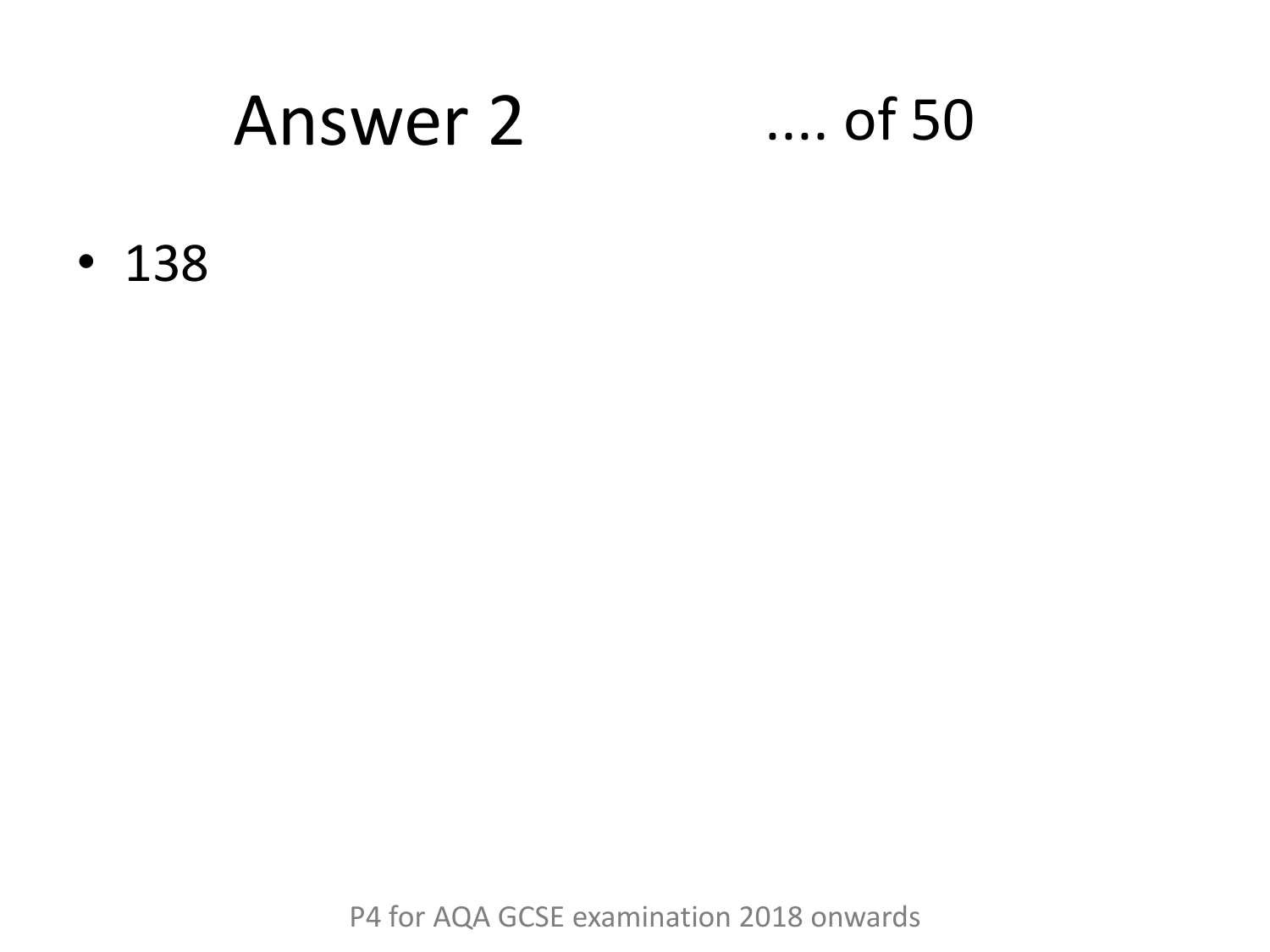#### Question 3 .... of 50

• What are isotopes?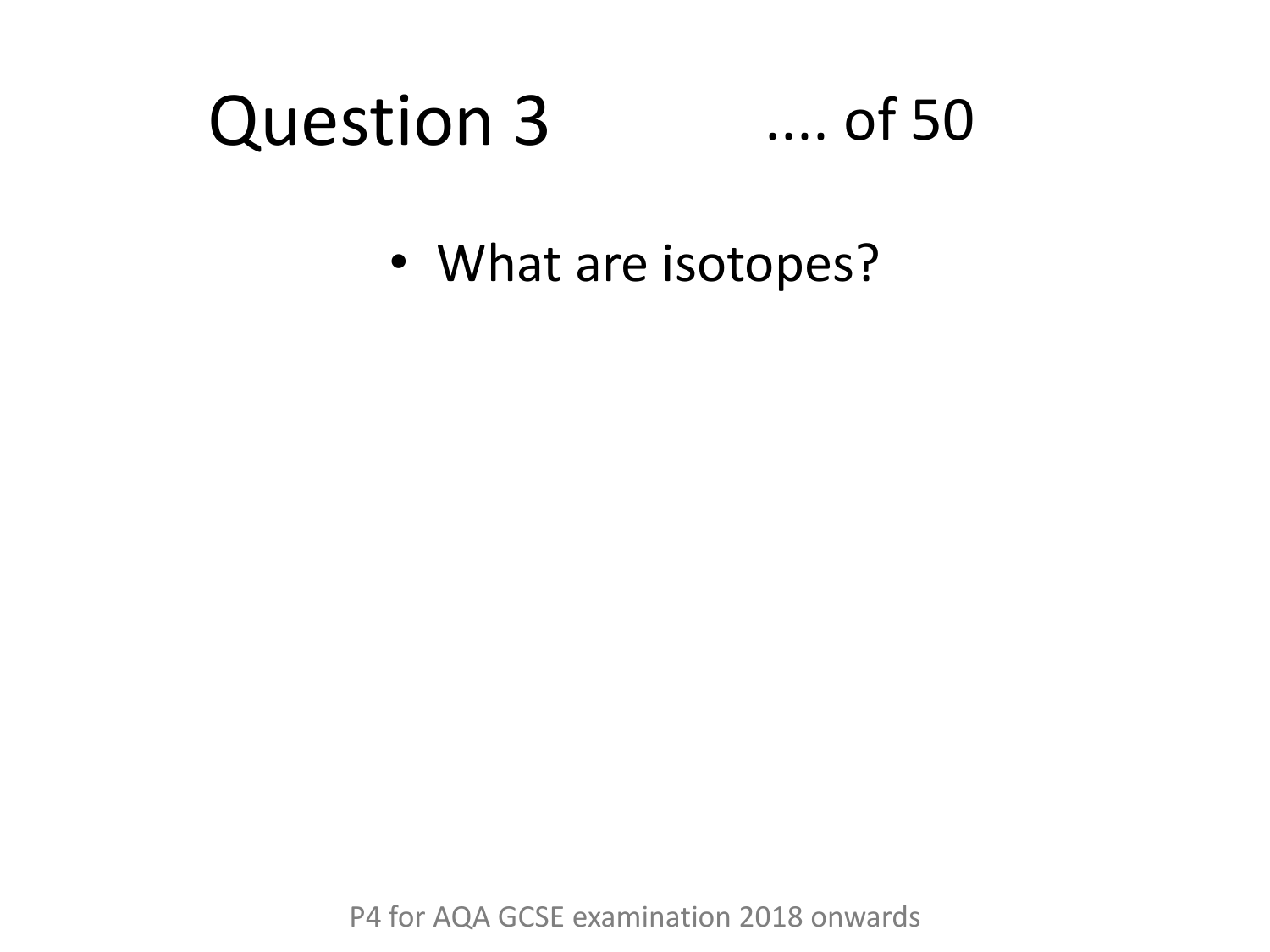## Answer 3 .... of 50

### Isotopes of an element have the same number of protons in them but different numbers of neutrons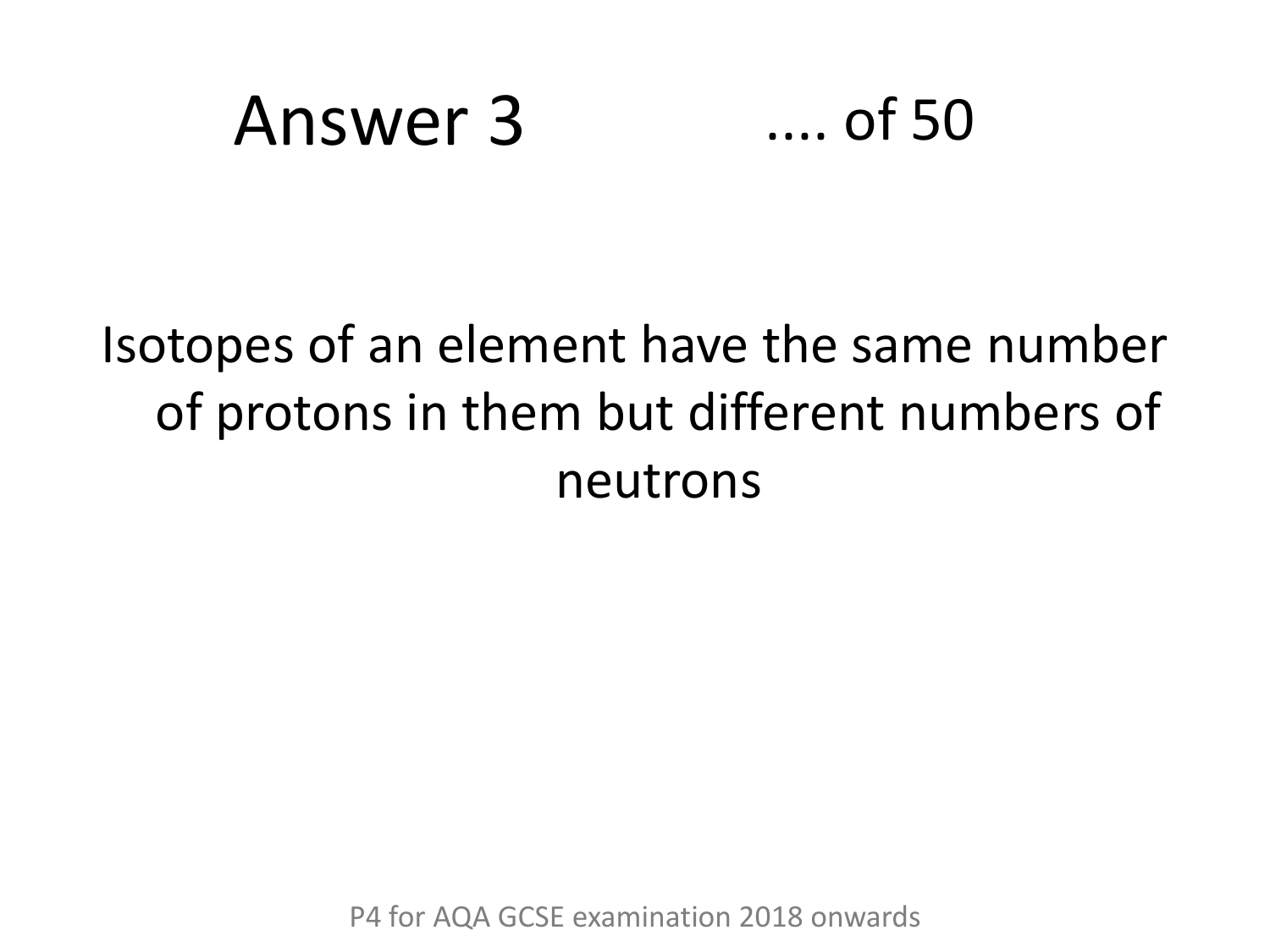## Question 4 .... of 50



### What are the two numbers?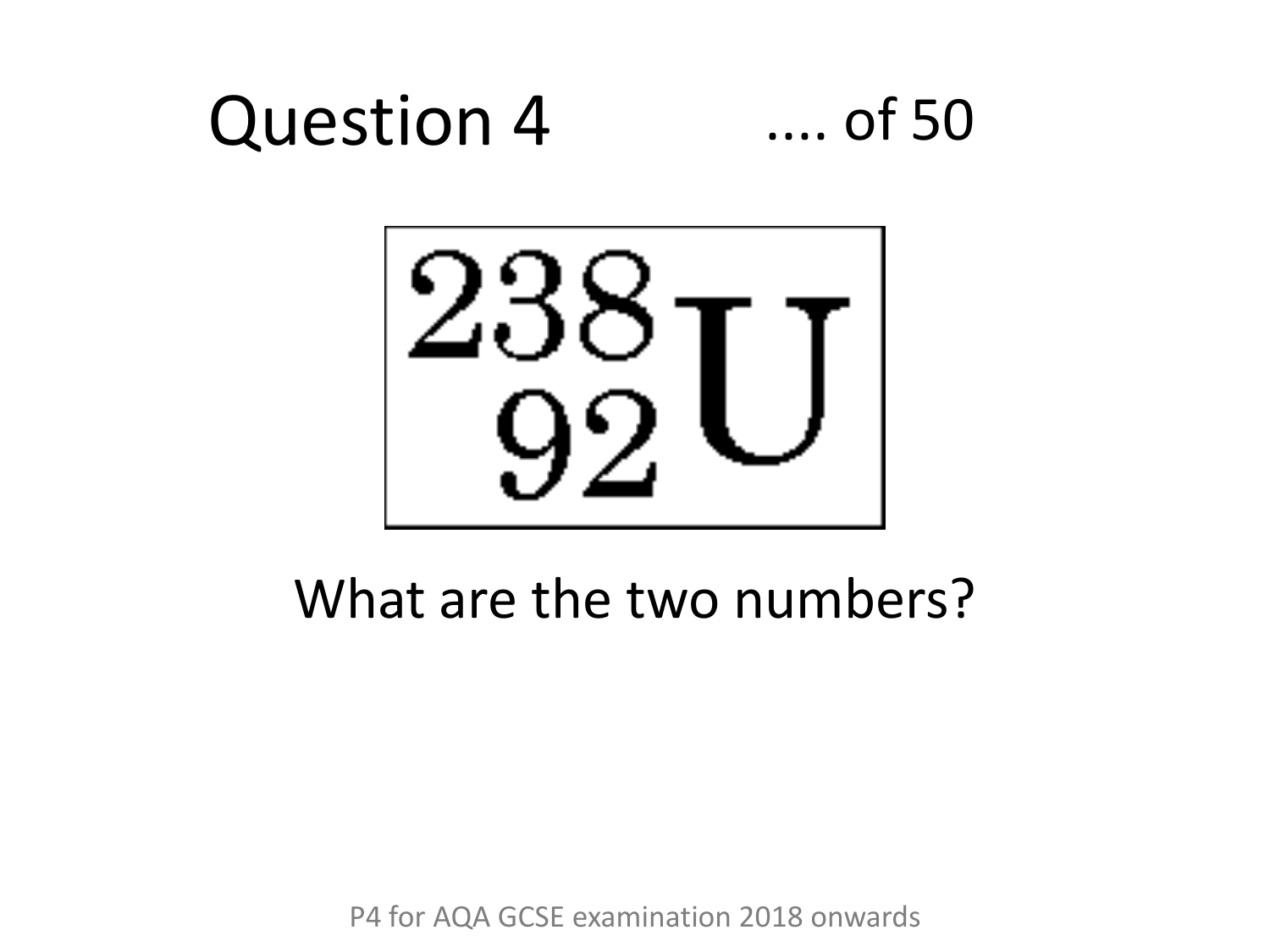## Answer 4 .... of 50

238 = mass number 92 = atomic number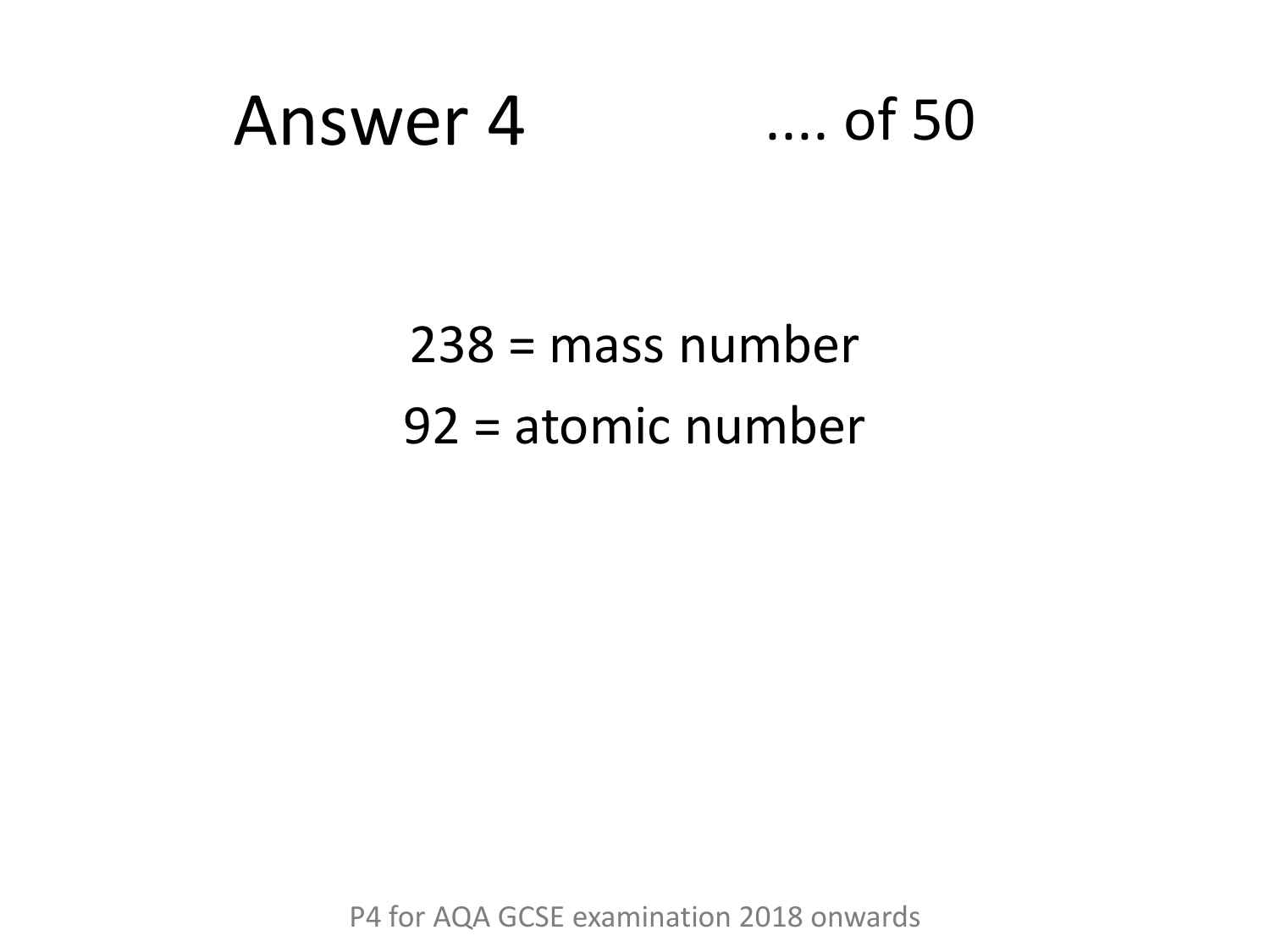#### Question 5 .... of 50

• If an element has a mass number of 14 and an atomic number of 6. How many neutrons, protons and electrons does it have?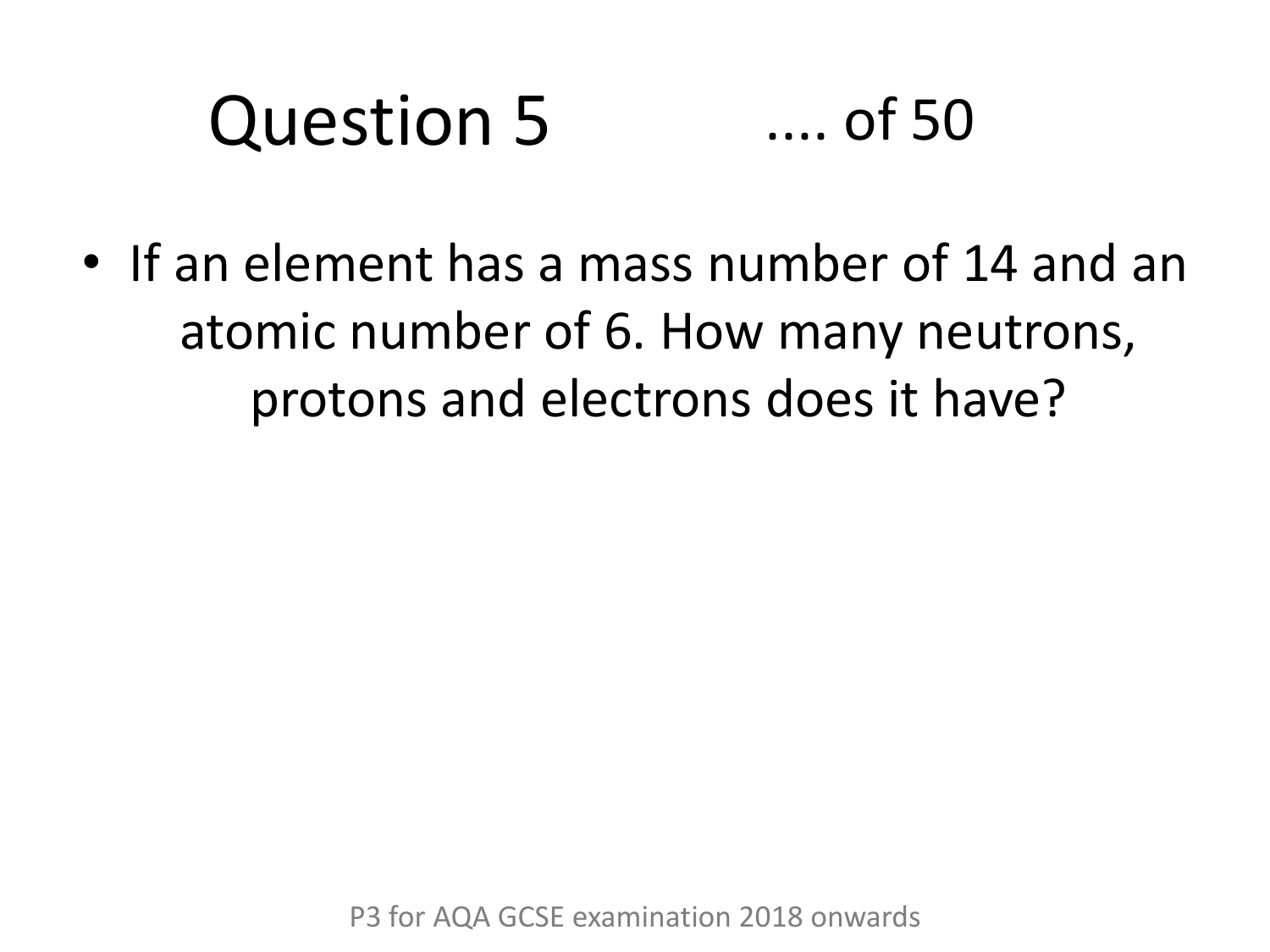## Answer 5 .... of 50

- 6 electrons
- 6 protons
- 8 neutrons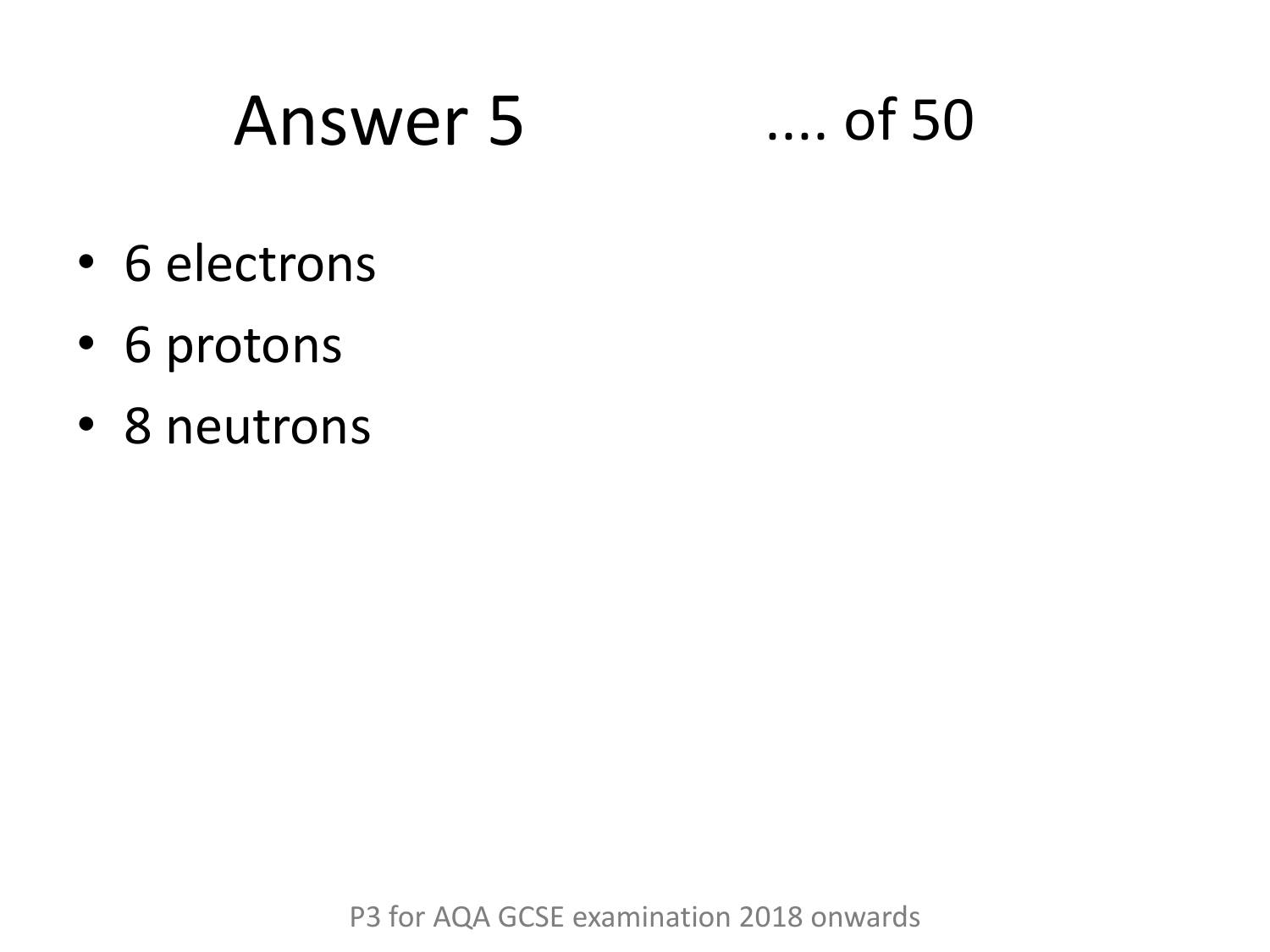## Question 6

### .... of 50

• Define ionised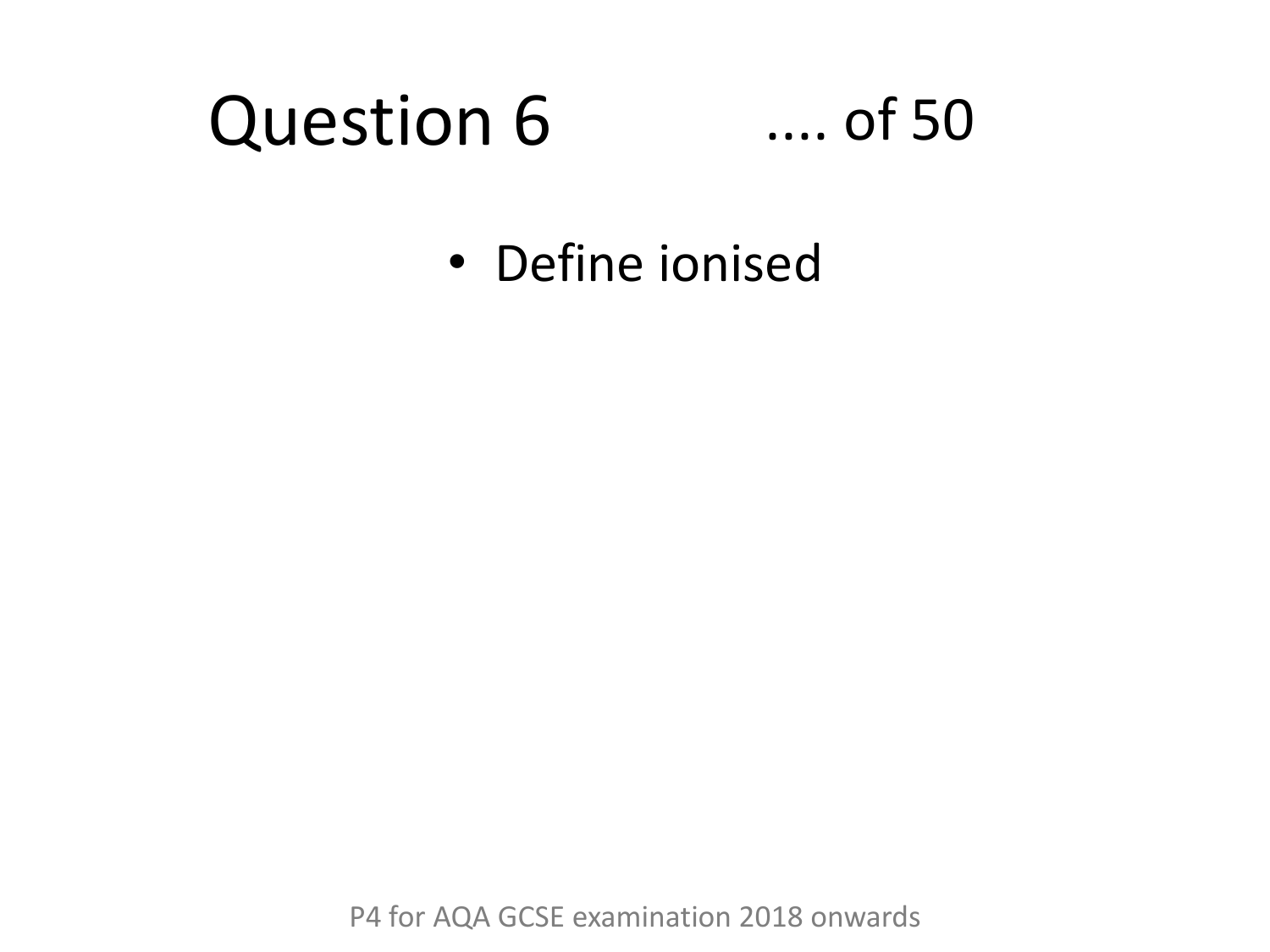## Answer 6 .... of 50

### When an atom gains or loses electrons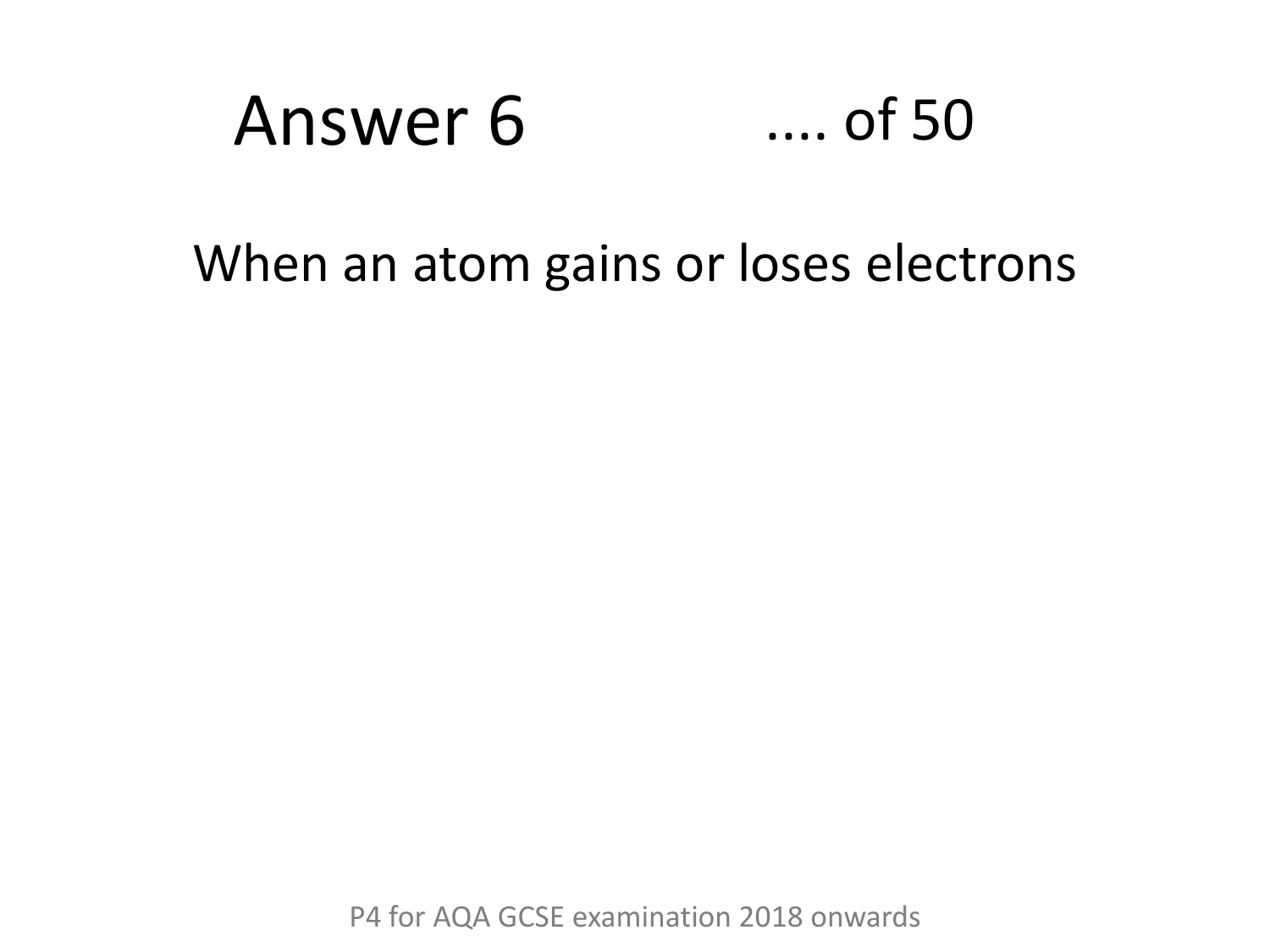## Question 7

### .... of 50

• Define radioisotope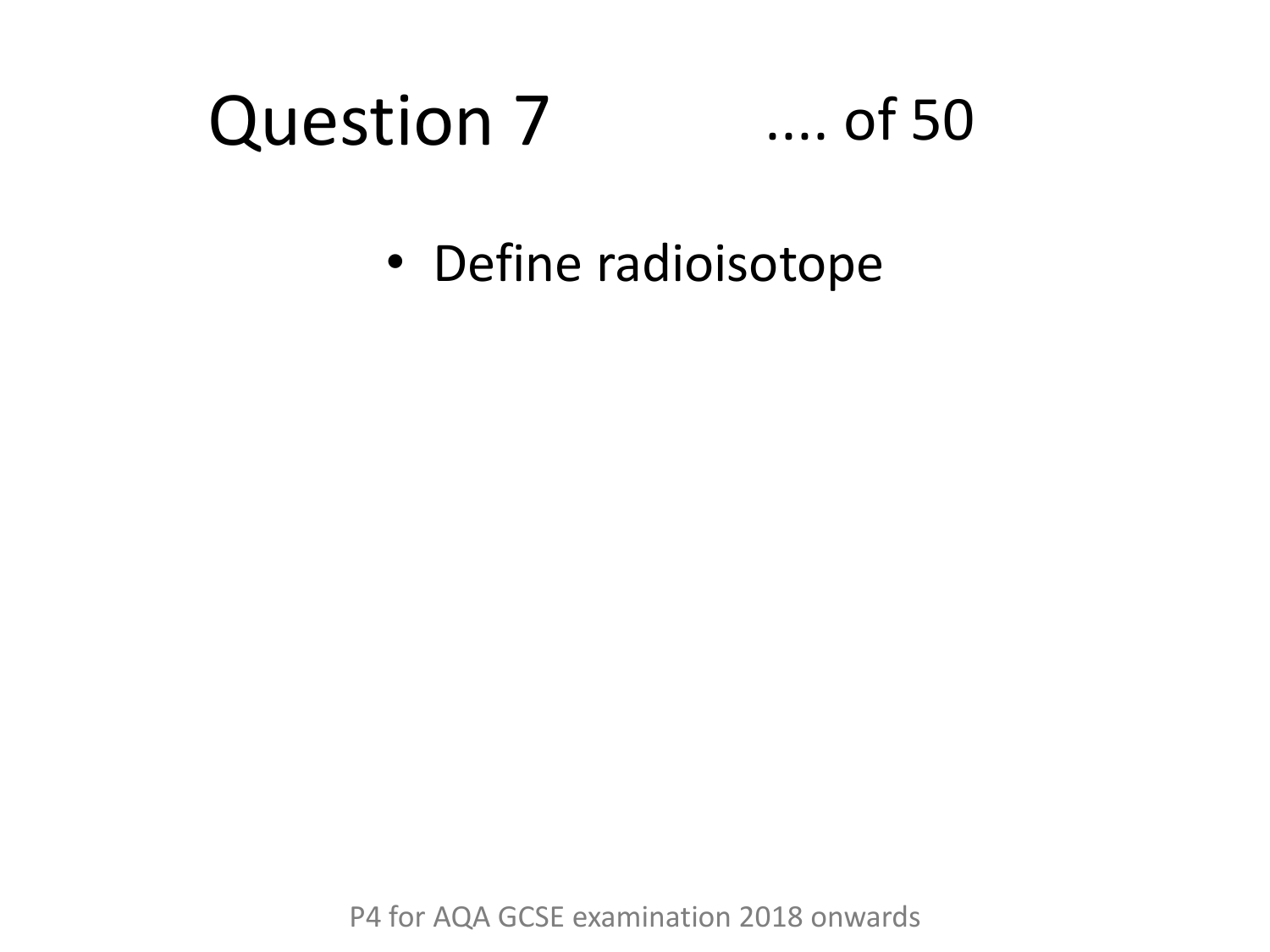

### An atom with an unstable nucleus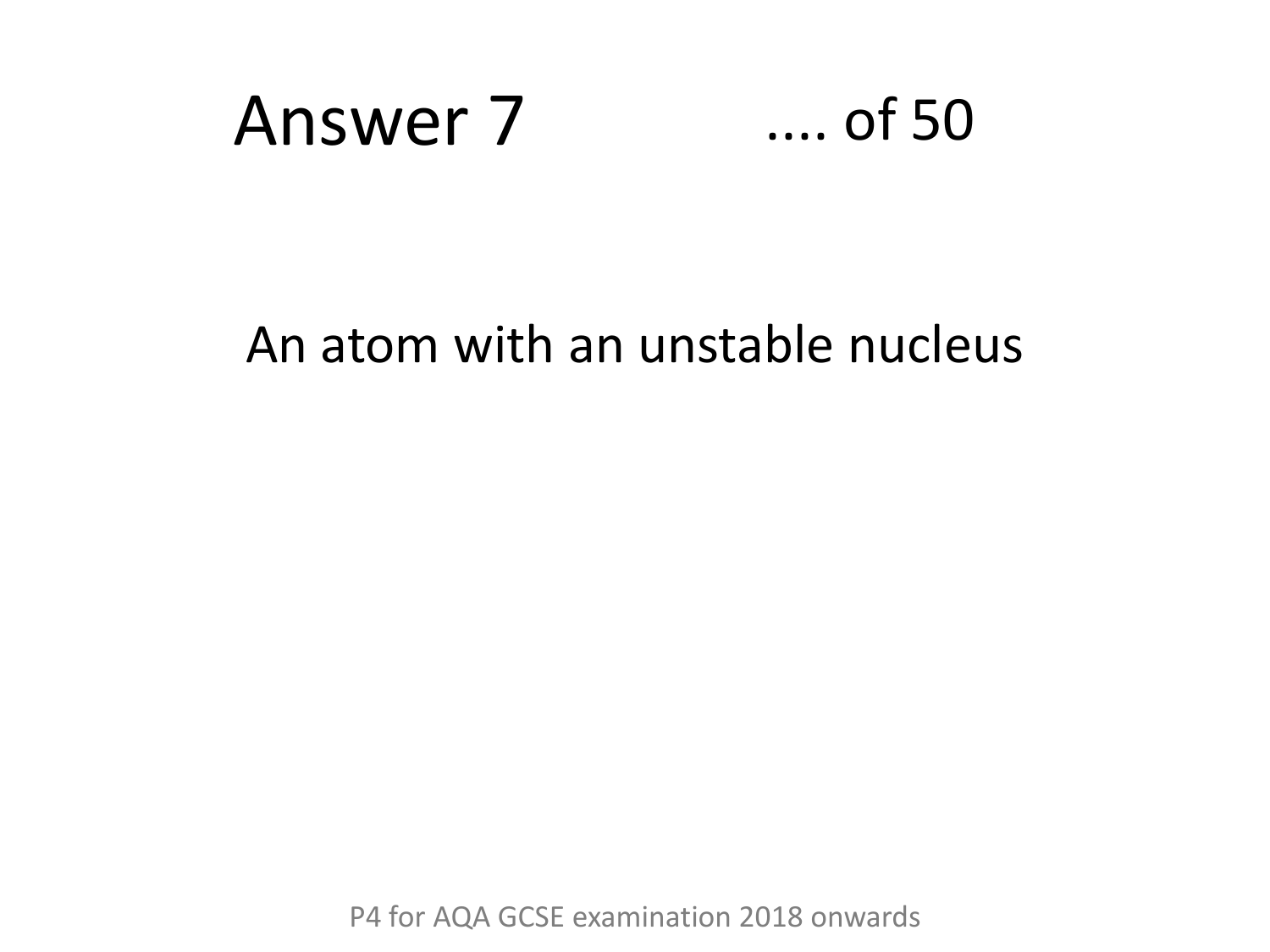#### Question 8 .... of 50

• What forms can nuclear radiation be emitted as?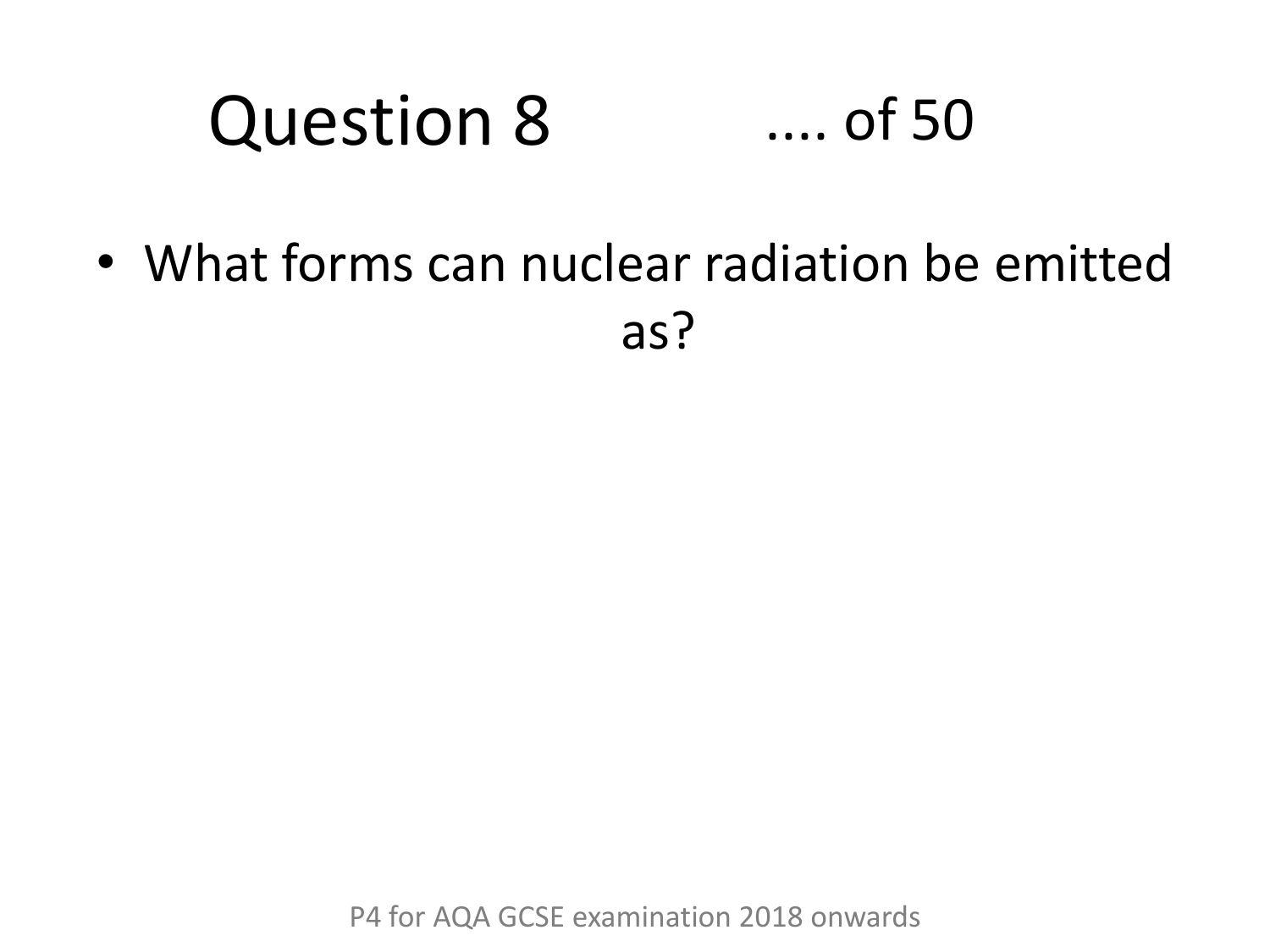

### Alpha particle, beta particle, gamma ray or neutron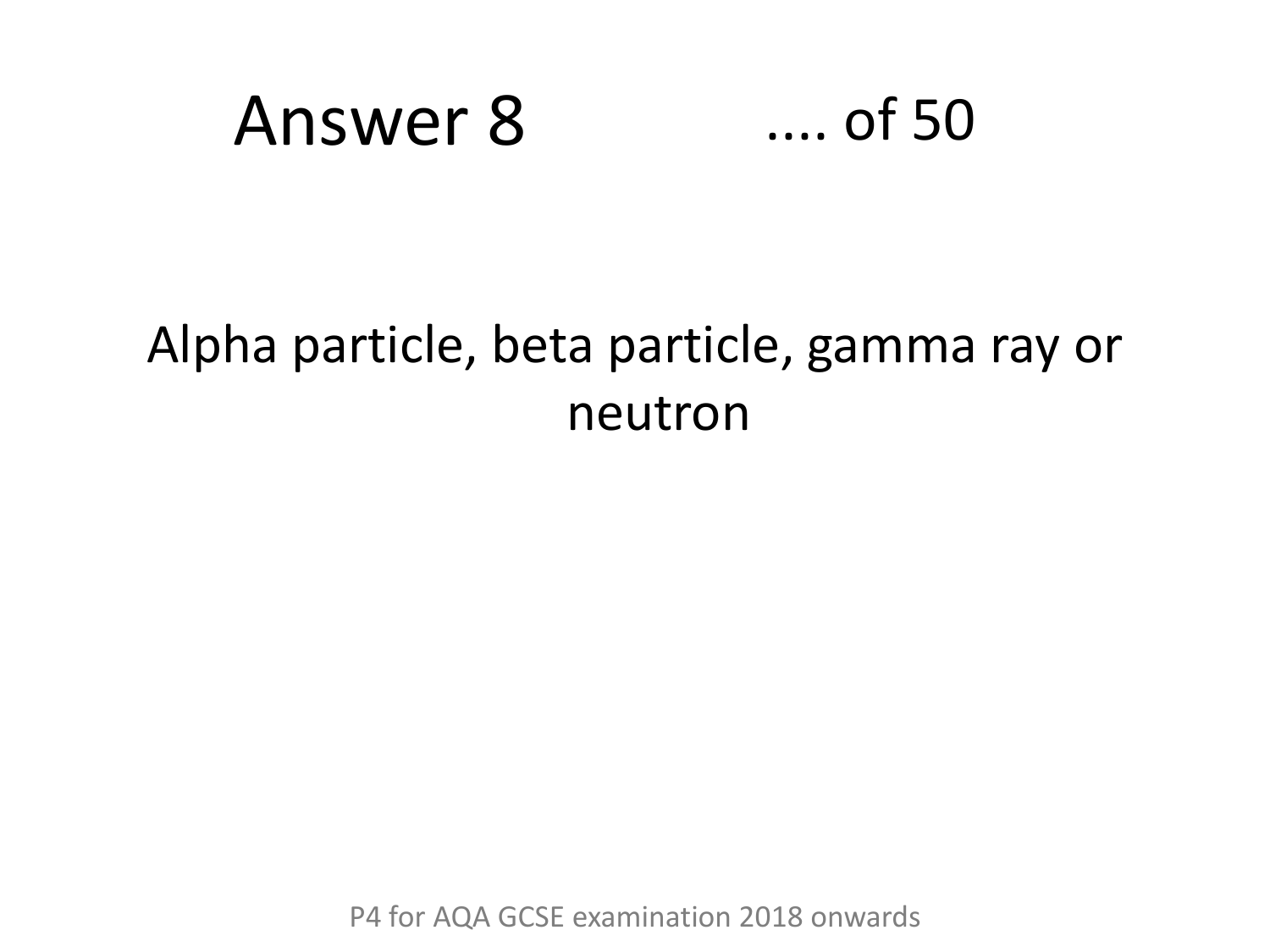#### Question 9 .... of 50

• Describe an alpha particle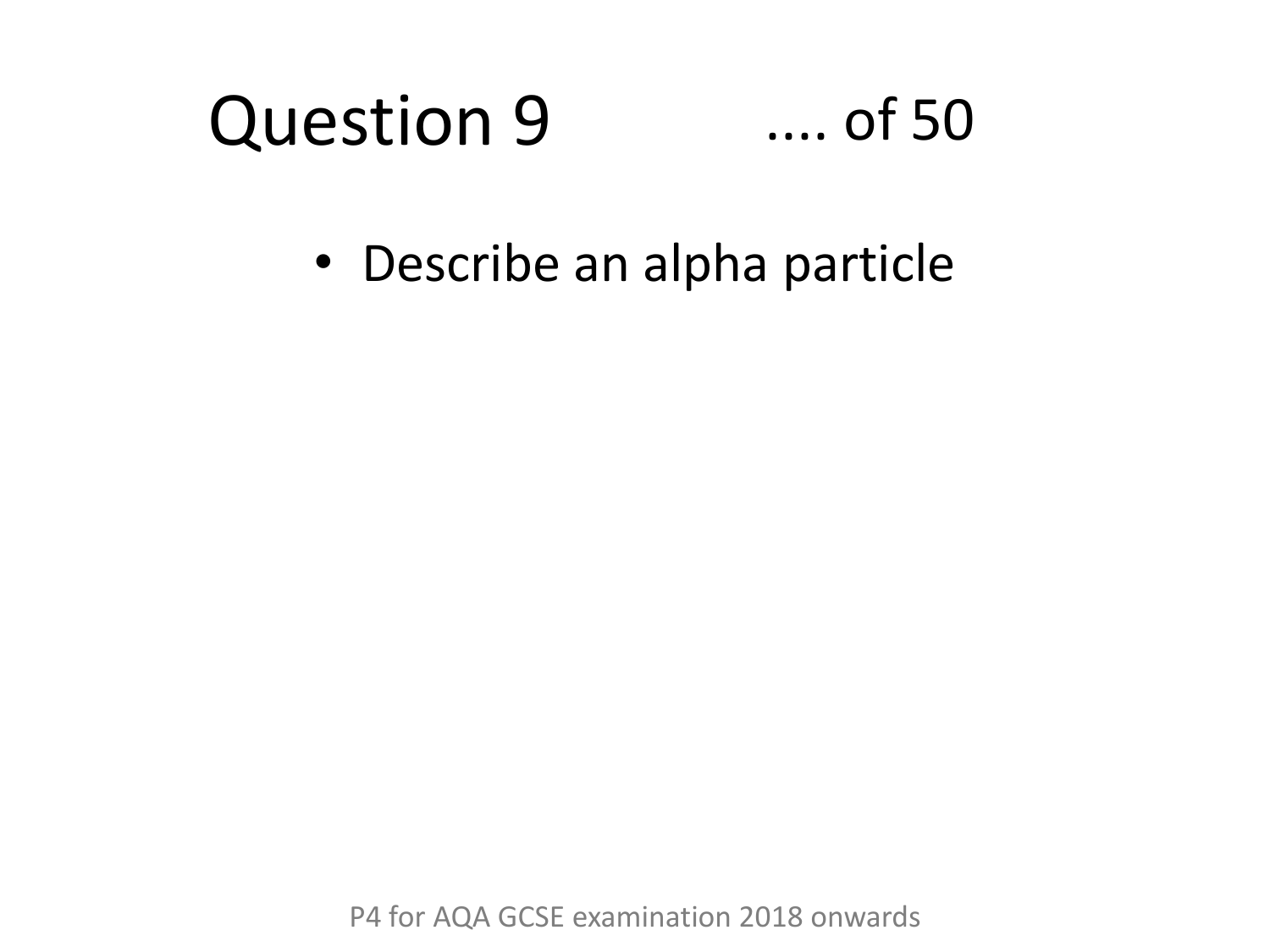

### A helium nucleus with 2 protons and 2 neutrons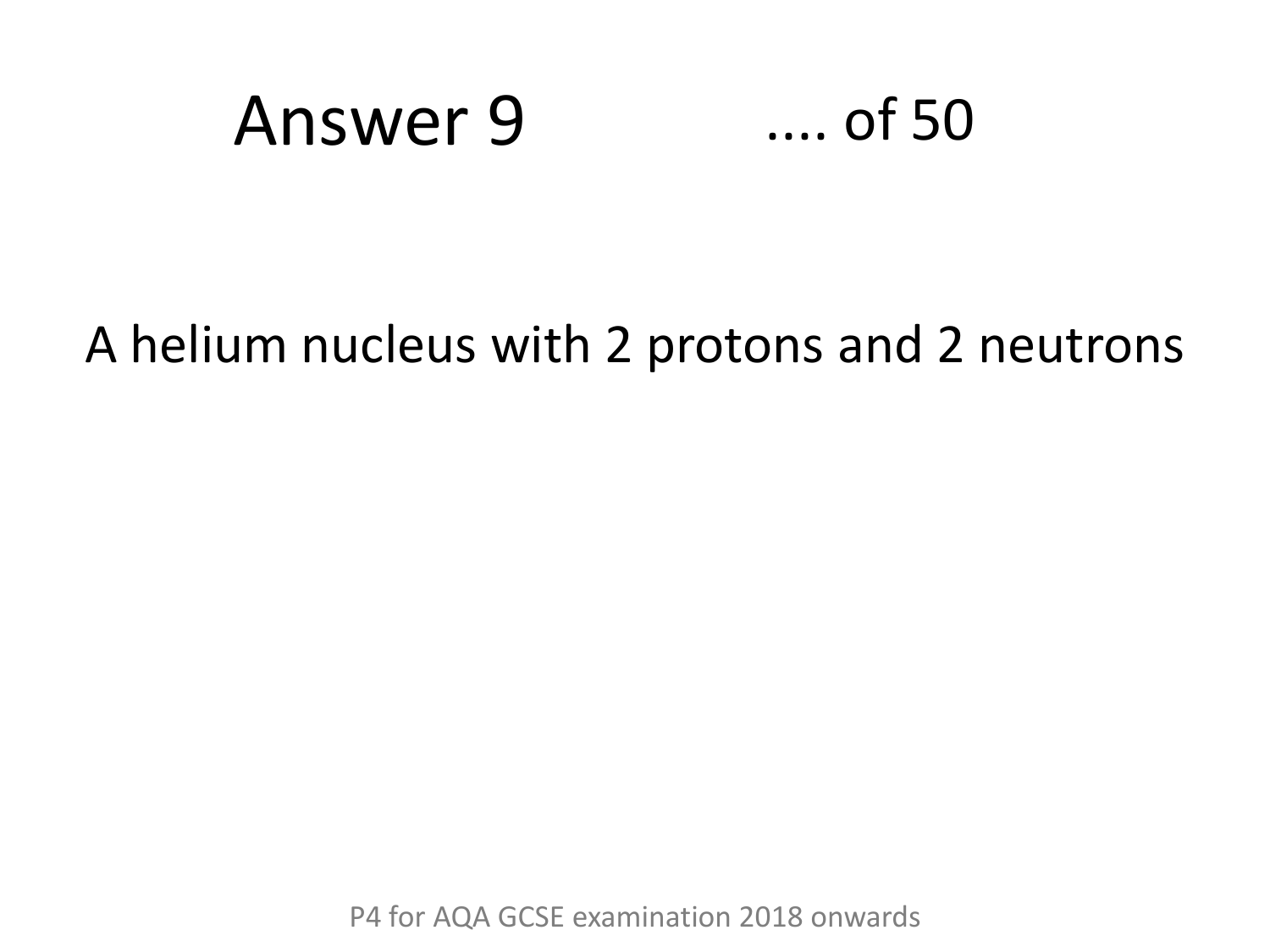### Question 10 .... of 50

• What happens when an alpha particle is emitted from a nucleus?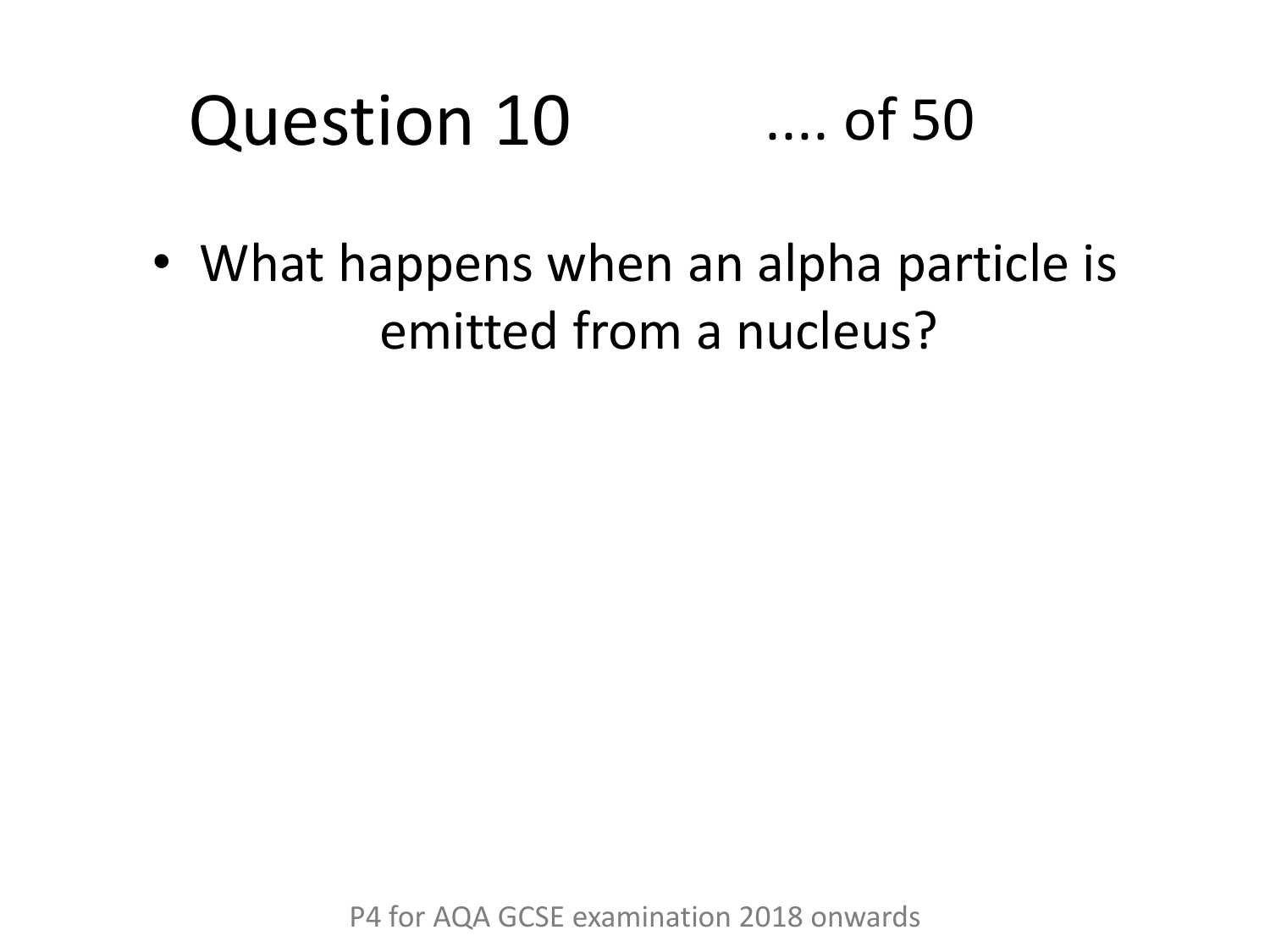# Answer 10 .... of 50

• The nucleus has 2 fewer protons and 2 fewer neutrons, so the atomic number decreases by 2 and the mass number decreases by 4. A new element is formed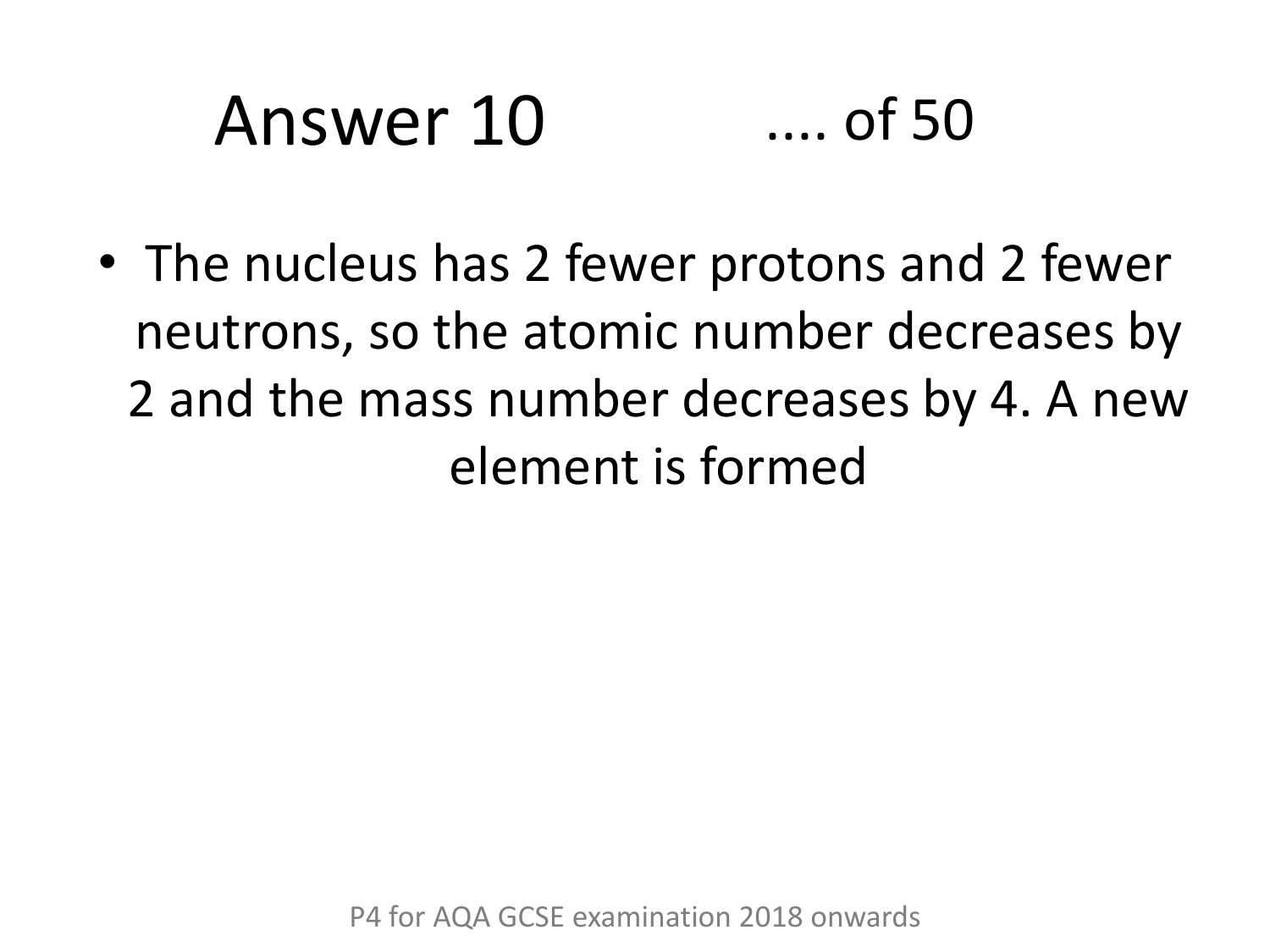### Question 11 .... of 50

• What happens when a beta particle is emitted from the nucleus?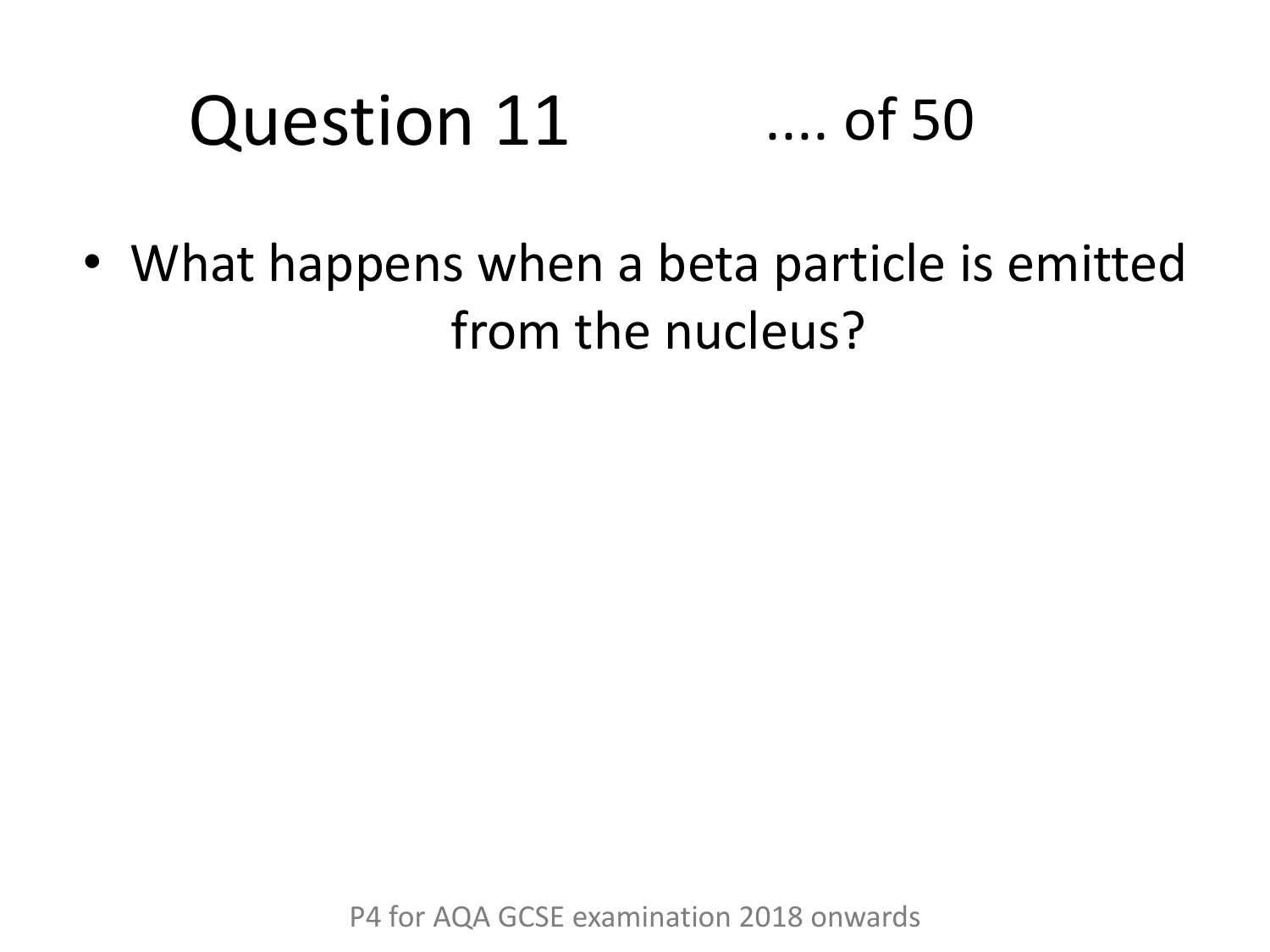## Answer 11 .... of 50

The nucleus has one more proton and one less neutron, so the atomic number increases by one and the mass number is unchanged. A new element is formed.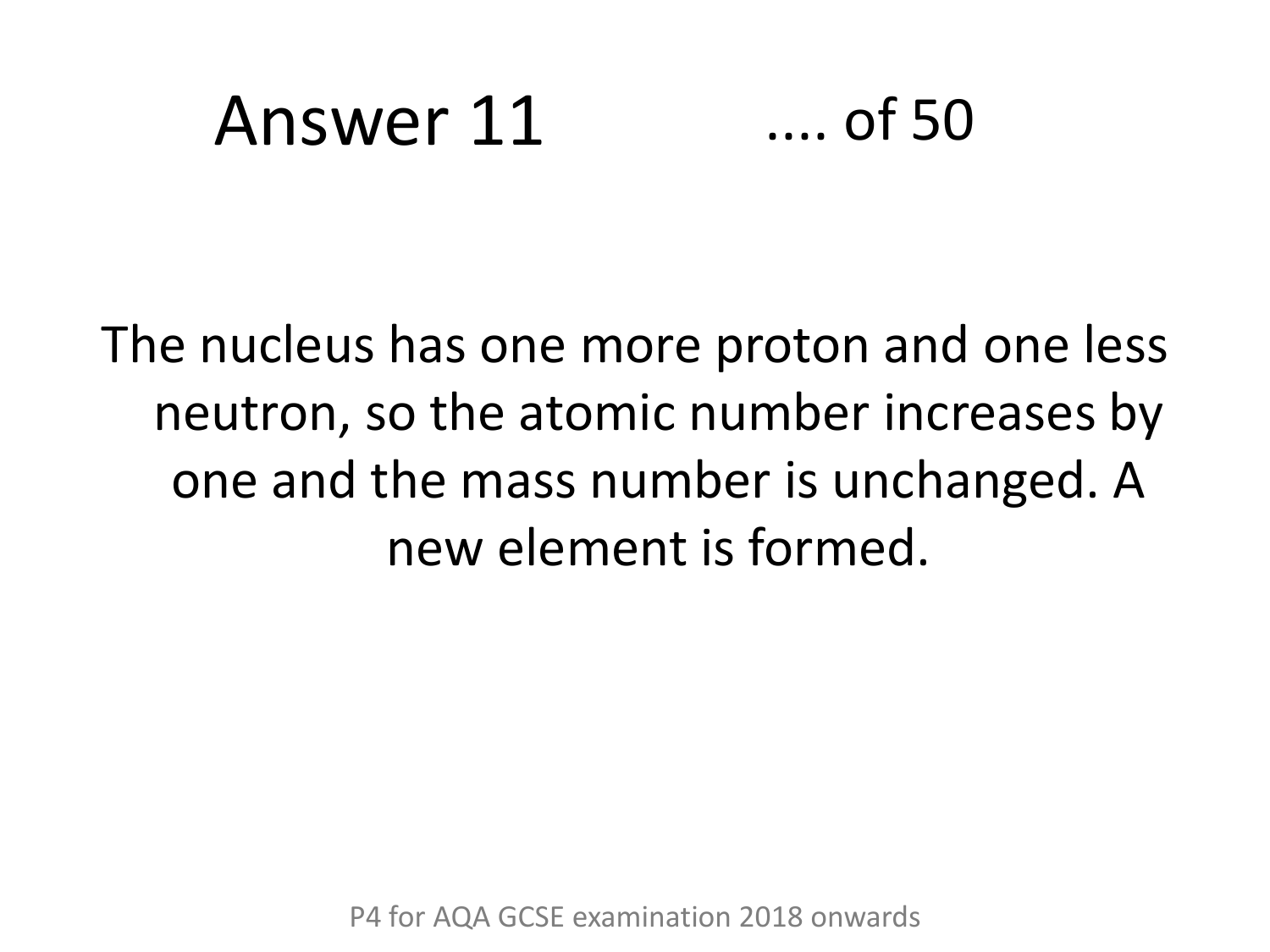### Question 12 .... of 50

• Define background radiation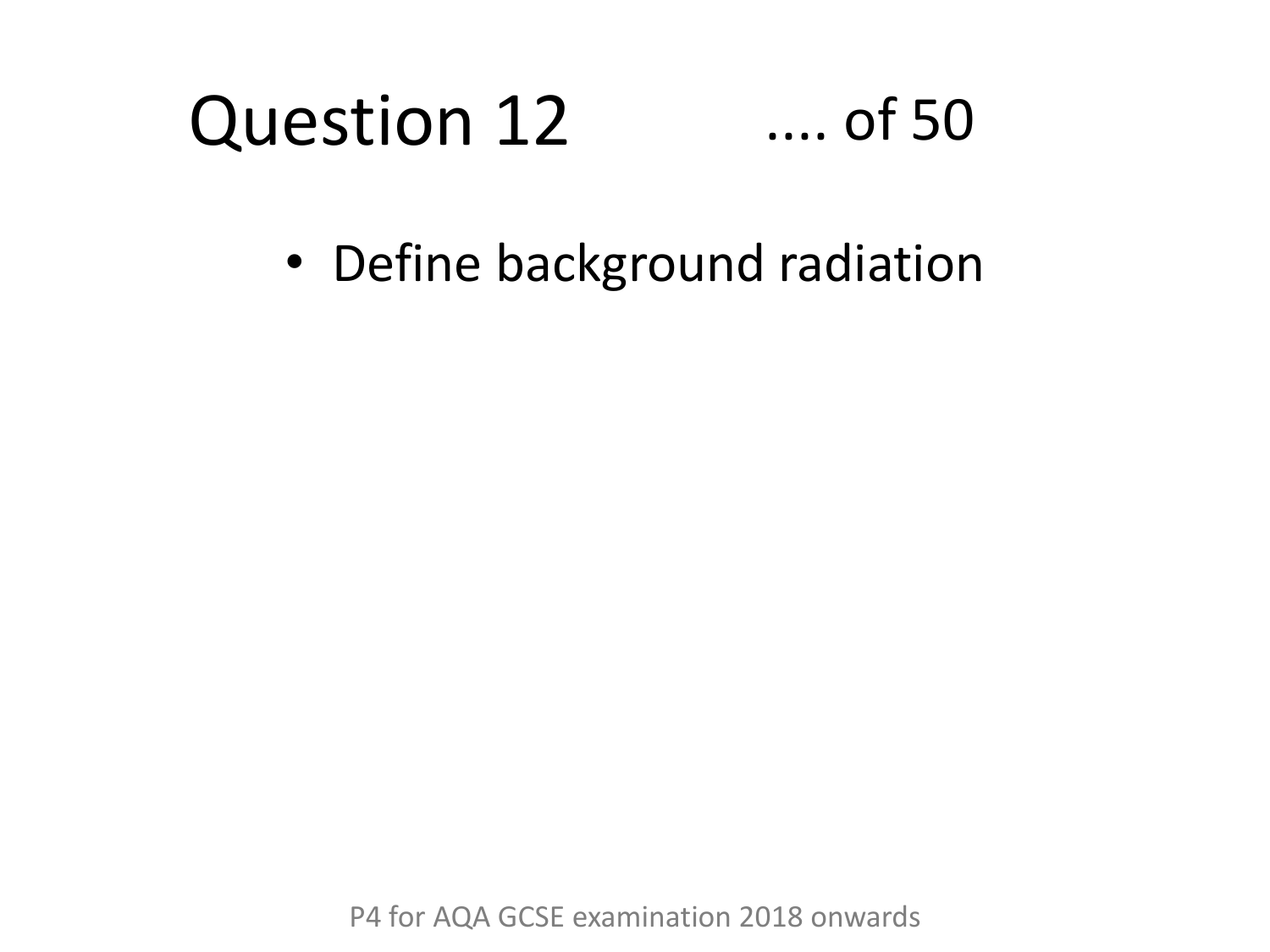## Answer 12 .... of 50

### Ionising radiation that is around us all the time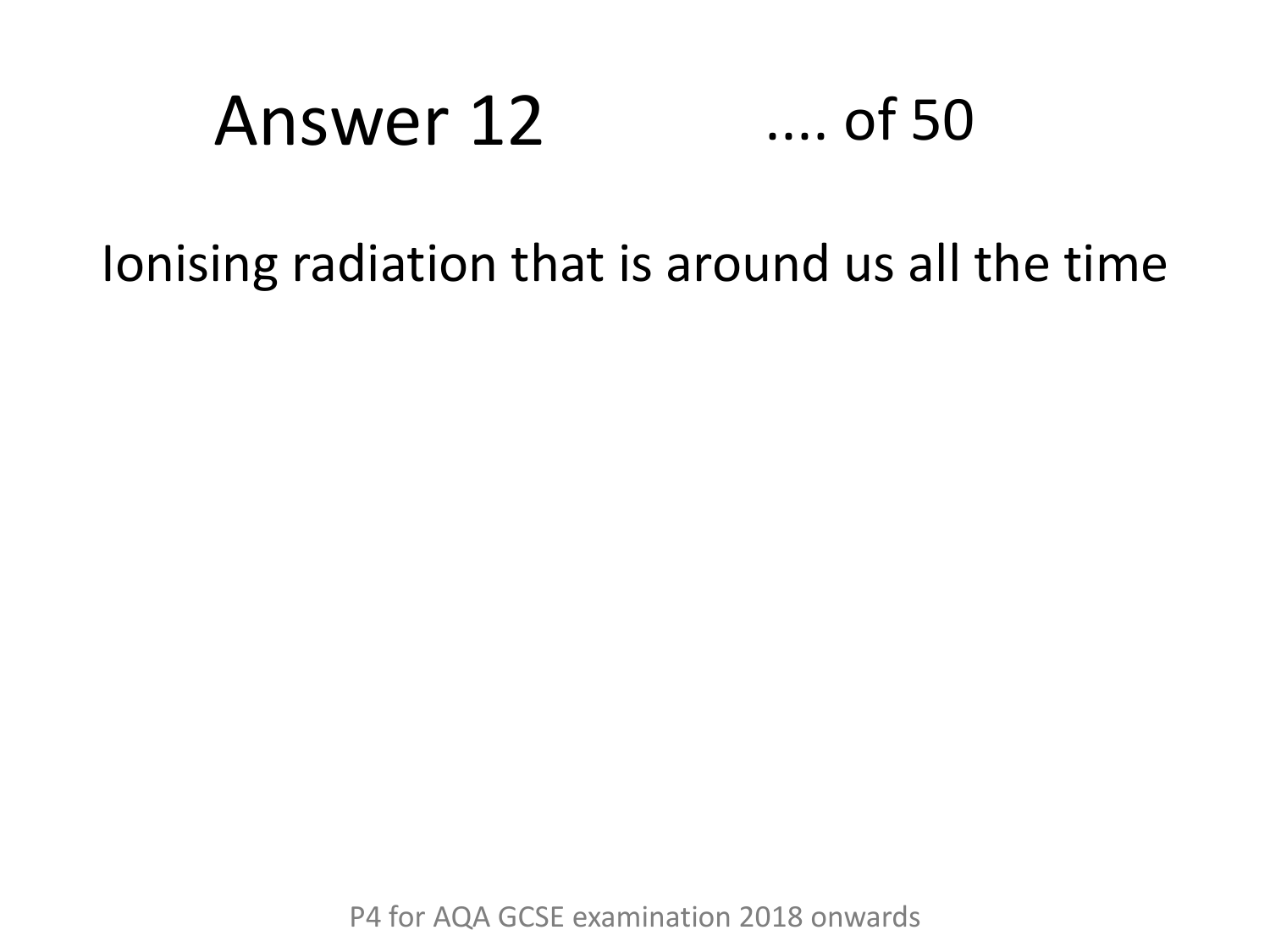#### Question 13 .... of 50

• Give 4 sources of background radiation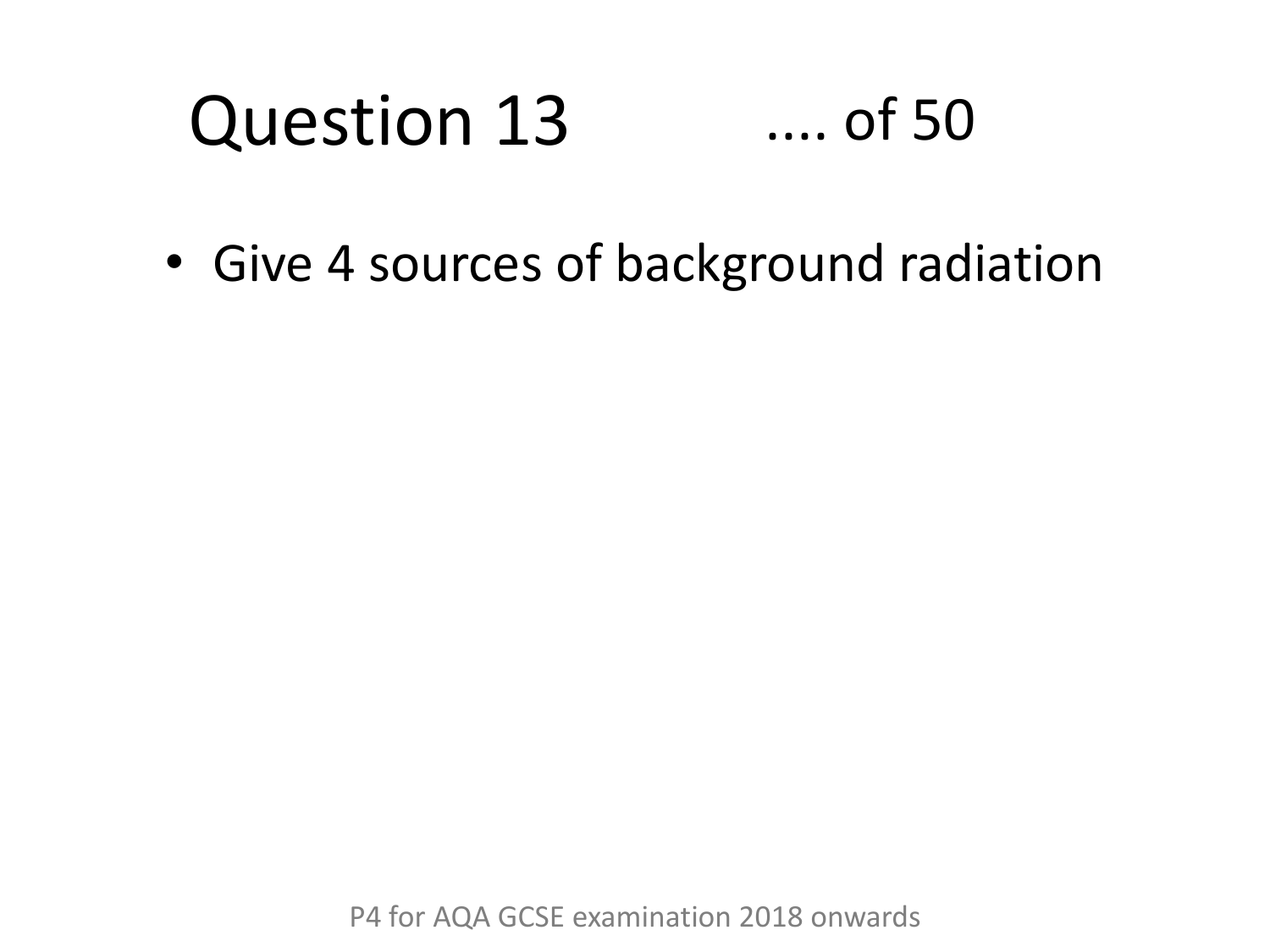# Answer 13 .... of 50

- Natural sources rocks and cosmic rays from space
- Waste products from hospitals, nuclear power stations and/or other industries
- Manufactured radioisotopes
- From the fallout from nuclear weapons testing and nuclear accidents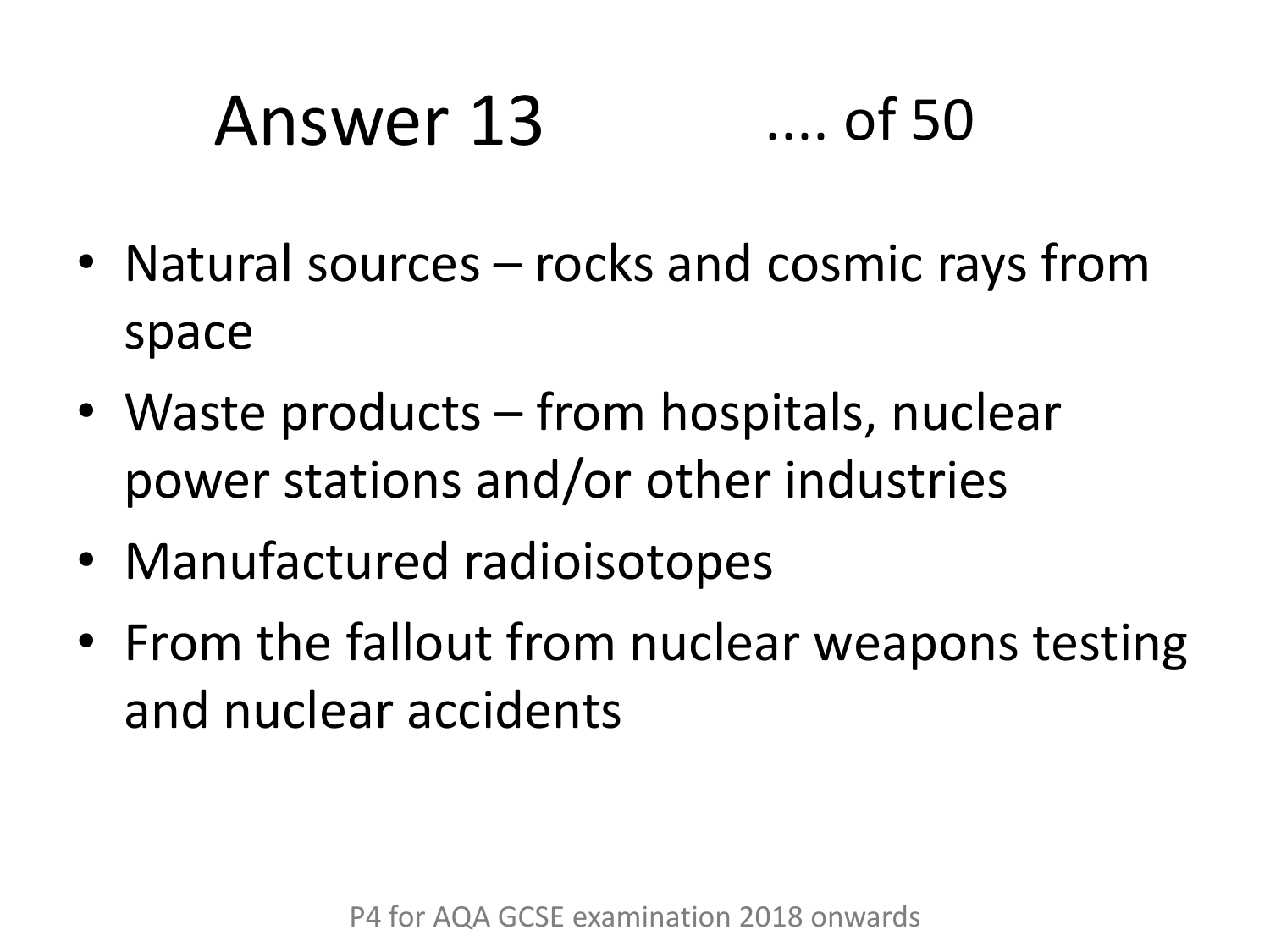### Question 14 .... of 50

• List the three of nuclear radiation from greatest penetrating power to smallest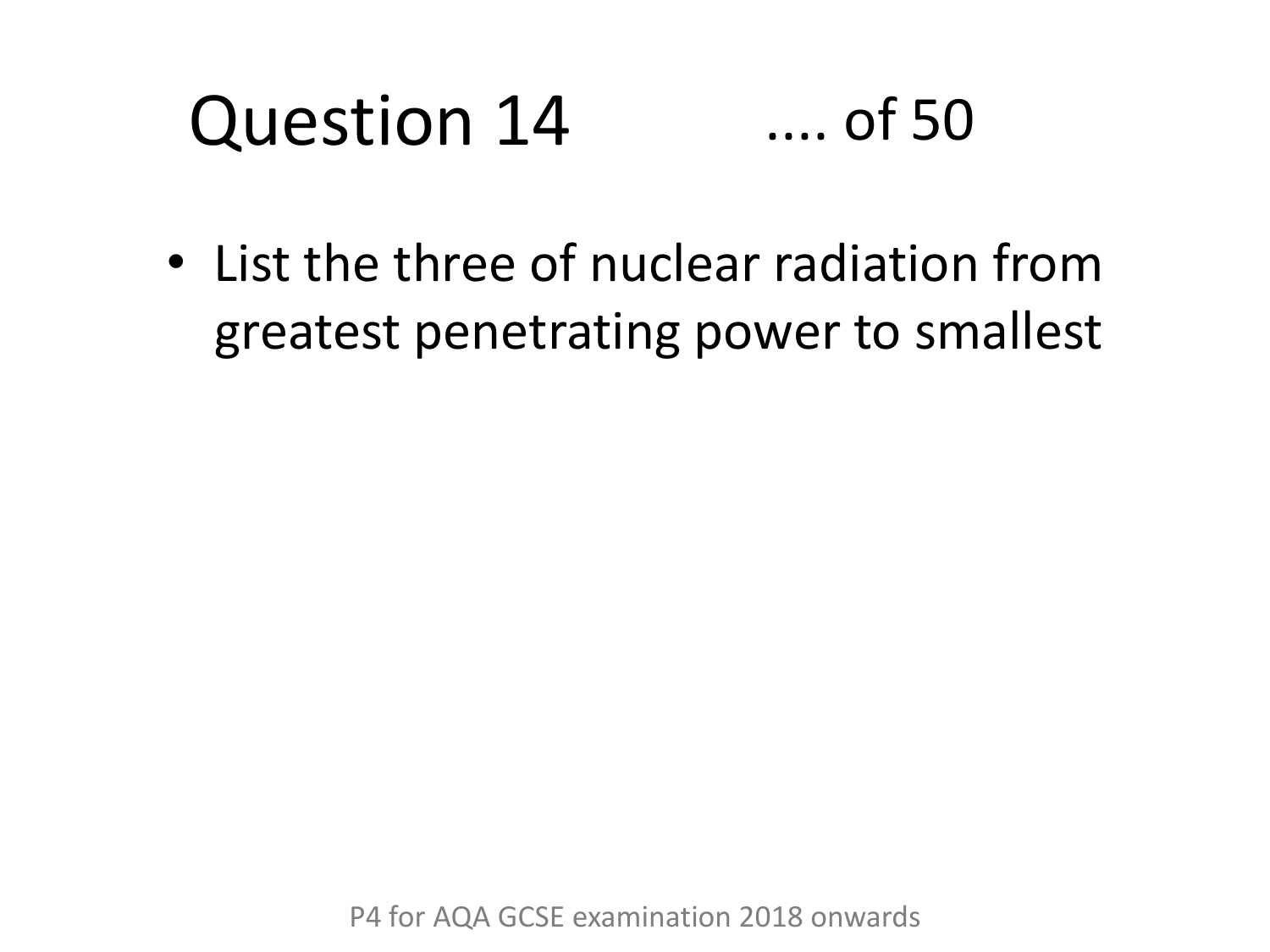## Answer 14 .... of 50

### Gamma rays, beta particles, alpha particles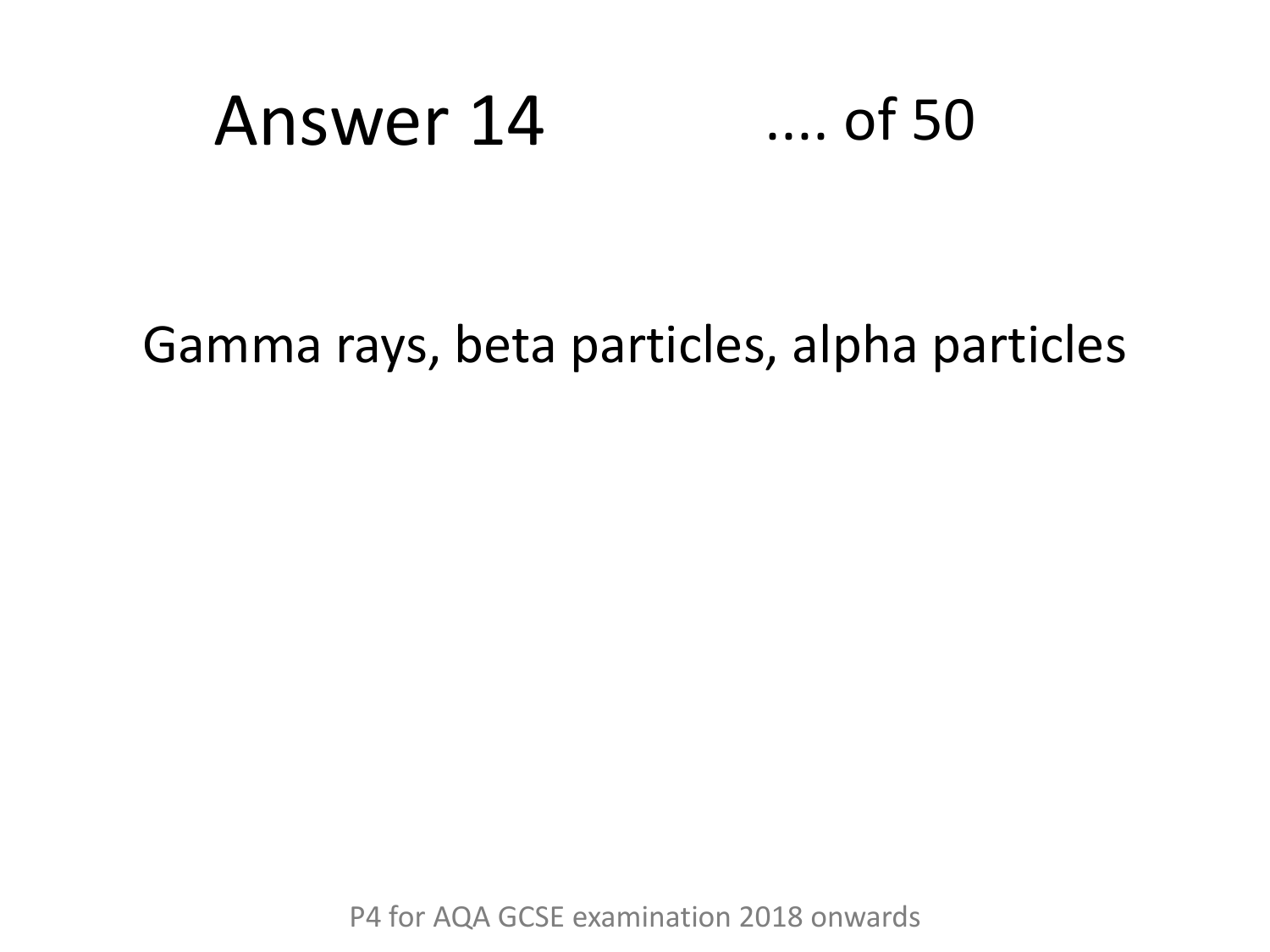### Question 15 .... of 50

• Give two examples of the uses of radioactive sources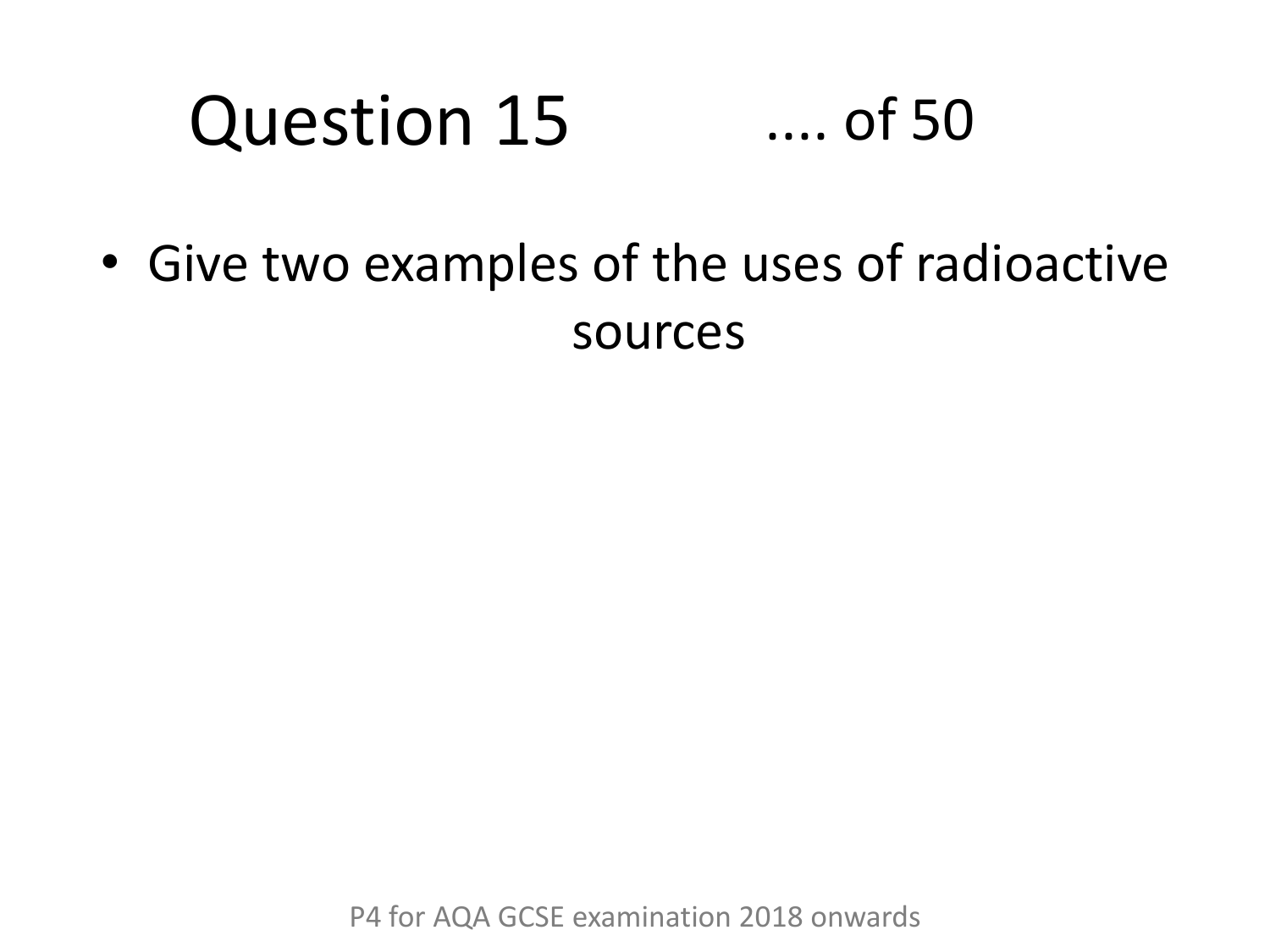## Answer 15 .... of 50

### Smoke alarm Monitoring the thickness of paper in manufacturing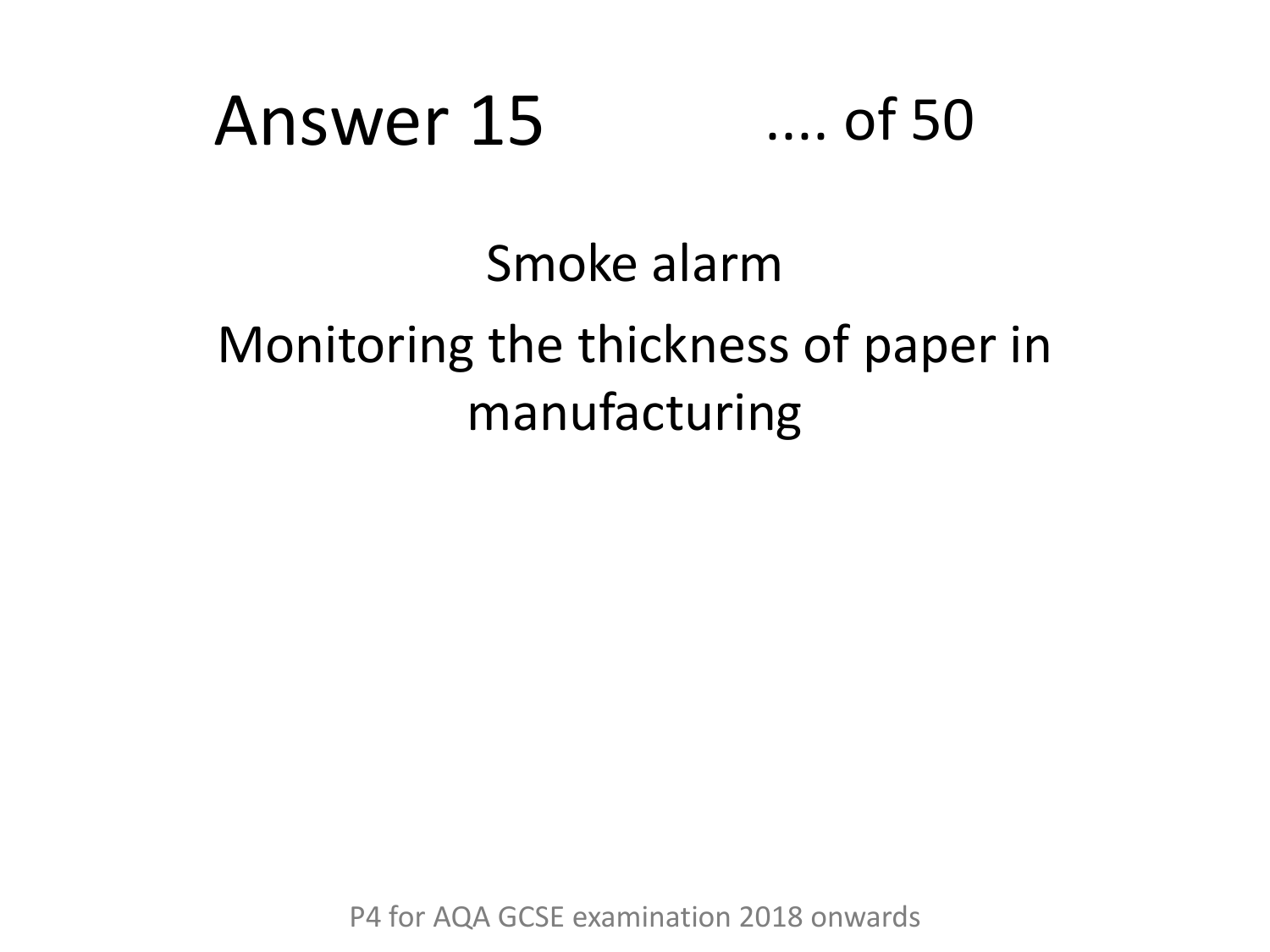### Question 16 .... of 50

• What is the key difference between chemical and nuclear equations?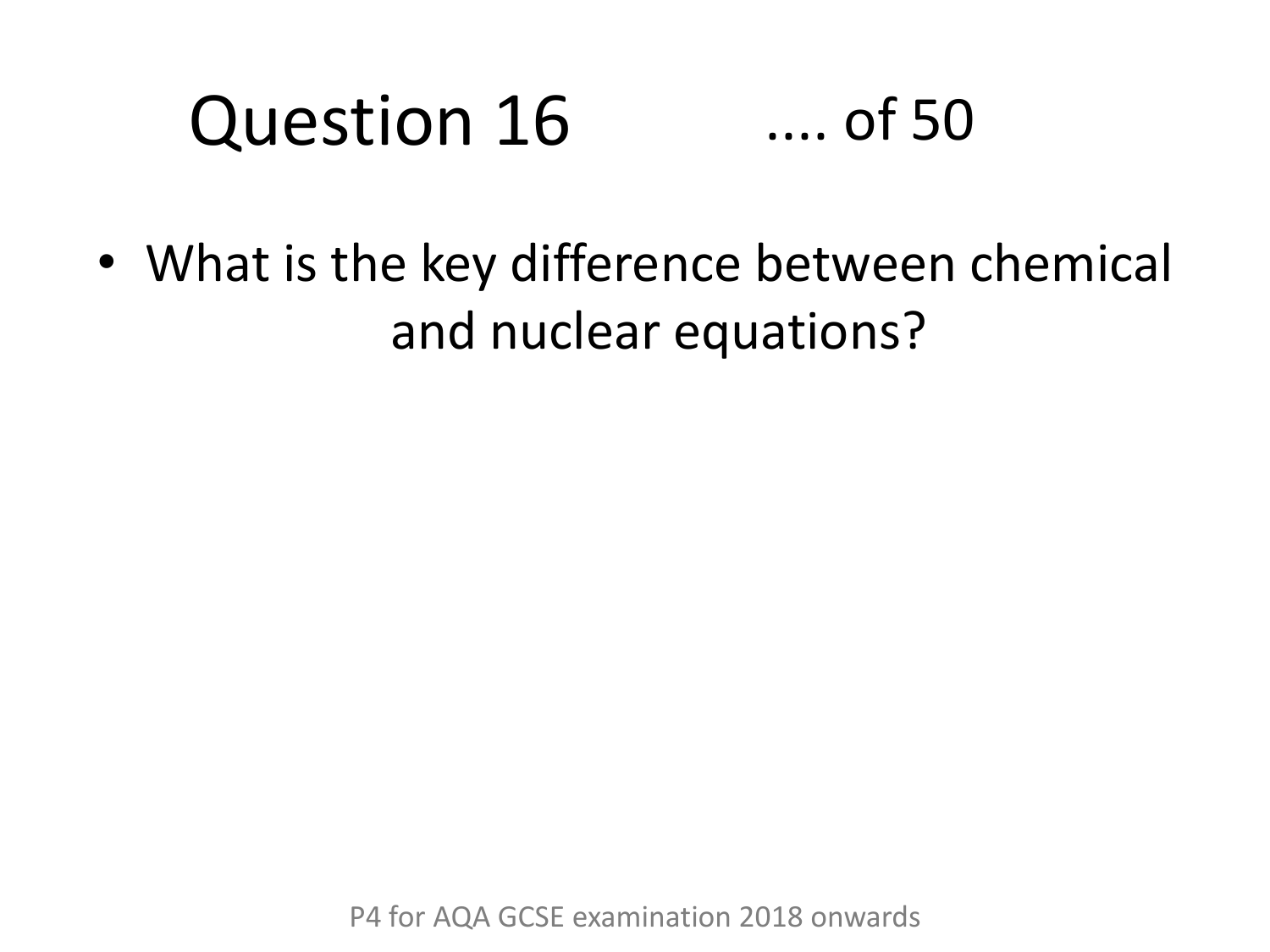## Answer 16 .... of 50

Nuclear equations show what happens when there are changes in the nucleus, chemical equations show what happens in a chemical reaction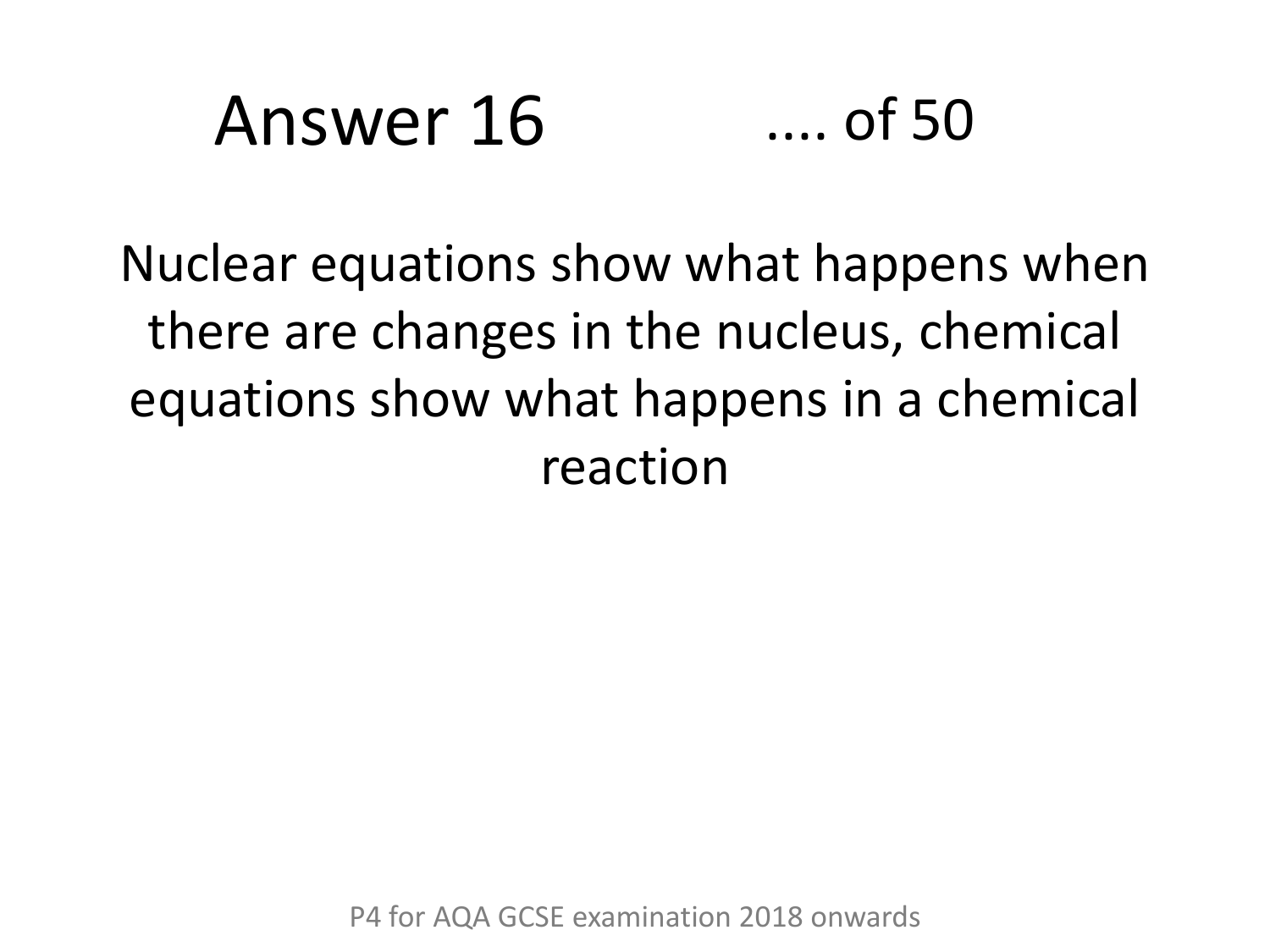### Question 17 .... of 50

• Complete this nuclear equation for alpha decay:

$$
\frac{226}{1}Ra \rightarrow \frac{1}{86}Rn + \frac{4}{2}He
$$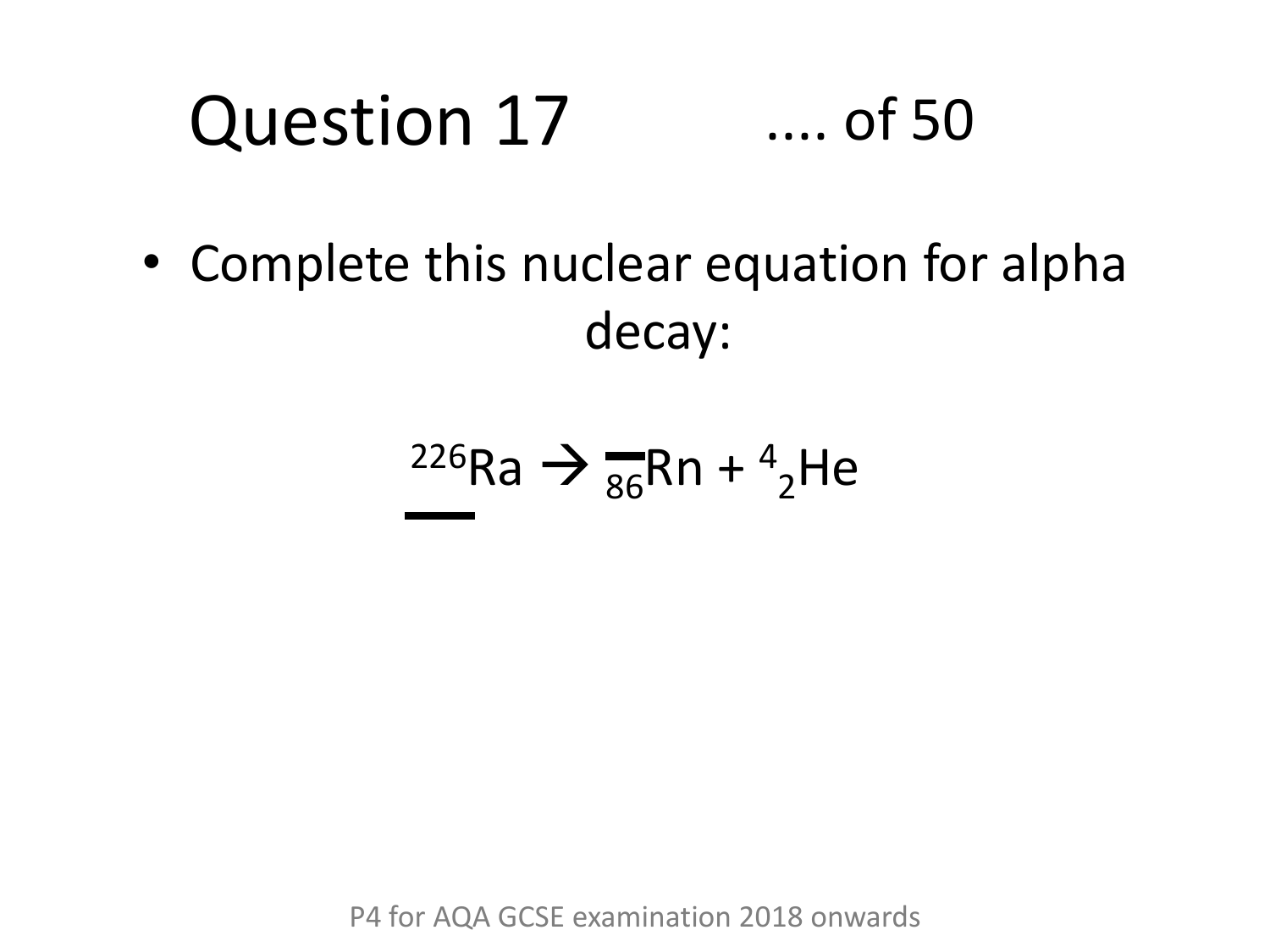## Answer 17 .... Of 50

### $^{226}$ <sub>90</sub>Ra →  $^{222}$ <sub>86</sub>Rn +  $^4$ <sub>2</sub>He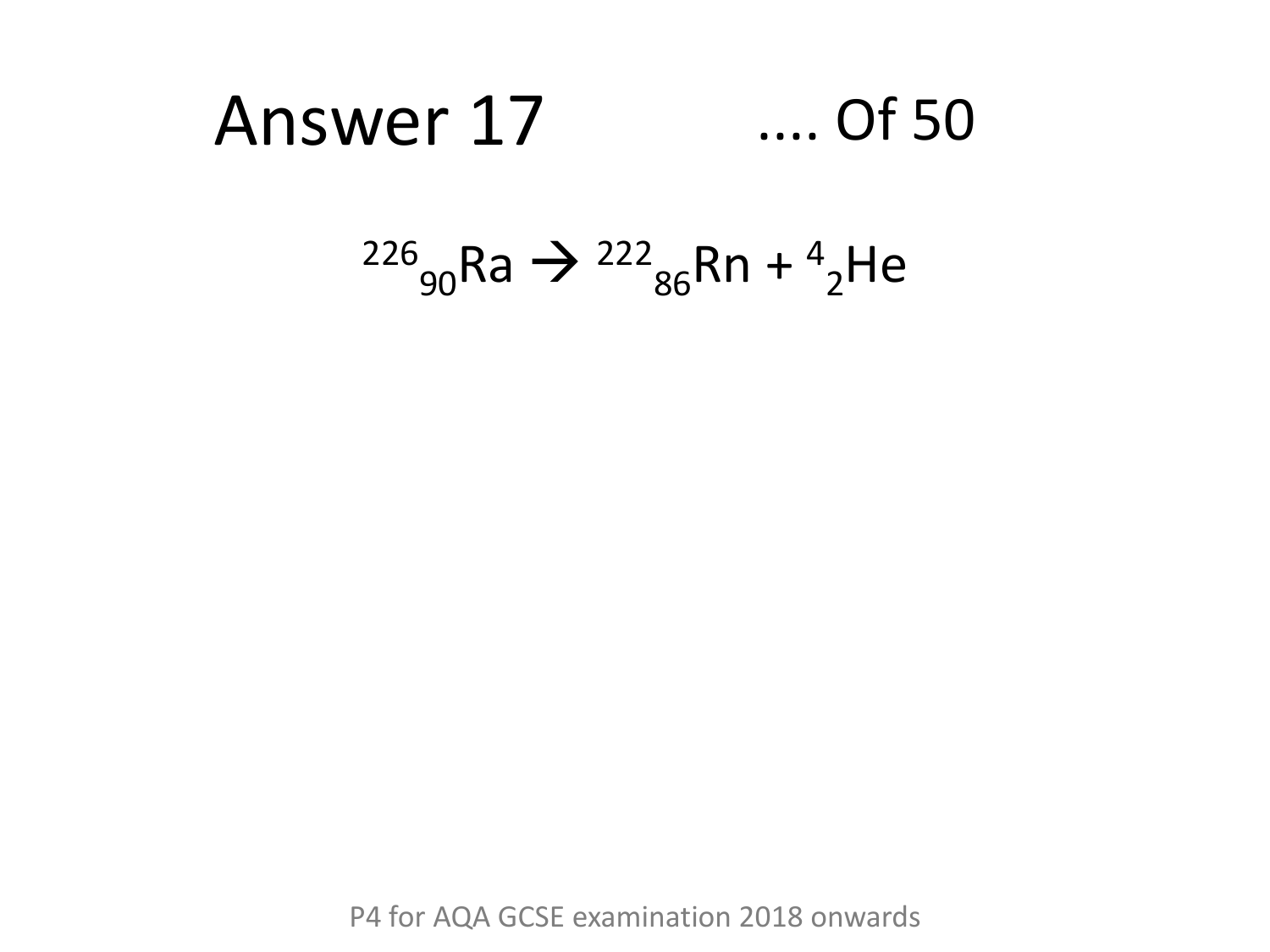#### Question 18 .... of 50

• Complete this nuclear equation for beta decay:

$$
\frac{90}{5} \text{ or } \Rightarrow \frac{1}{39} \text{Y} + \frac{0}{1} \text{e}
$$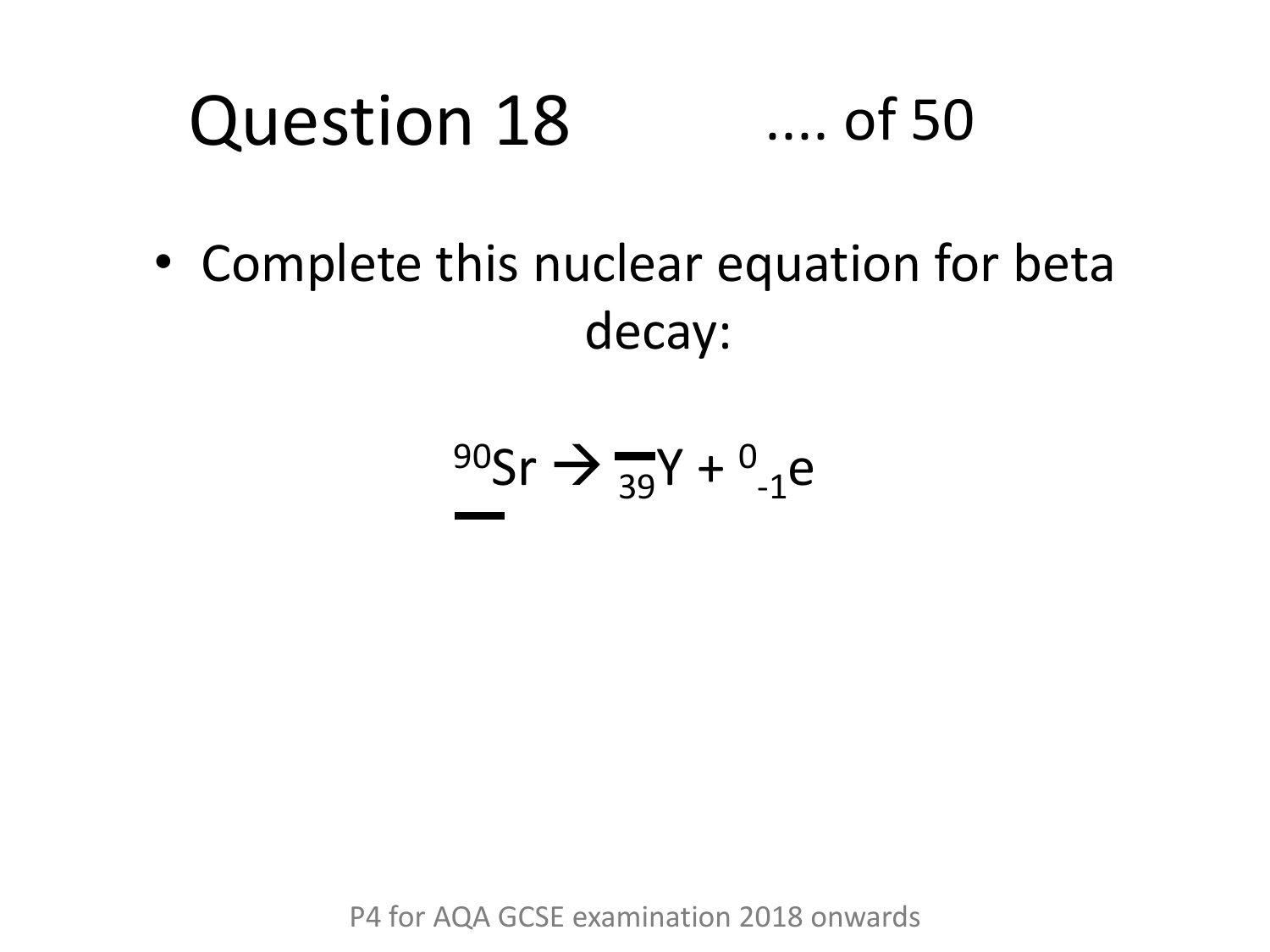#### Answer 18 .... of 50

$$
^{90}_{38}\text{Sr} \rightarrow ^{90}_{39}\text{Y} + ^{0}_{-1}\text{e}
$$

P4 for AQA GCSE examination 2018 onwards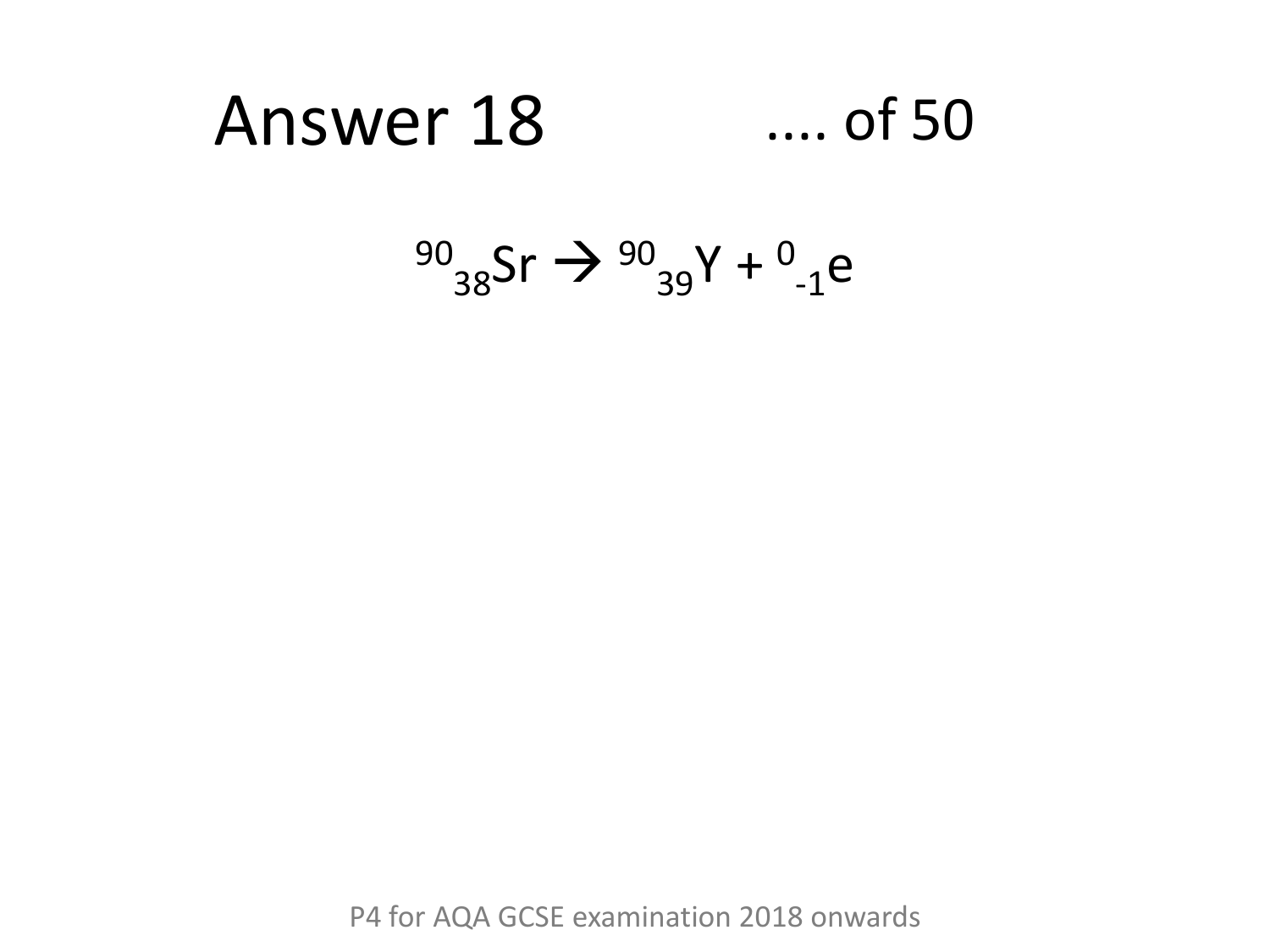### Question 19

#### .... of 50

• Define half life

P4 for AQA GCSE examination 2018 onwards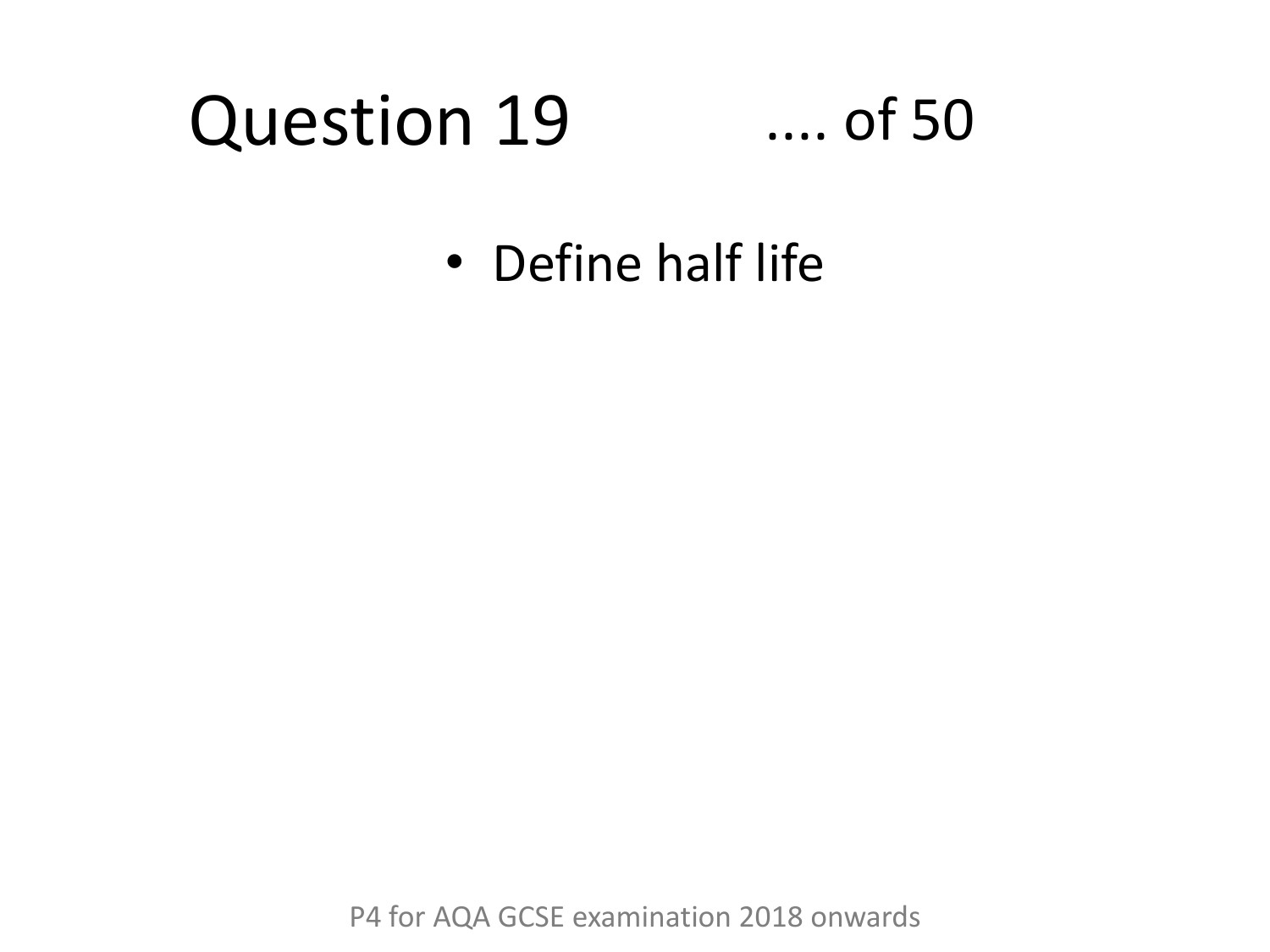### Answer 19 .... of 50

The average time of it takes for half the nuclei present to decay or the time it takes for the activity to fall to half its initial level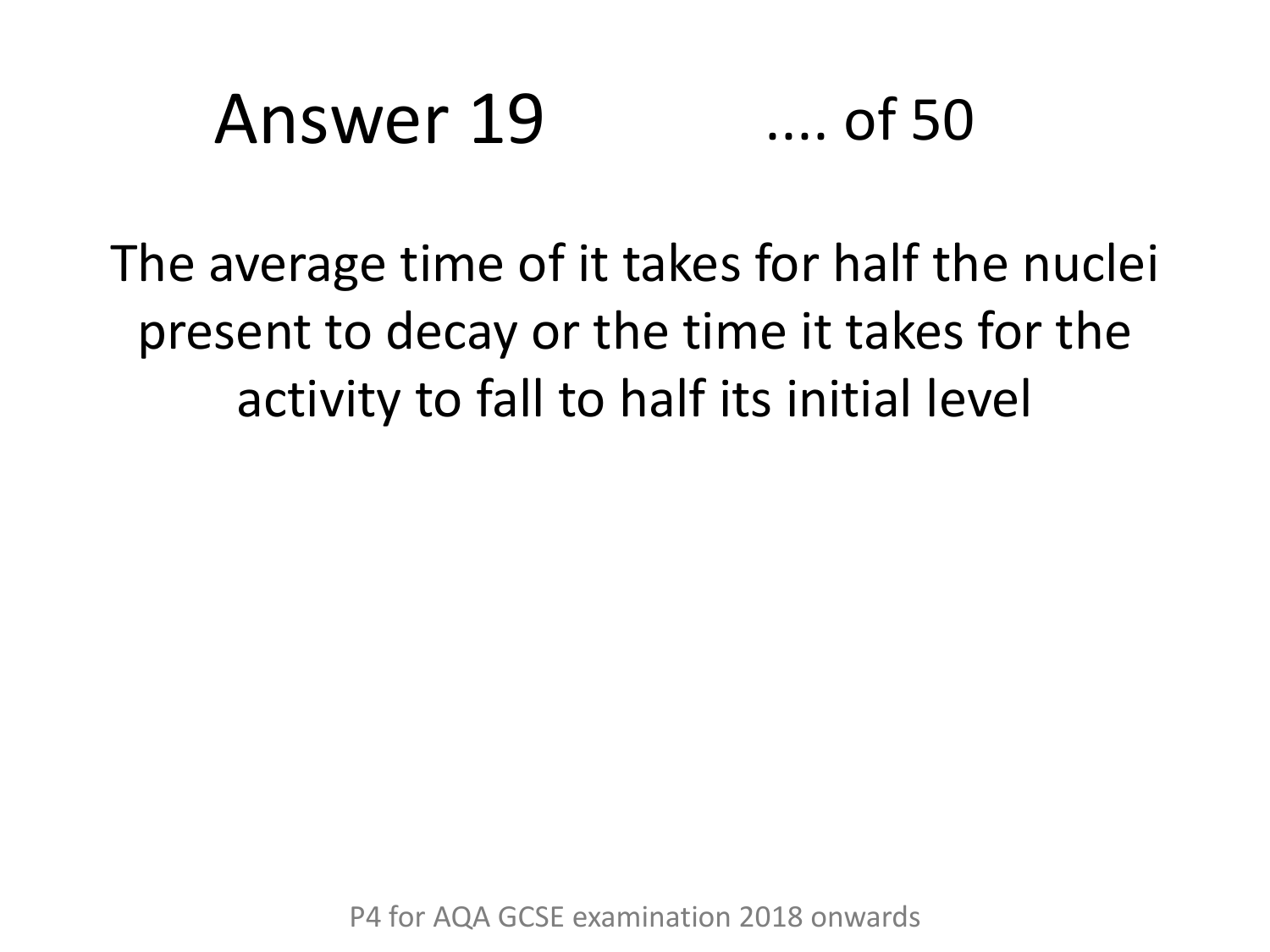#### Question 20 .... of 50

• How do we calculate half life?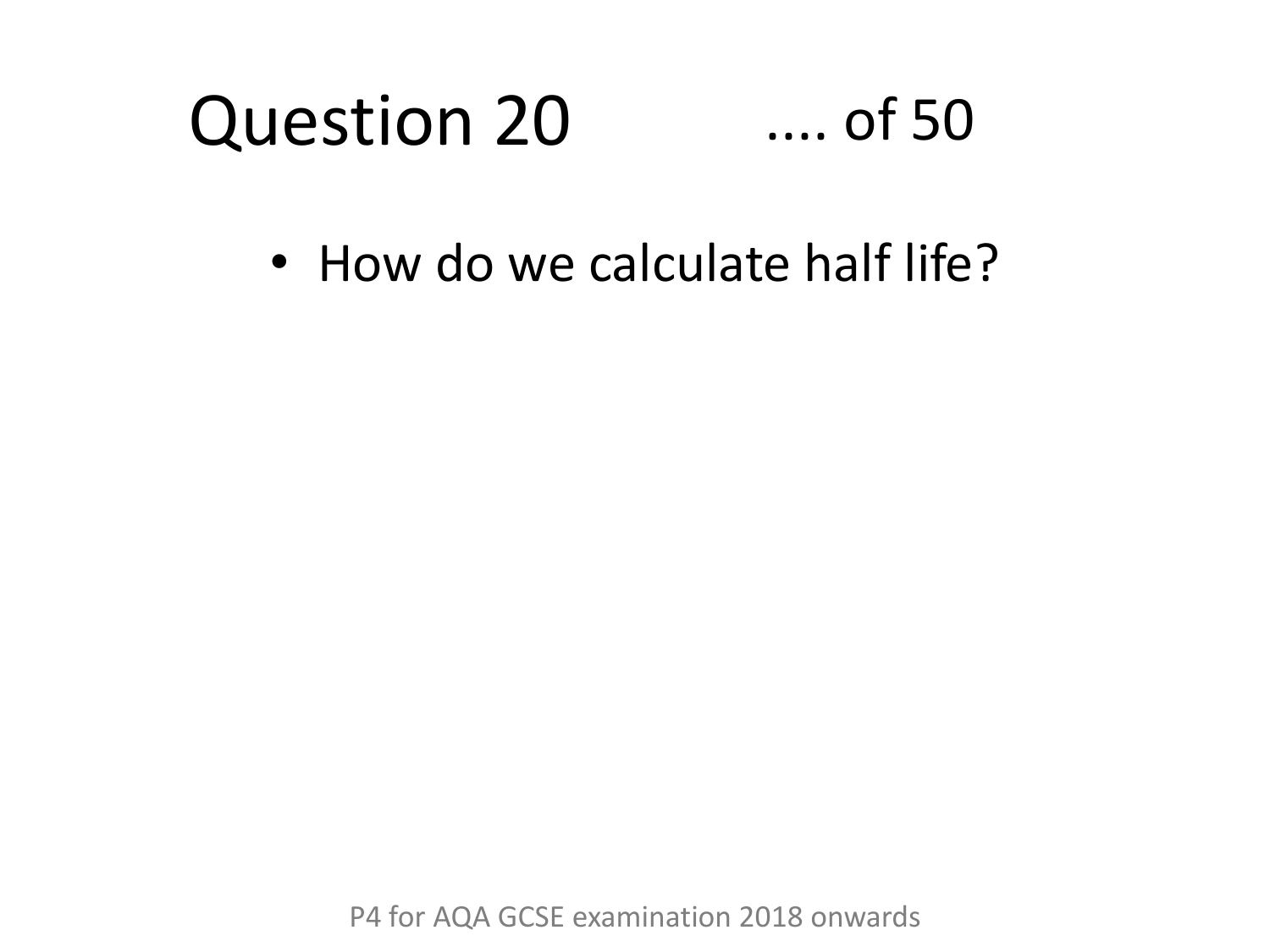# Answer 20 .... of 50

- Plot a graph of rate detected against time
- Subtract background count from each reading before plotting
	- Draw a curve through the points
- Use the curve to see how long it takes for the rate to decrease by half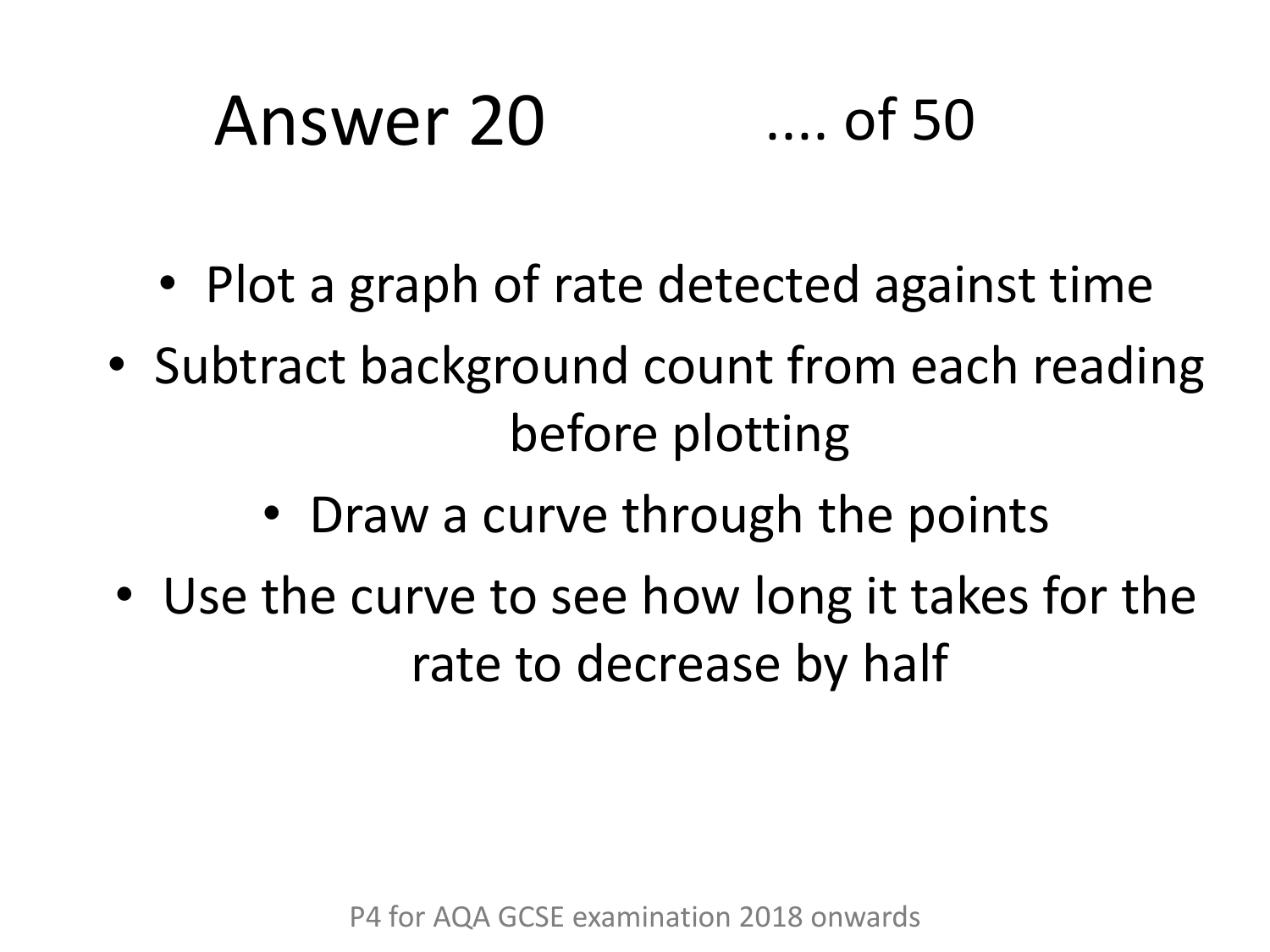#### Question 21 .... of 50

• How much can half lives vary?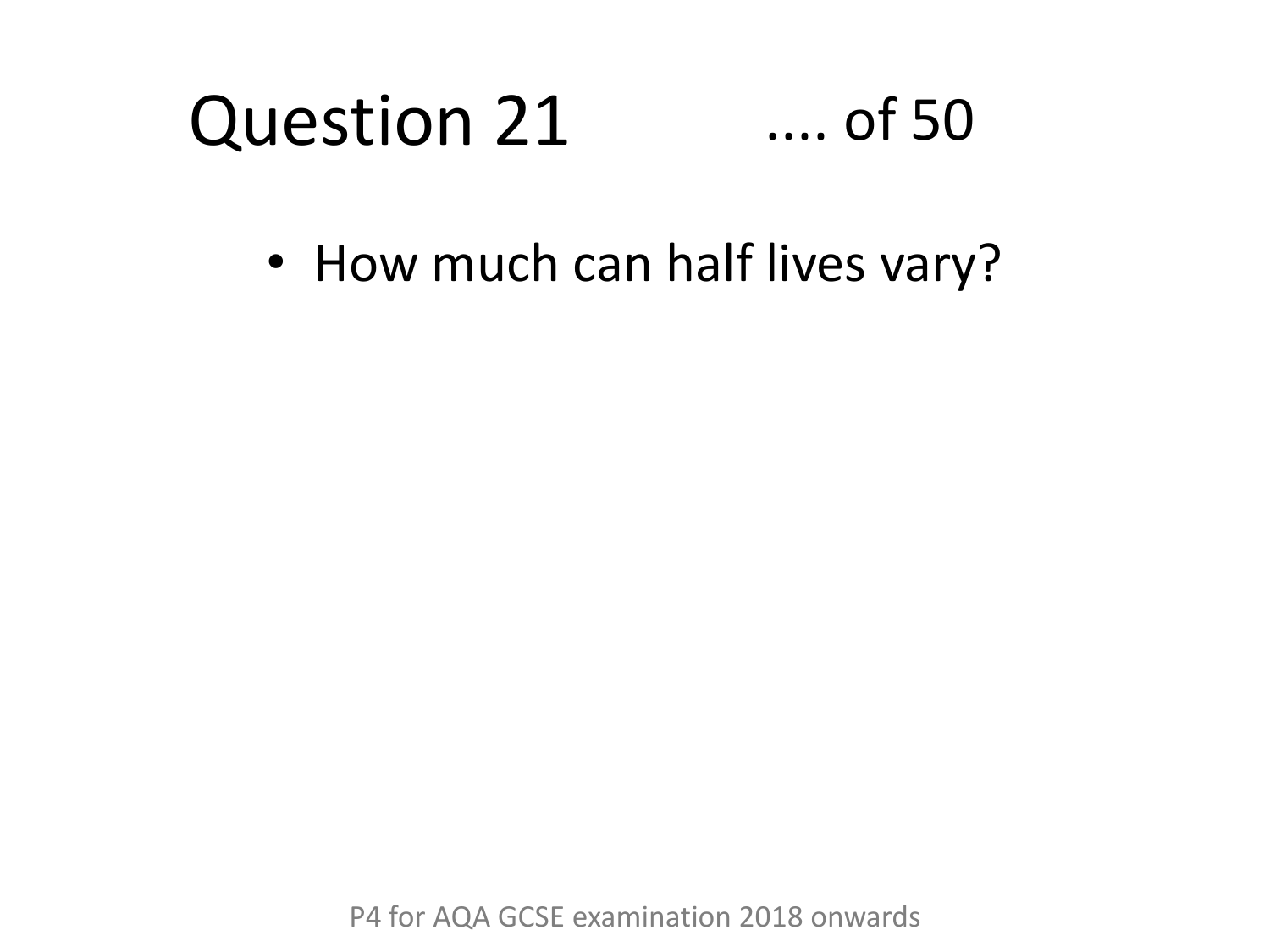# Answer 21 .... of 50

• Radioactive isotope half lives can vary from a fraction of a second to millions of years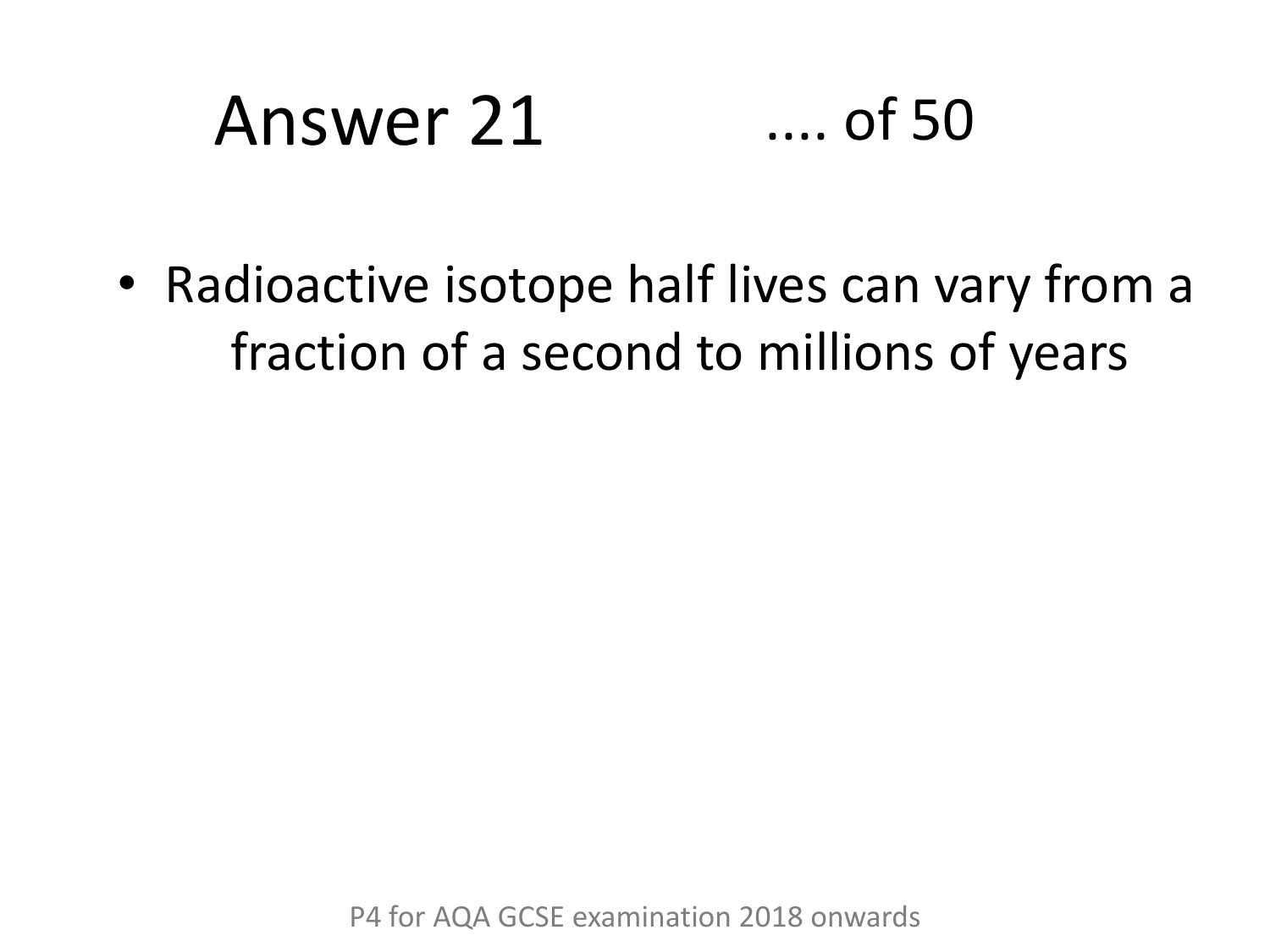#### Question 22 .... of 50

• Define radioactive contamination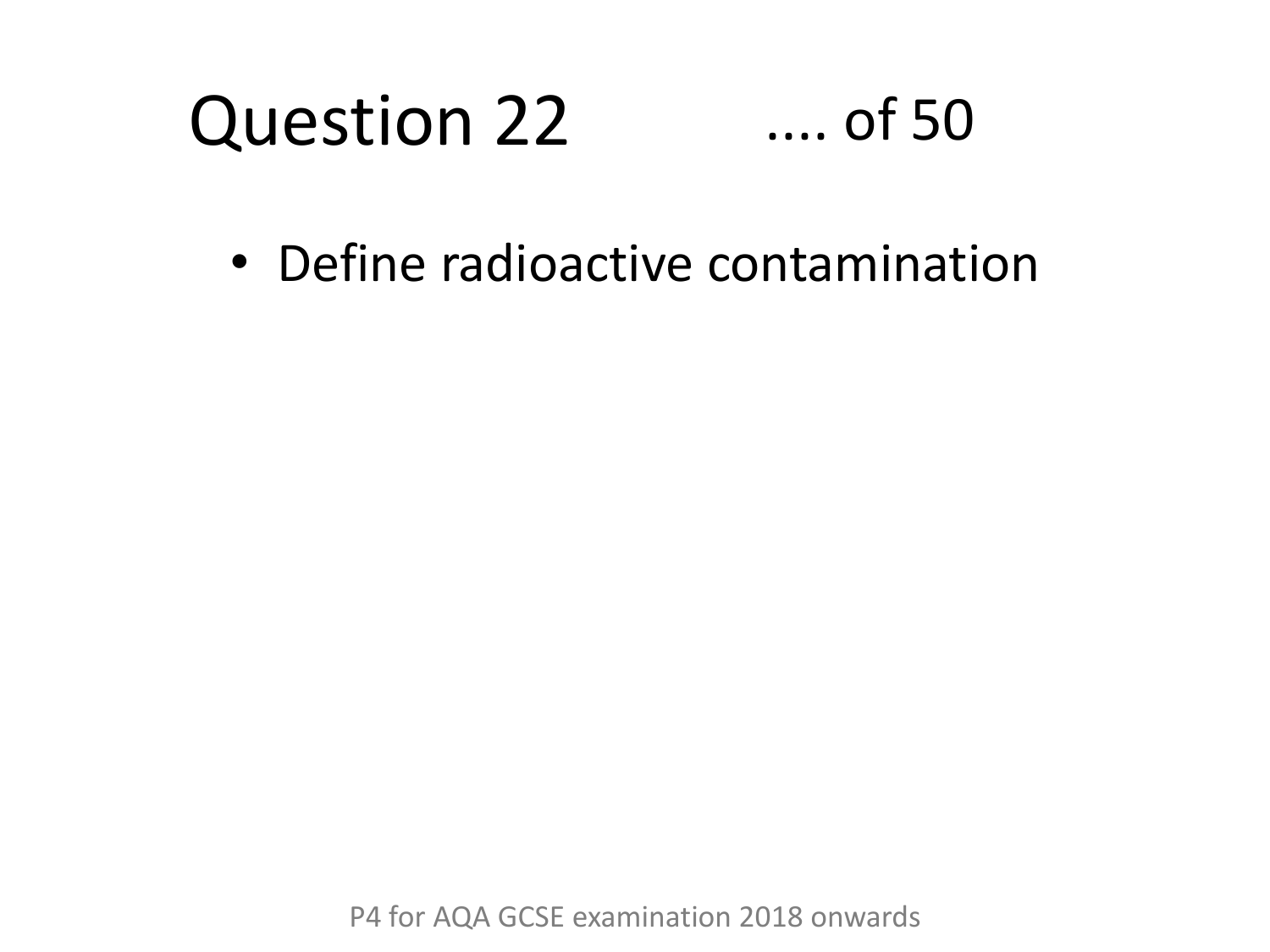# Answer 22 .... of 50

• The unwanted presence of materials containing radioactive atoms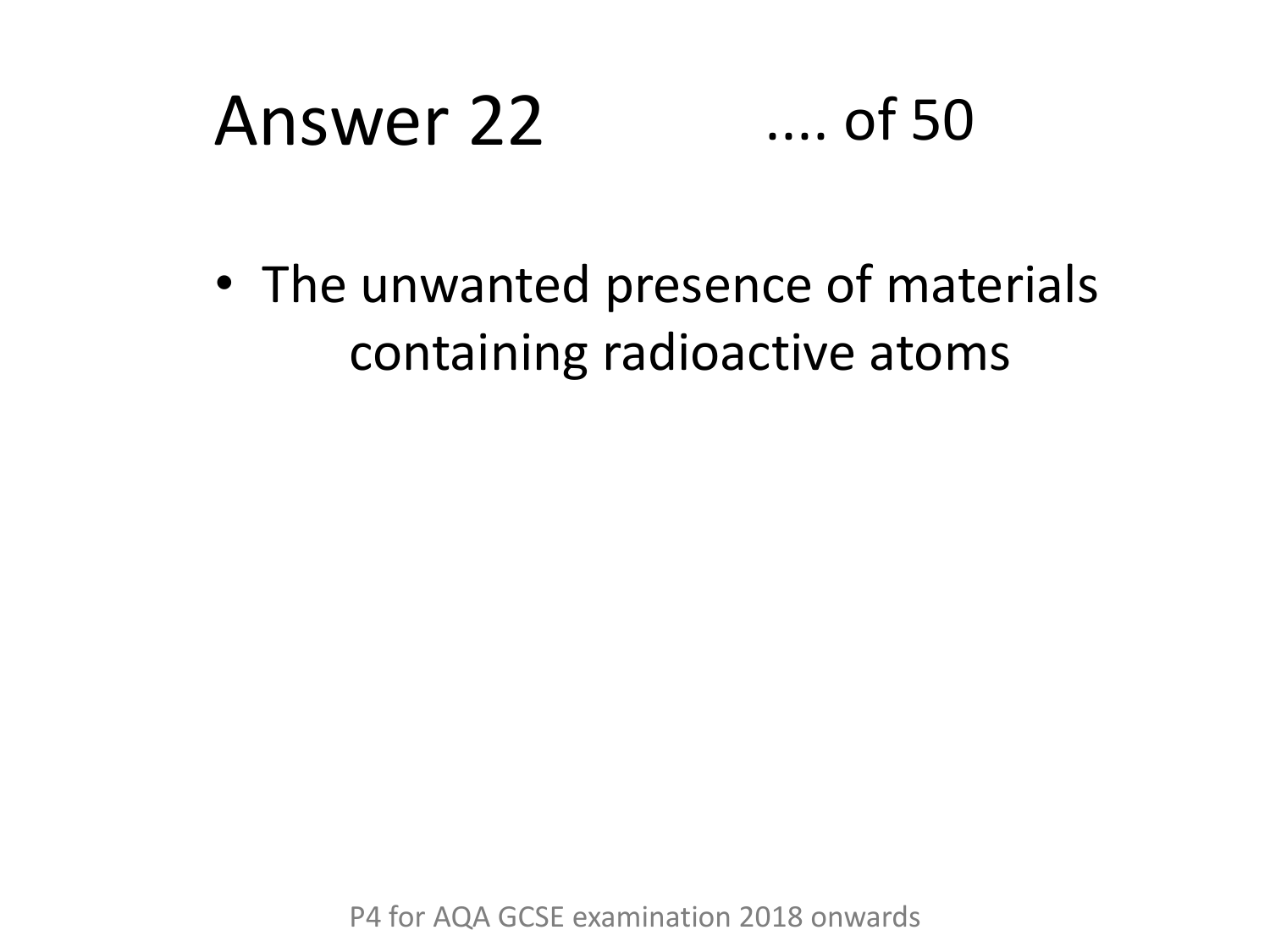#### Question 23 .... of 50

• Why is contamination a hazard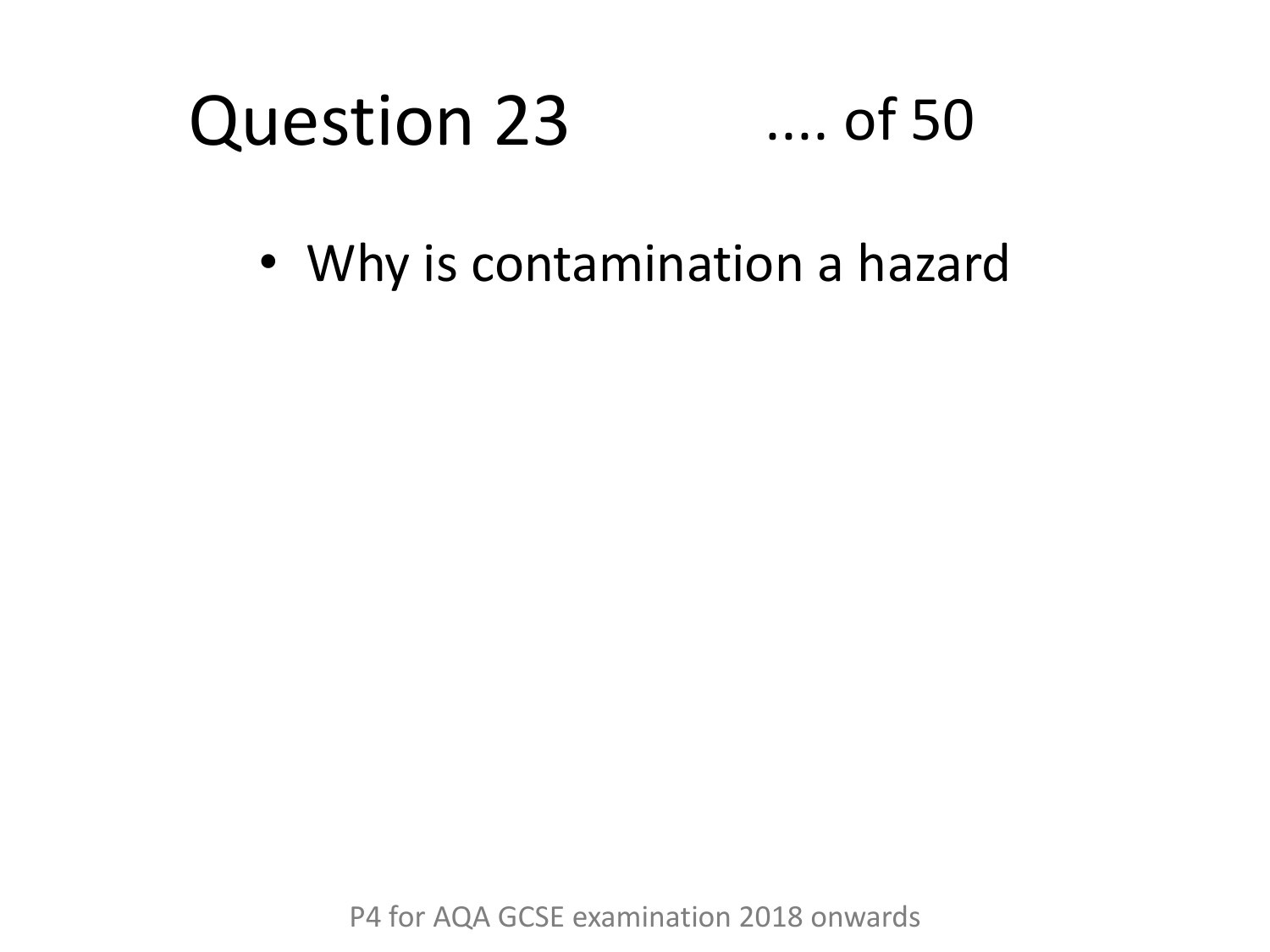# Answer 23 .... of 50

• It can be absorbed through the skin or enter the body via an open wound and could cause cancer or mutations of genes.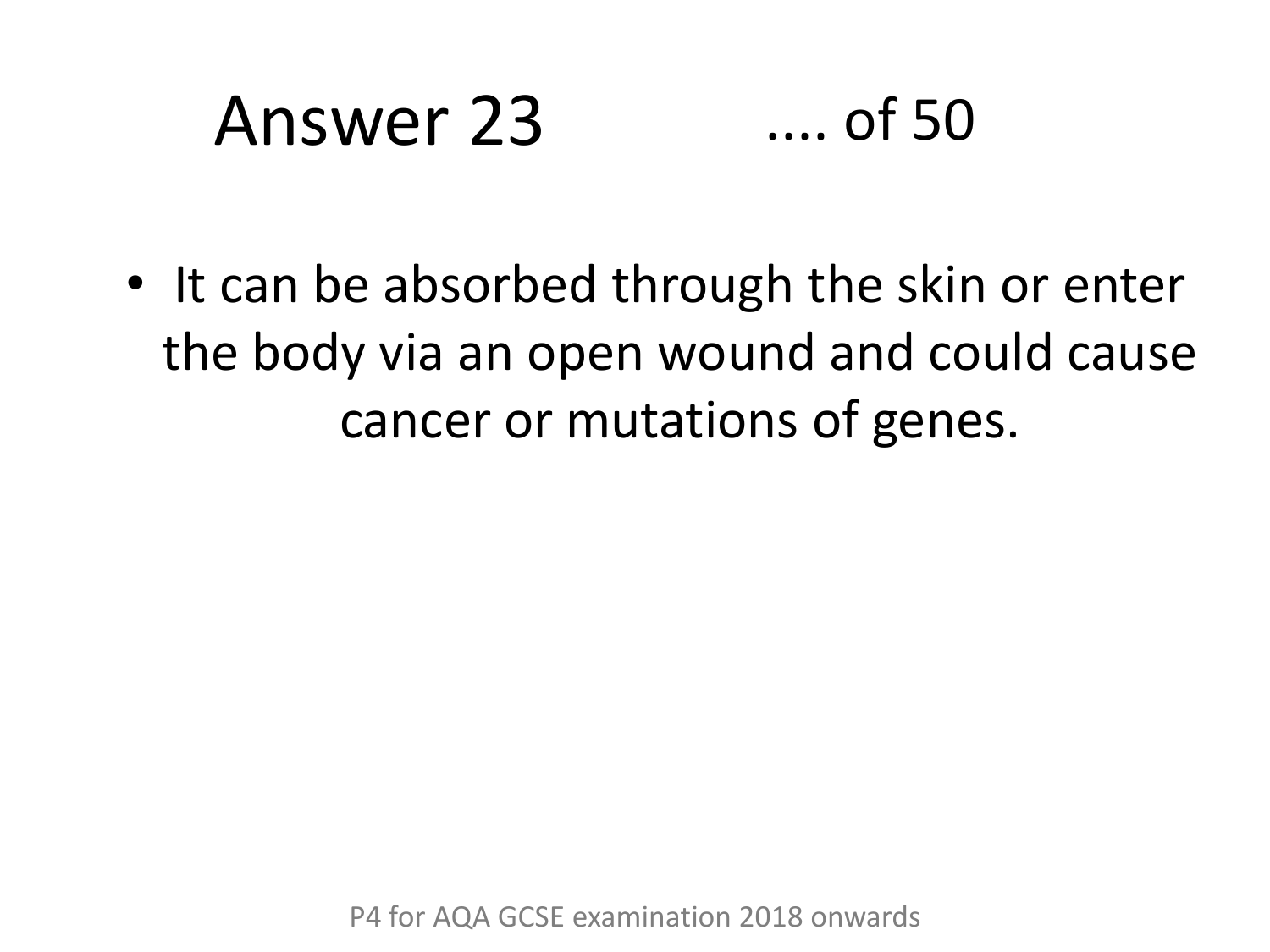#### Question 24 .... of 50

• What affects the level of contamination?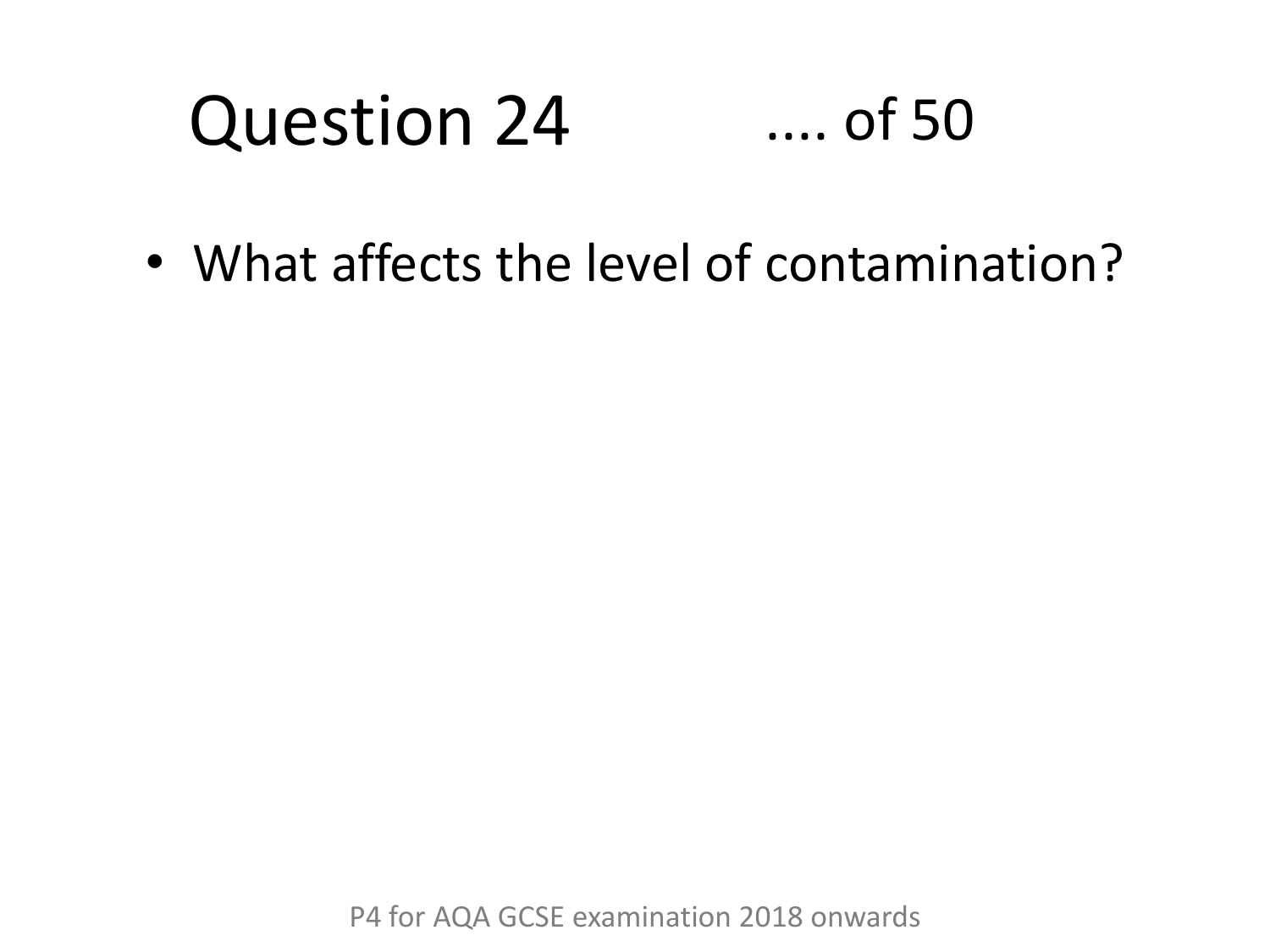# Answer 24 .... of 50

- Penetrating power of the radiation
	- Ionising power
	- Half life of the isotope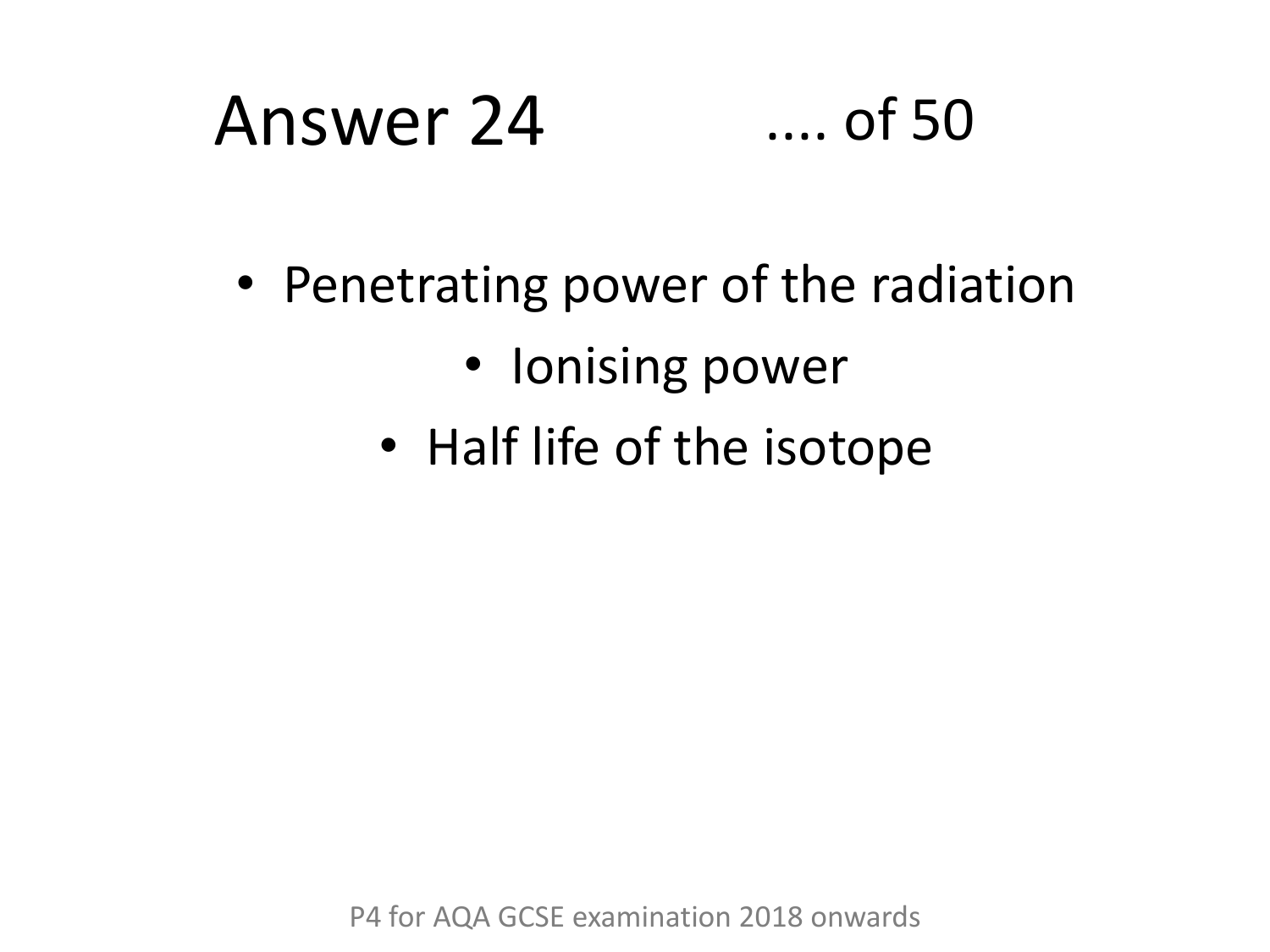#### Question 25 .... of 50

• What can a tracer be used for?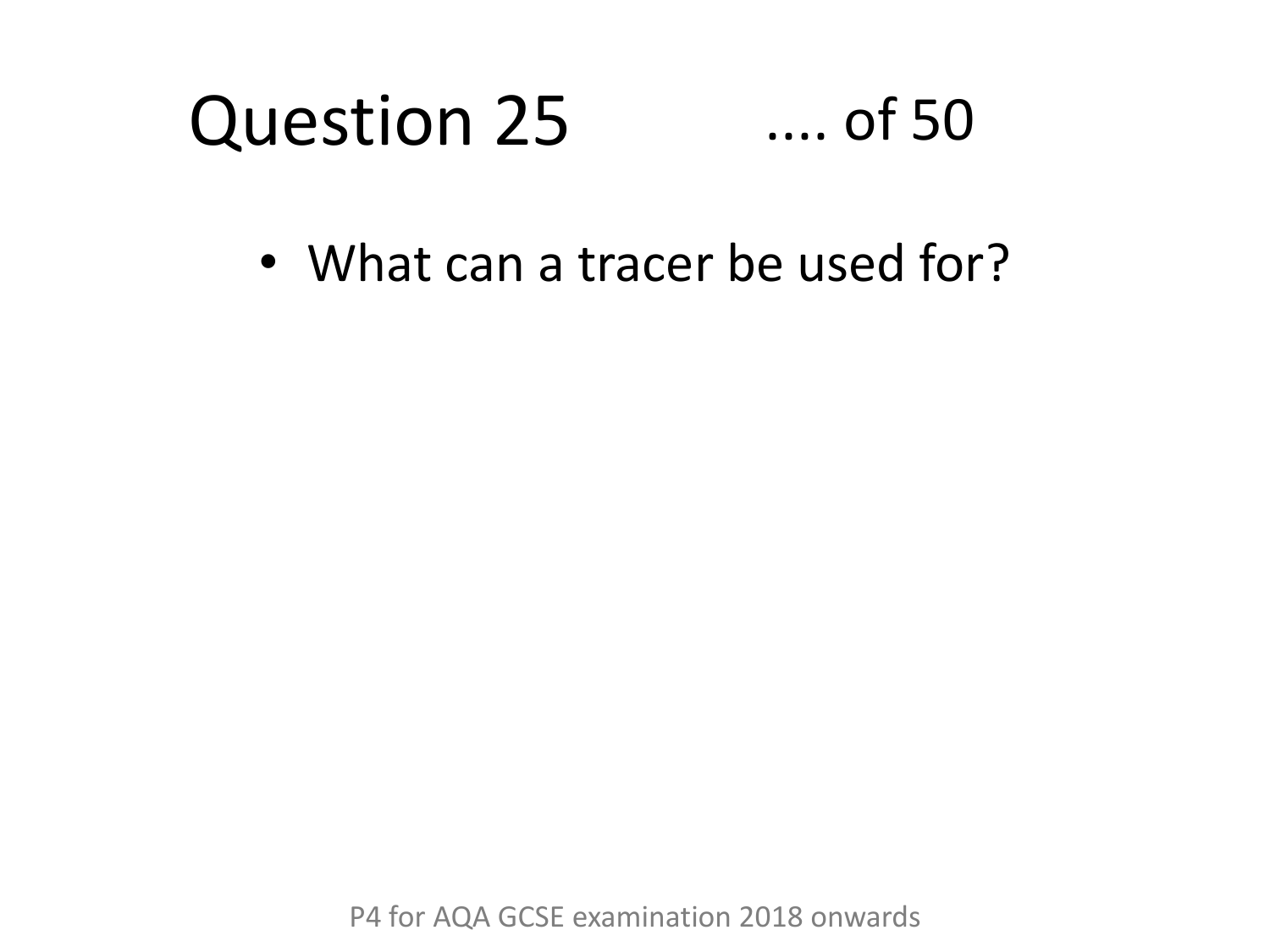# Answer 25 .... of 50

- Monitor functioning of internal organs
- Checking for blockage of a blood vessel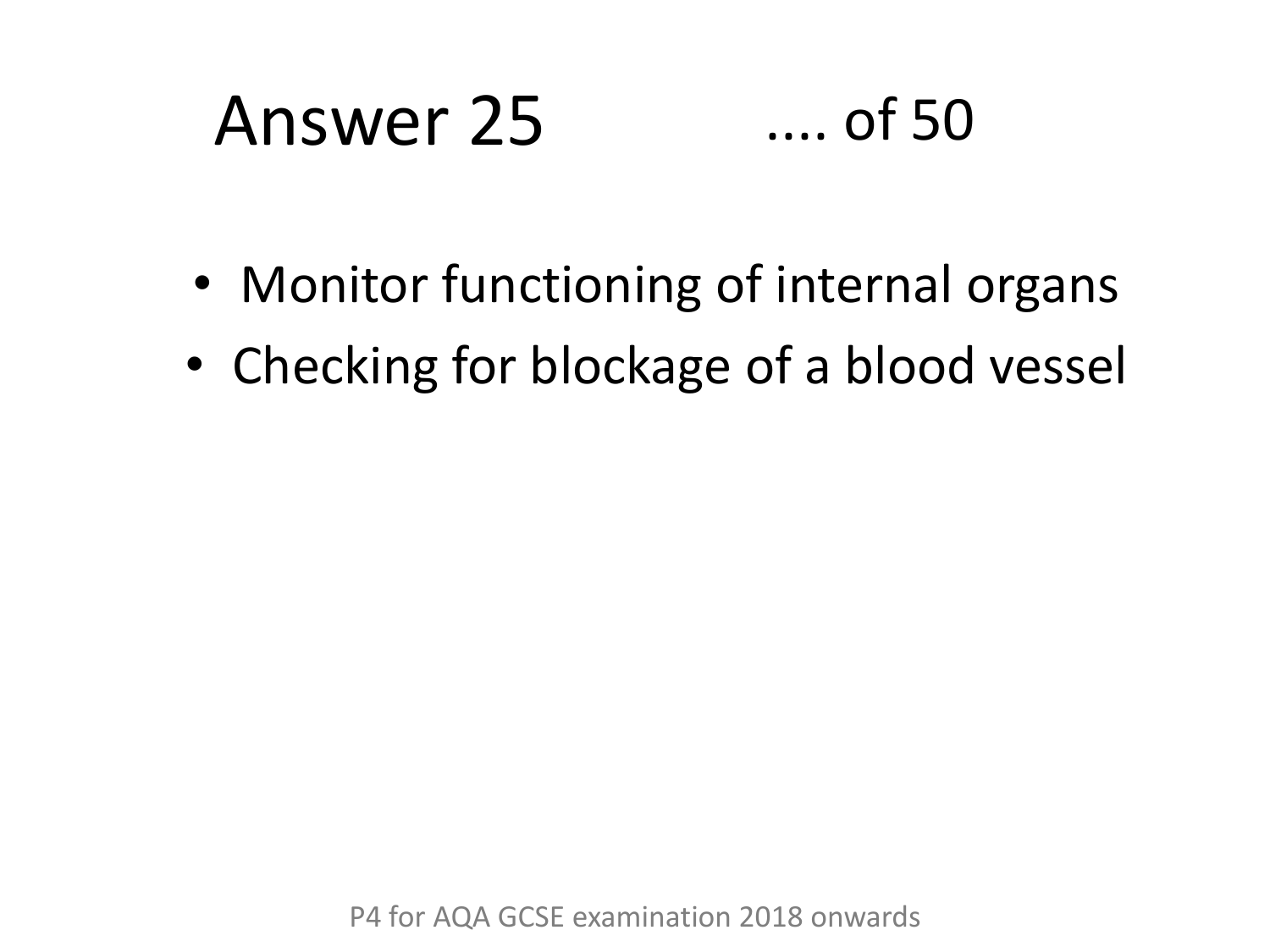### Question 26

#### .... of 50

• Define irradiation

P4 for AQA GCSE examination 2018 onwards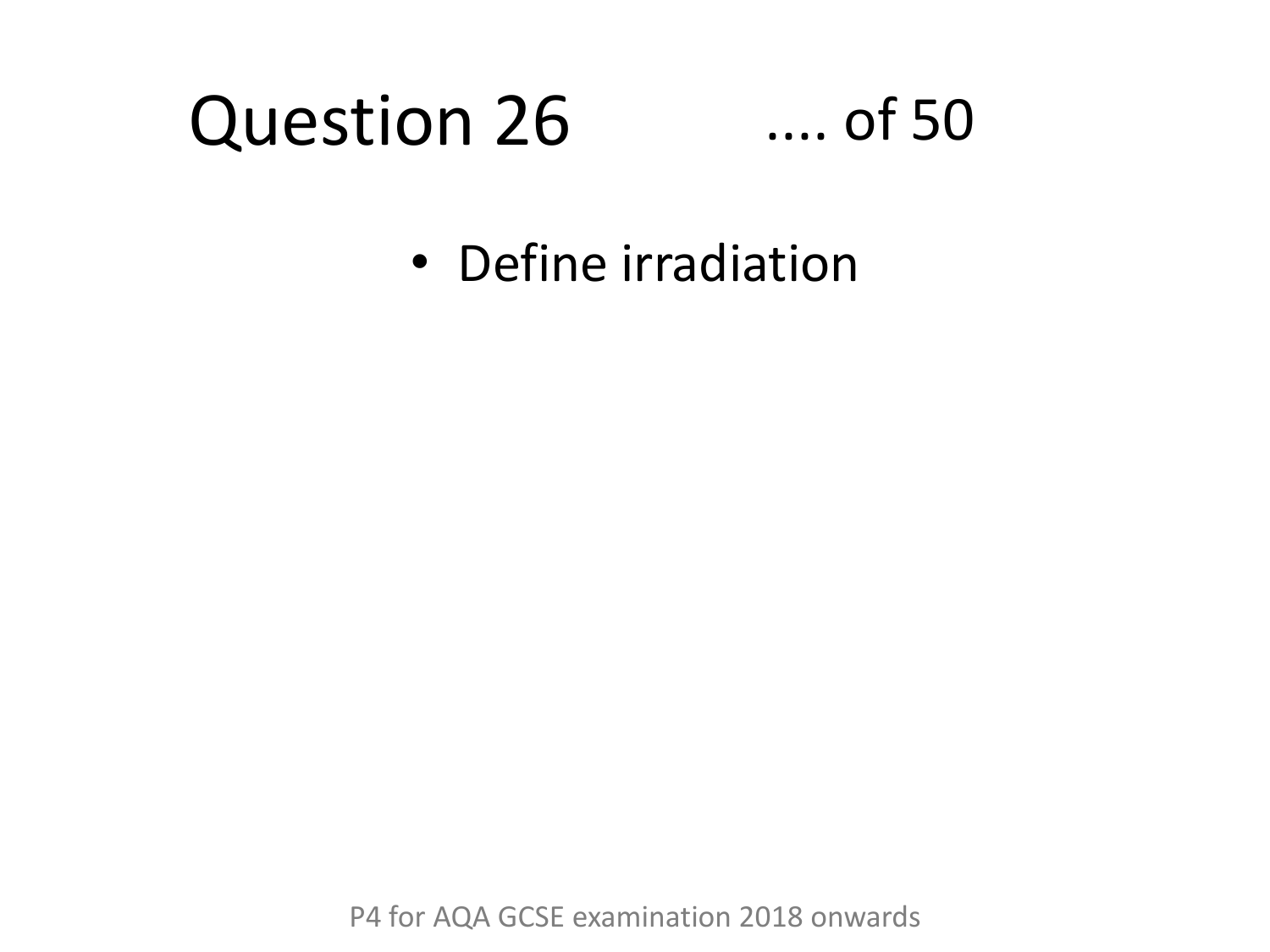## Answer 26 .... of 50

• Where an object is exposed to nuclear radiation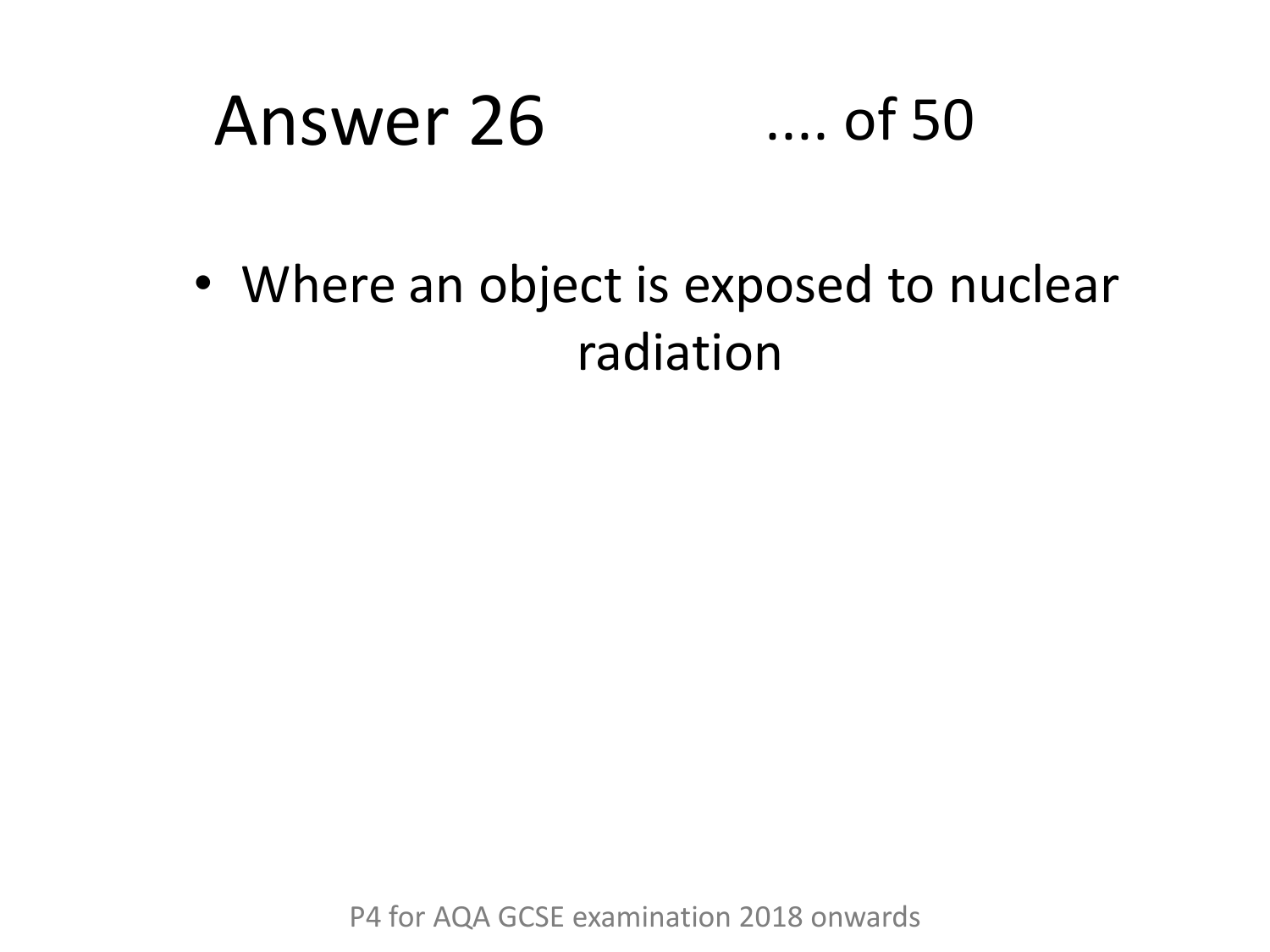#### Question 27 .... of 50

• Give some sources of irradiation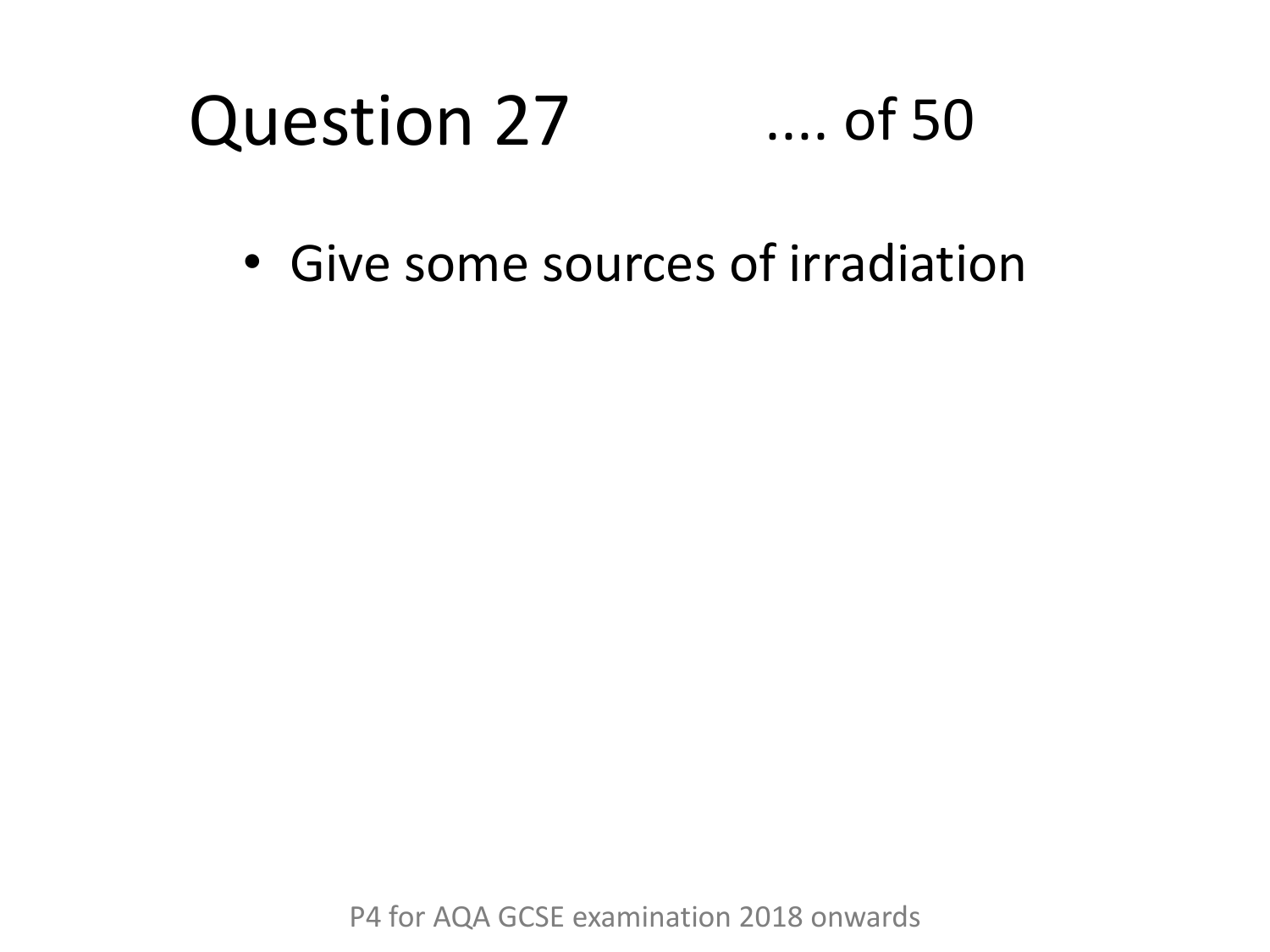## Answer 27 .... of 50

- From the sky cosmic rays
- From the air radioactive gases
- From food potassium-40 atoms
- From soil and building materials gamma rays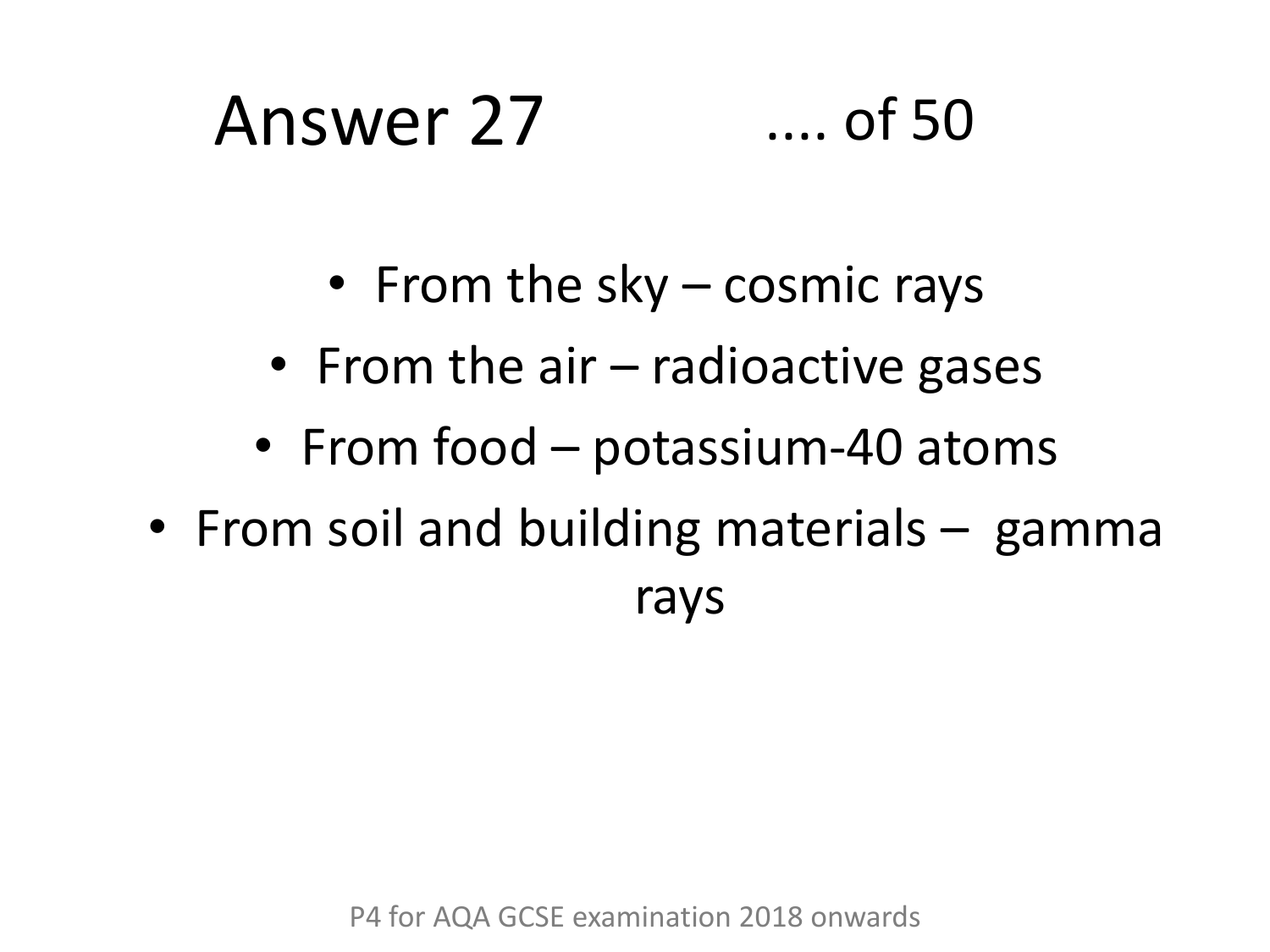### Question 28

#### .... of 50

• Define mutation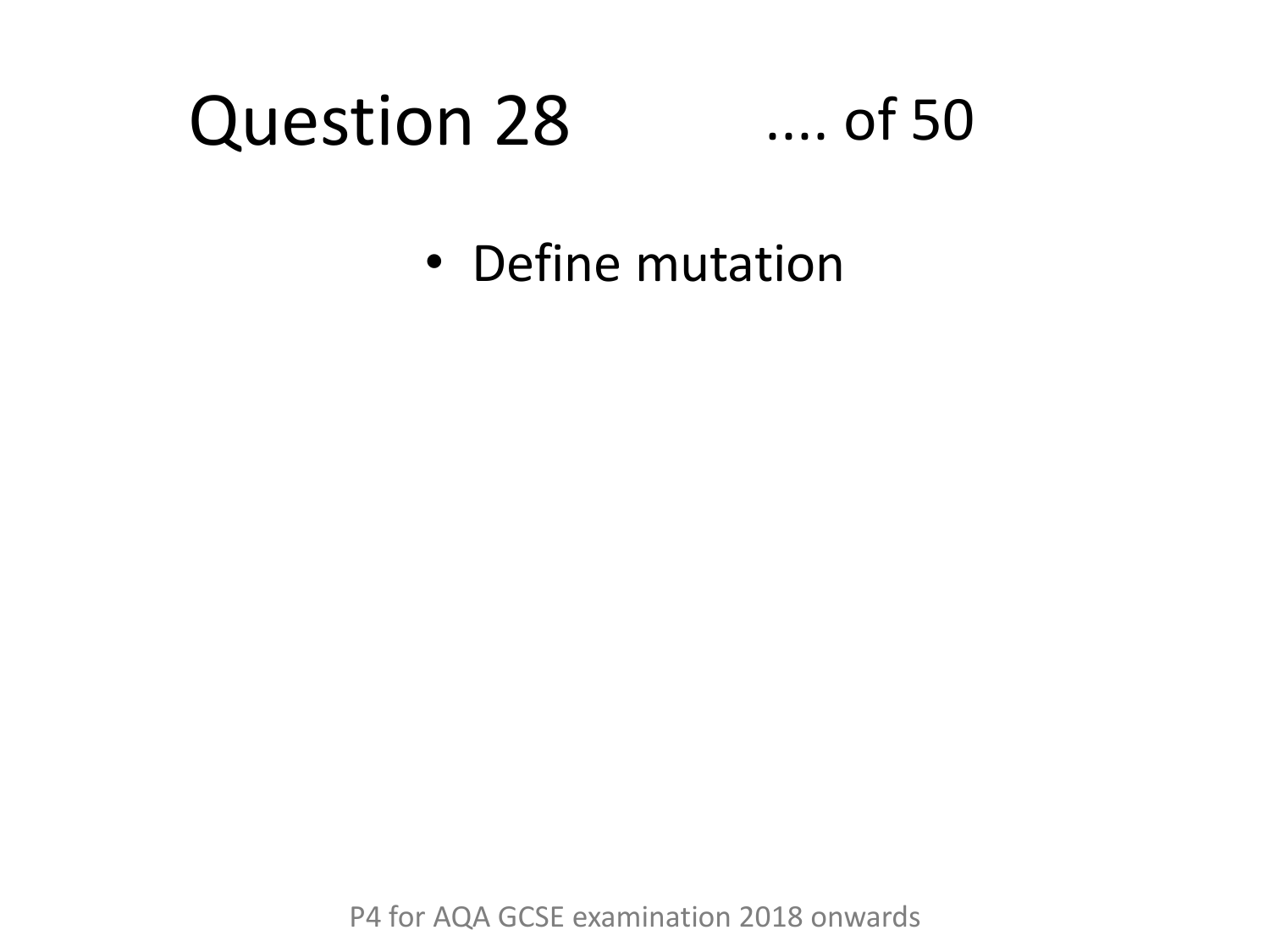## Answer 28 .... of 50

• A change in DNA sequence

P4 for AQA GCSE examination 2018 onwards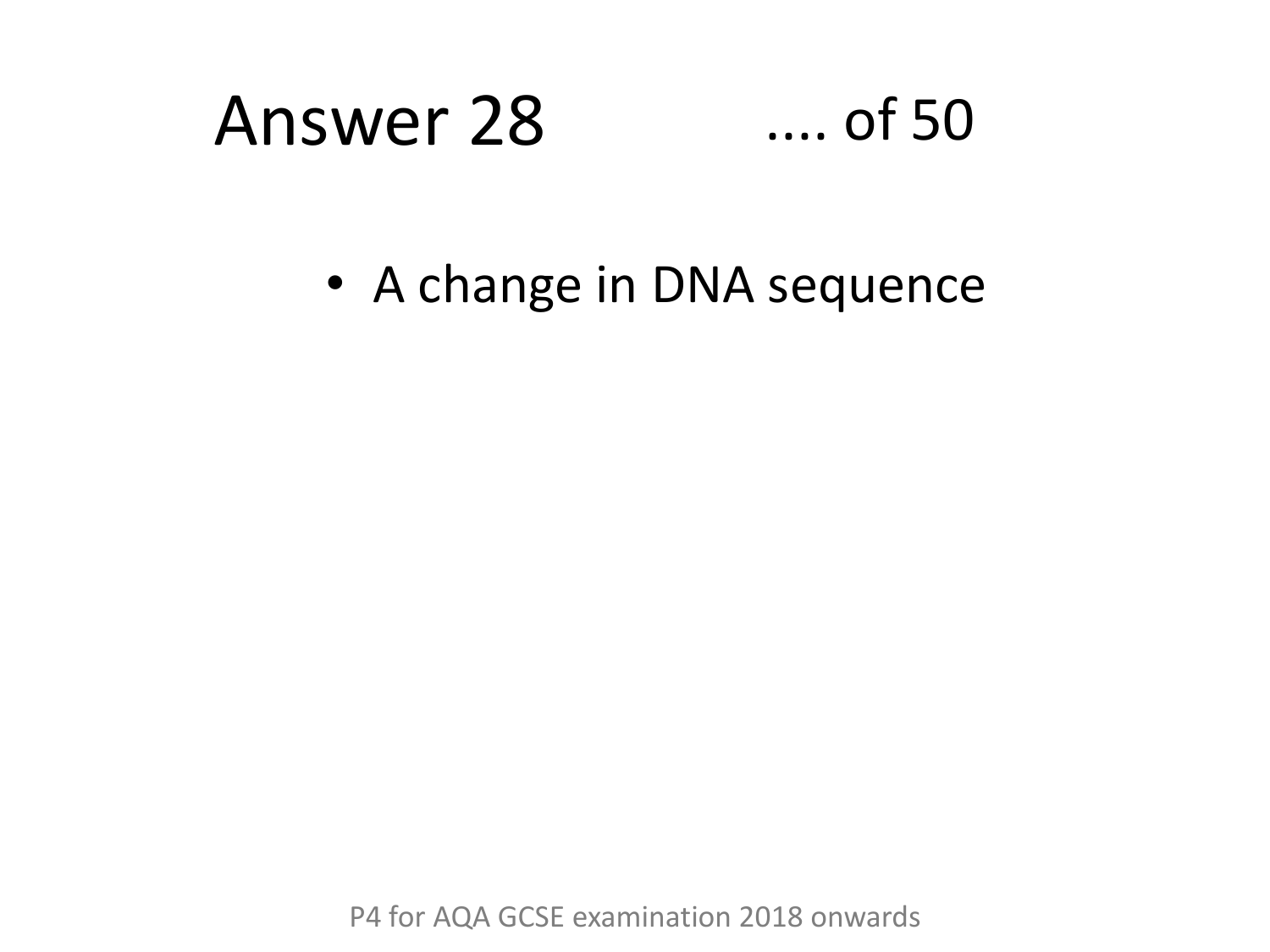#### Question 29 .... of 50

• What are the 3 possible effects of irradiation on human body cells in order of increasing harm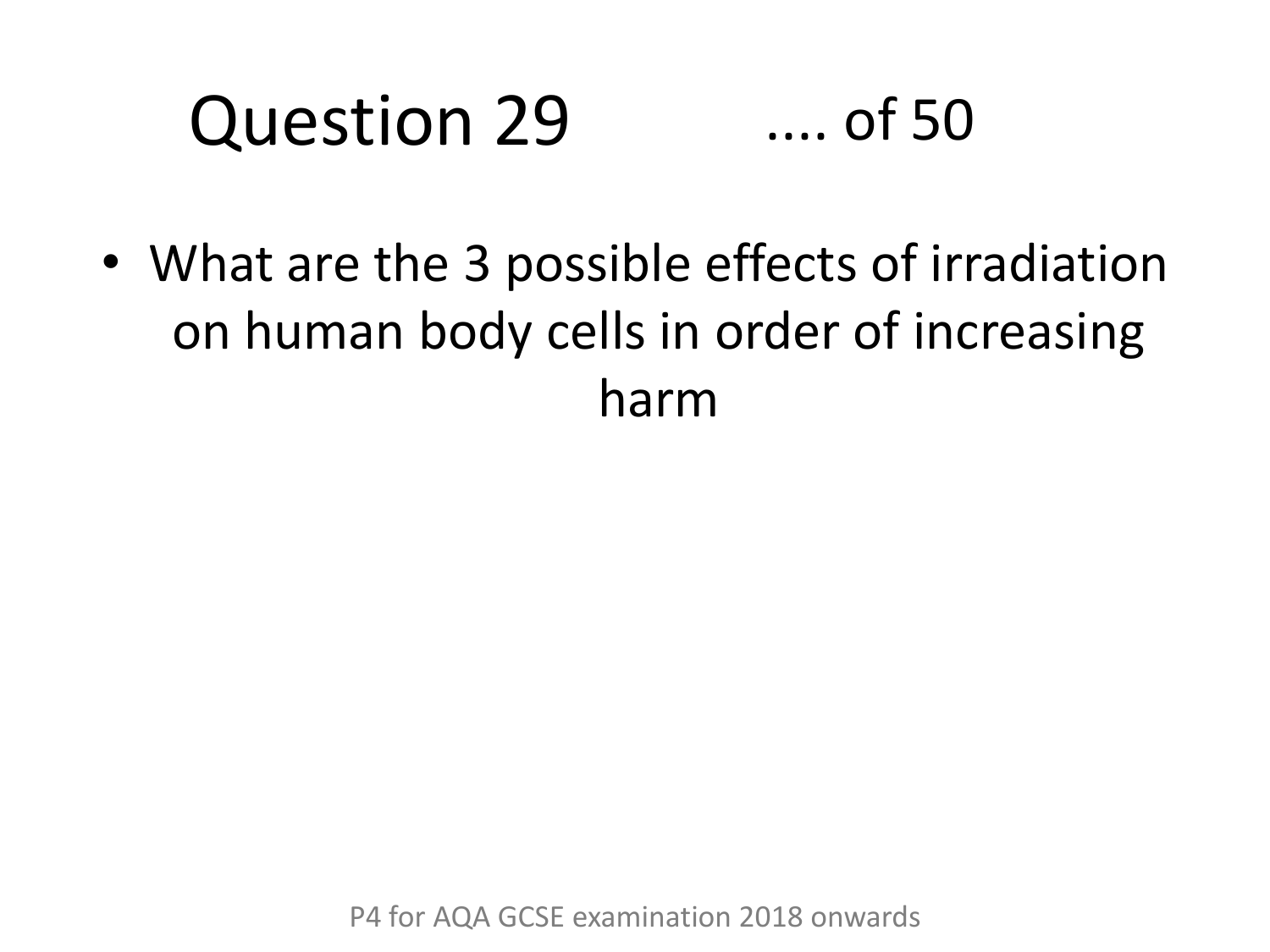### Answer 29 .... of 50

- Damage to the nucleus can lead to:
	- Cell death
	- Repair: accurate or misrepair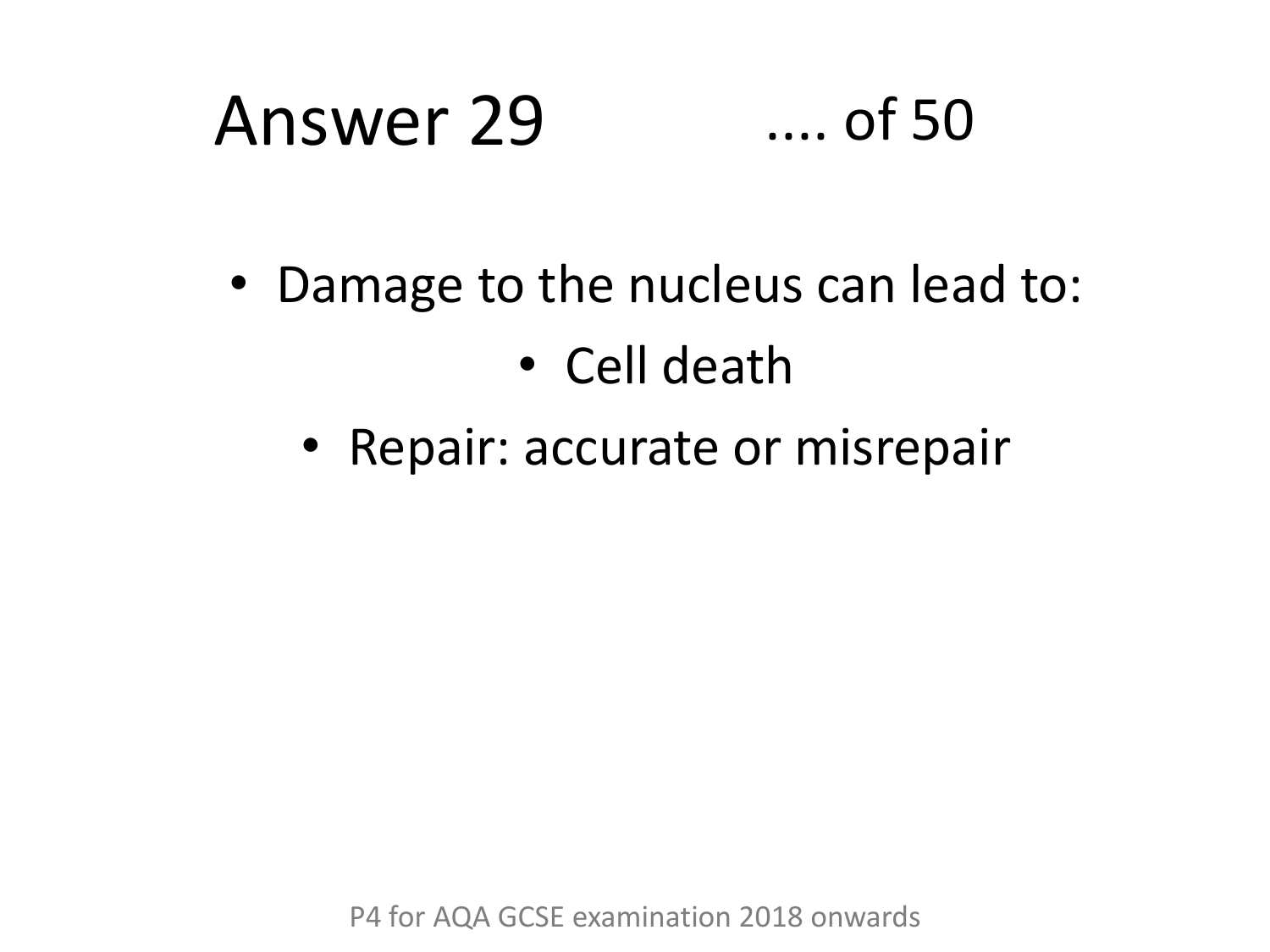#### Question 30 .... of 50

• What must radioisotopes used in medicine have?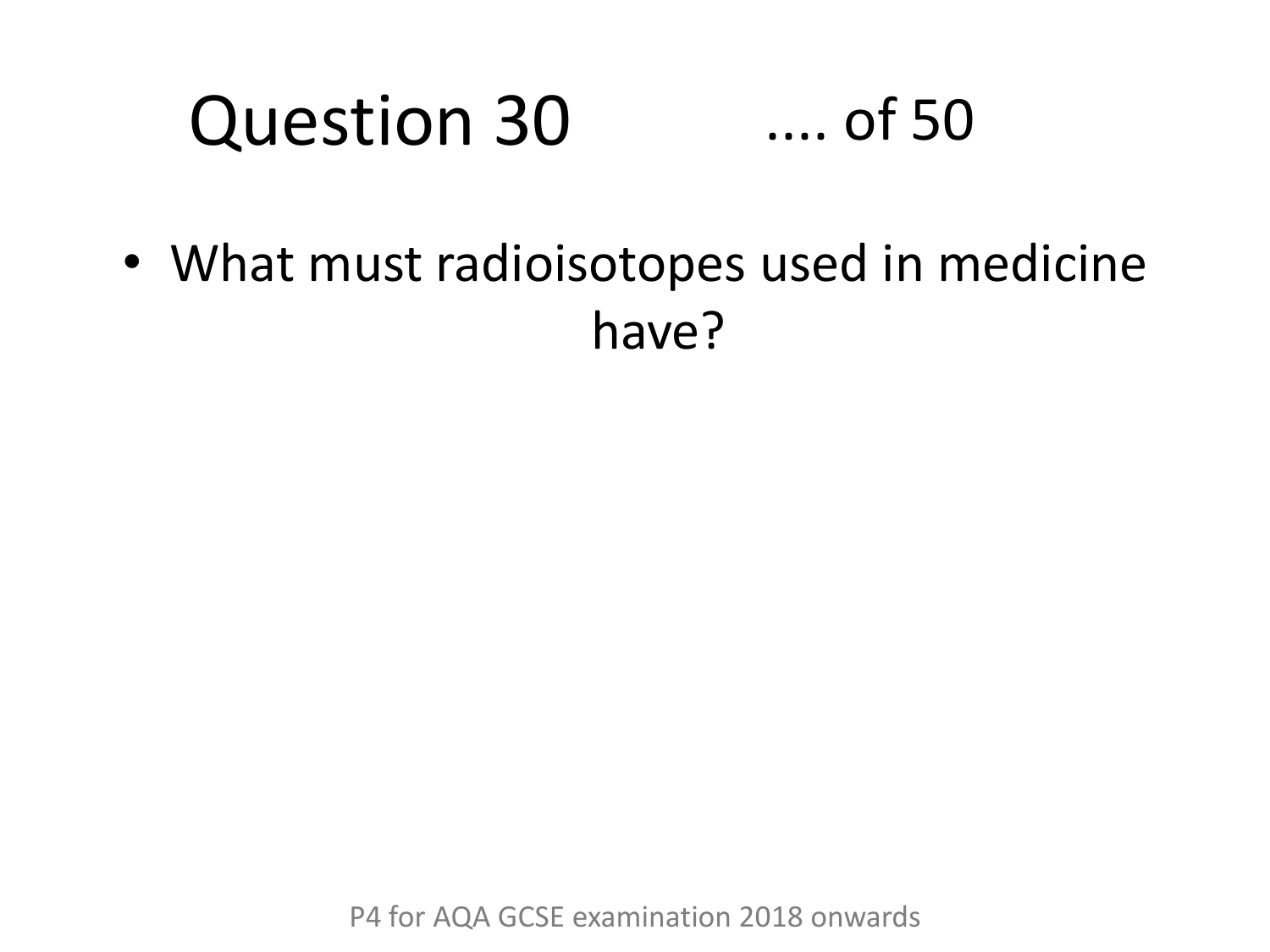### Answer 30 .... of 50

- Emit gamma rays
- Have a suitable half life
- Not be toxic to humans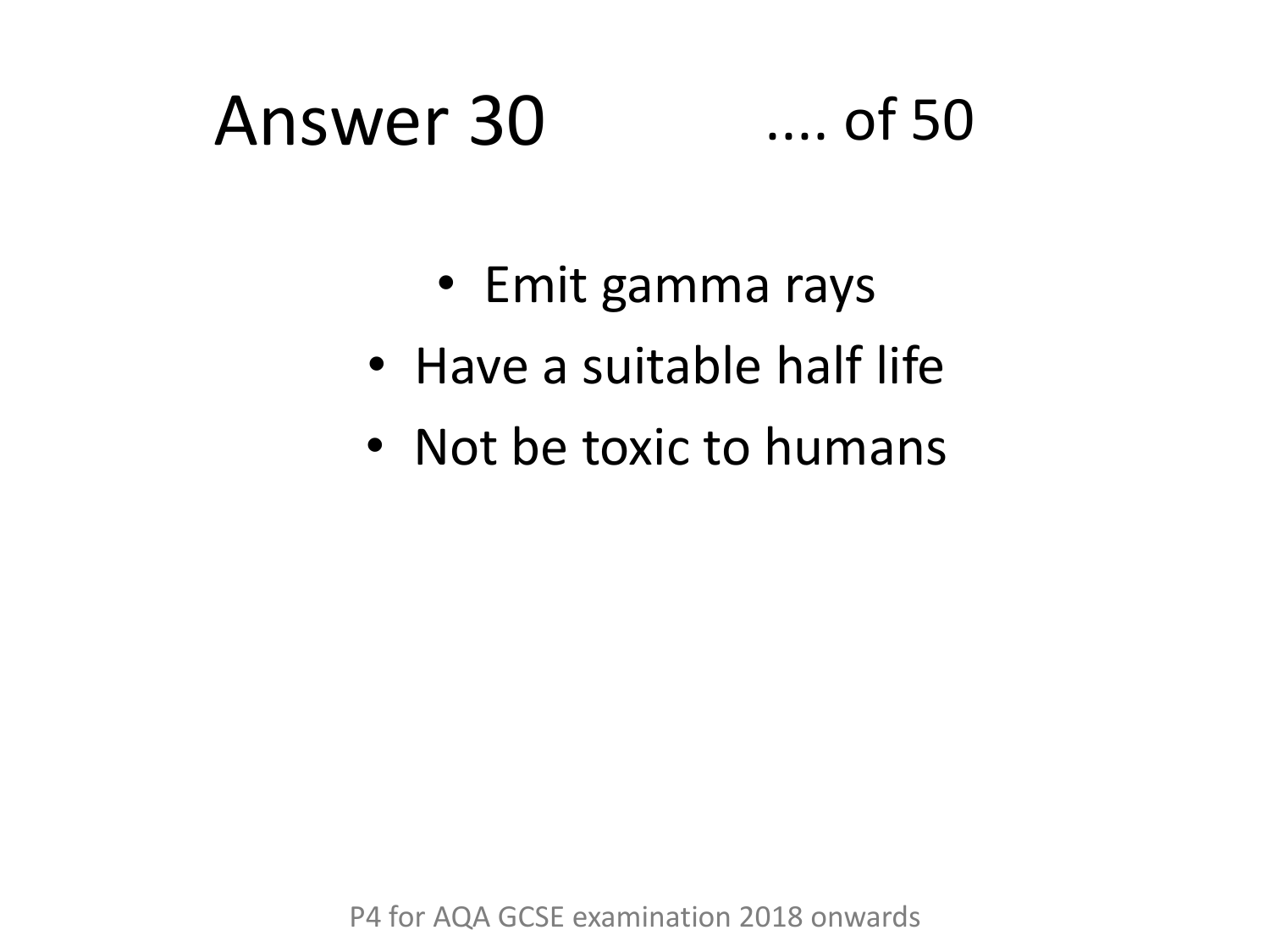### Question 31

#### .... of 50 **SS**

• Define radiotherapy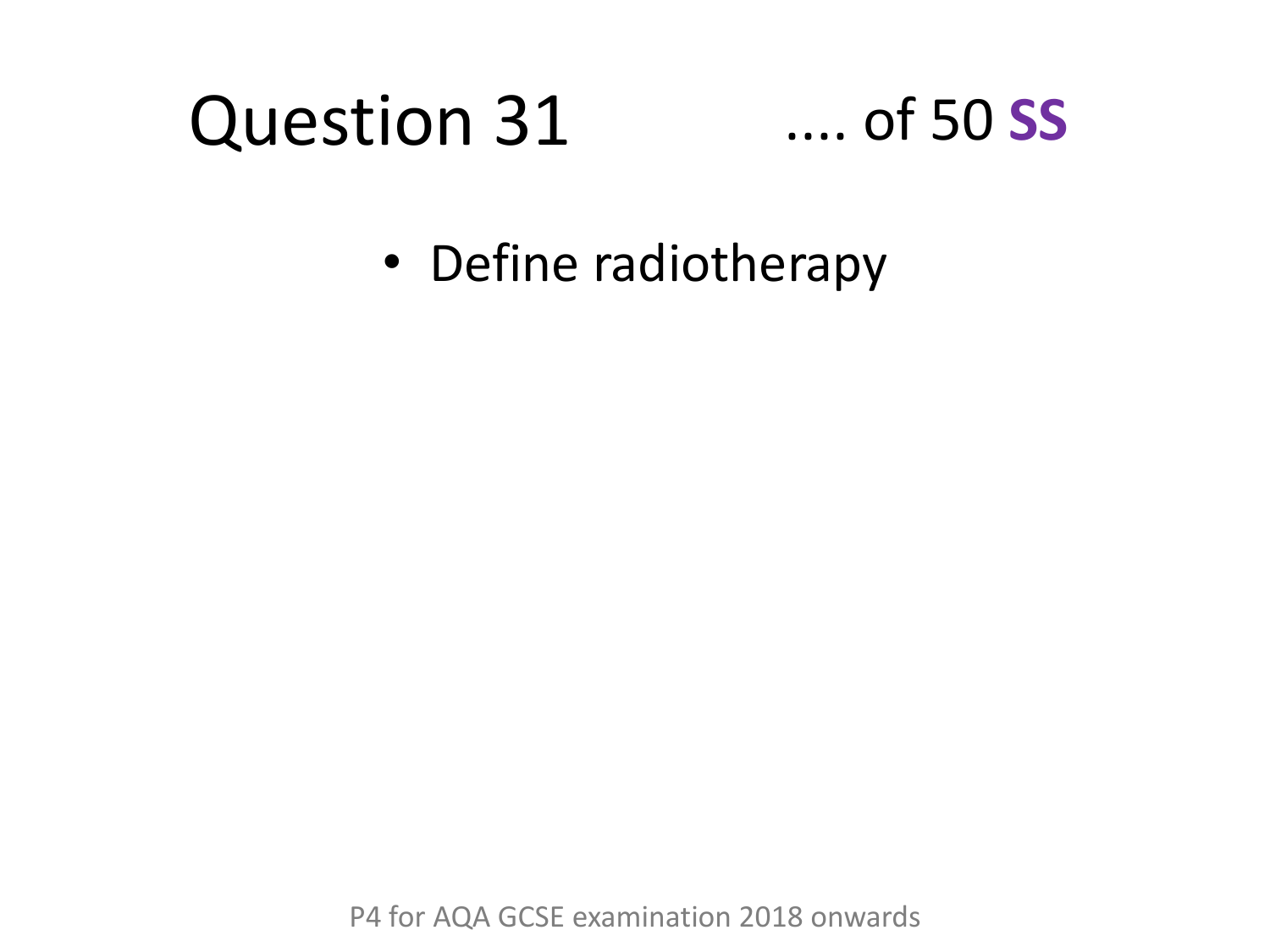# Answer 31 .... of 50

• The destruction of cancer cells by exposing the affected area of the body to extremely large amounts of radiation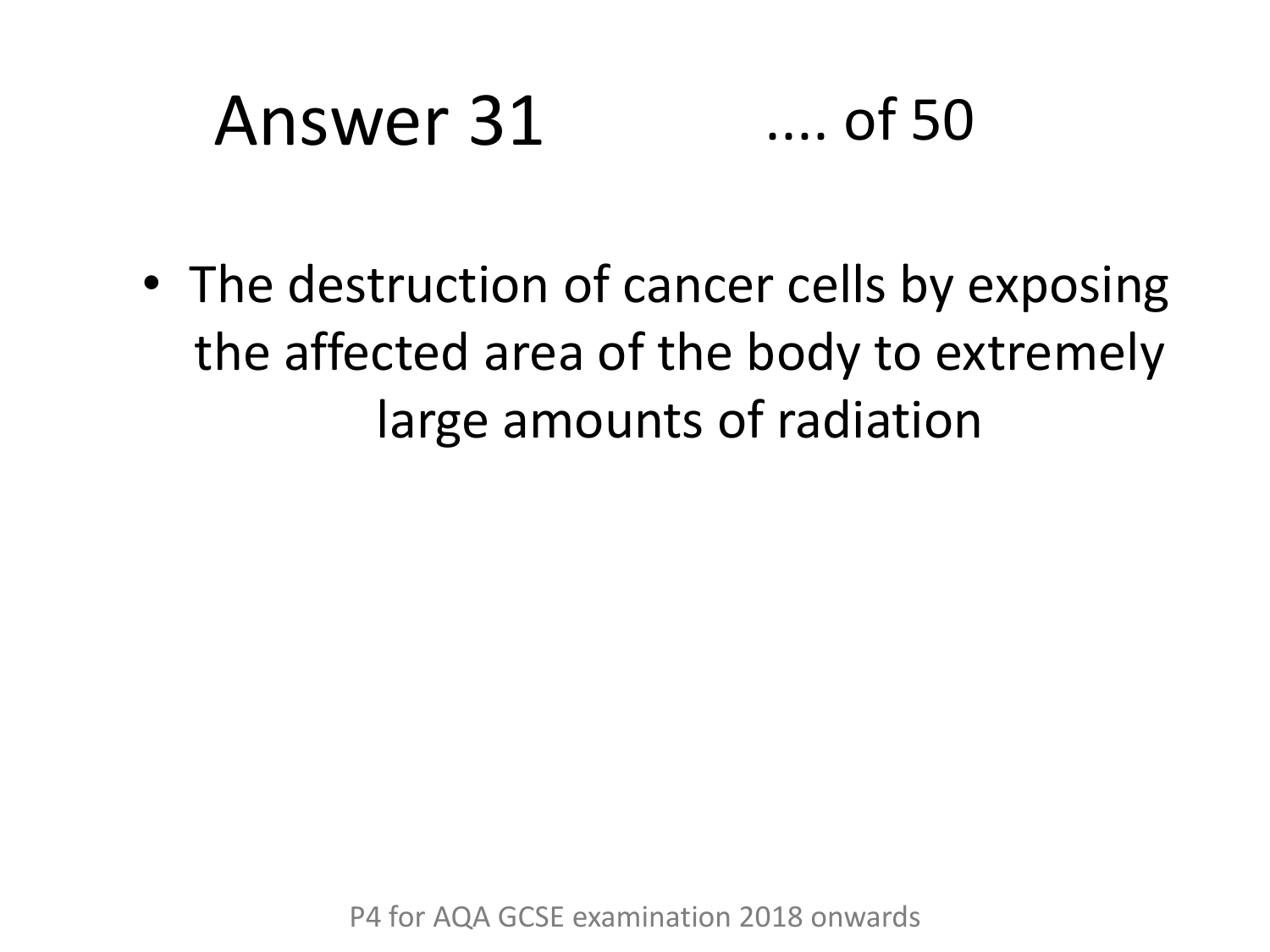#### Question 32 .... of 50 **SS**

• Why are Xrays preferred to gamma rays?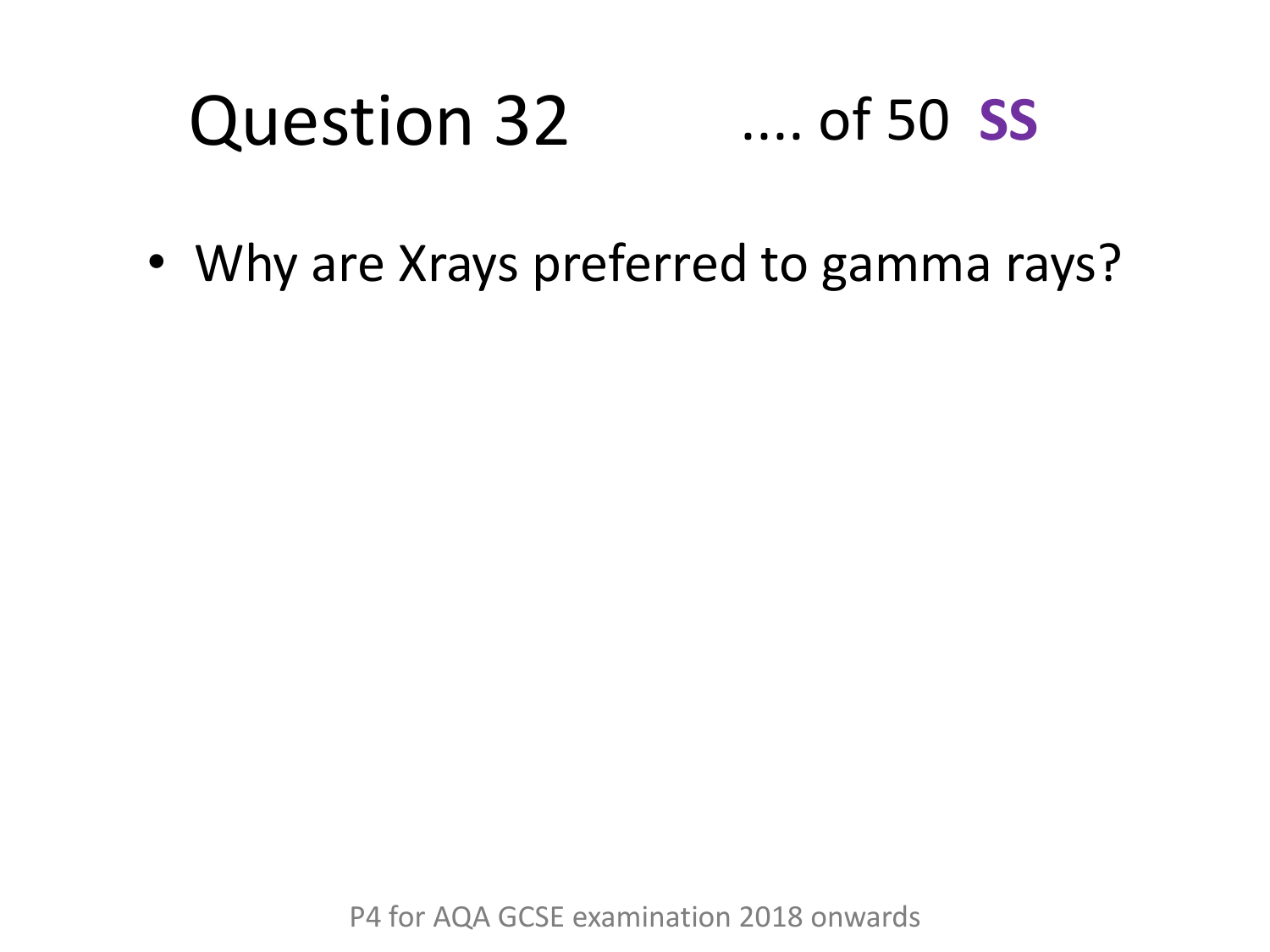# Answer 32 .... of 50

- Xrays are only produced when needed
- The rate of production of Xrays can be controlled
- The energy of the Xrays can be changed
- You can't change the rate of production or energy of the gamma rays emitted from a particular source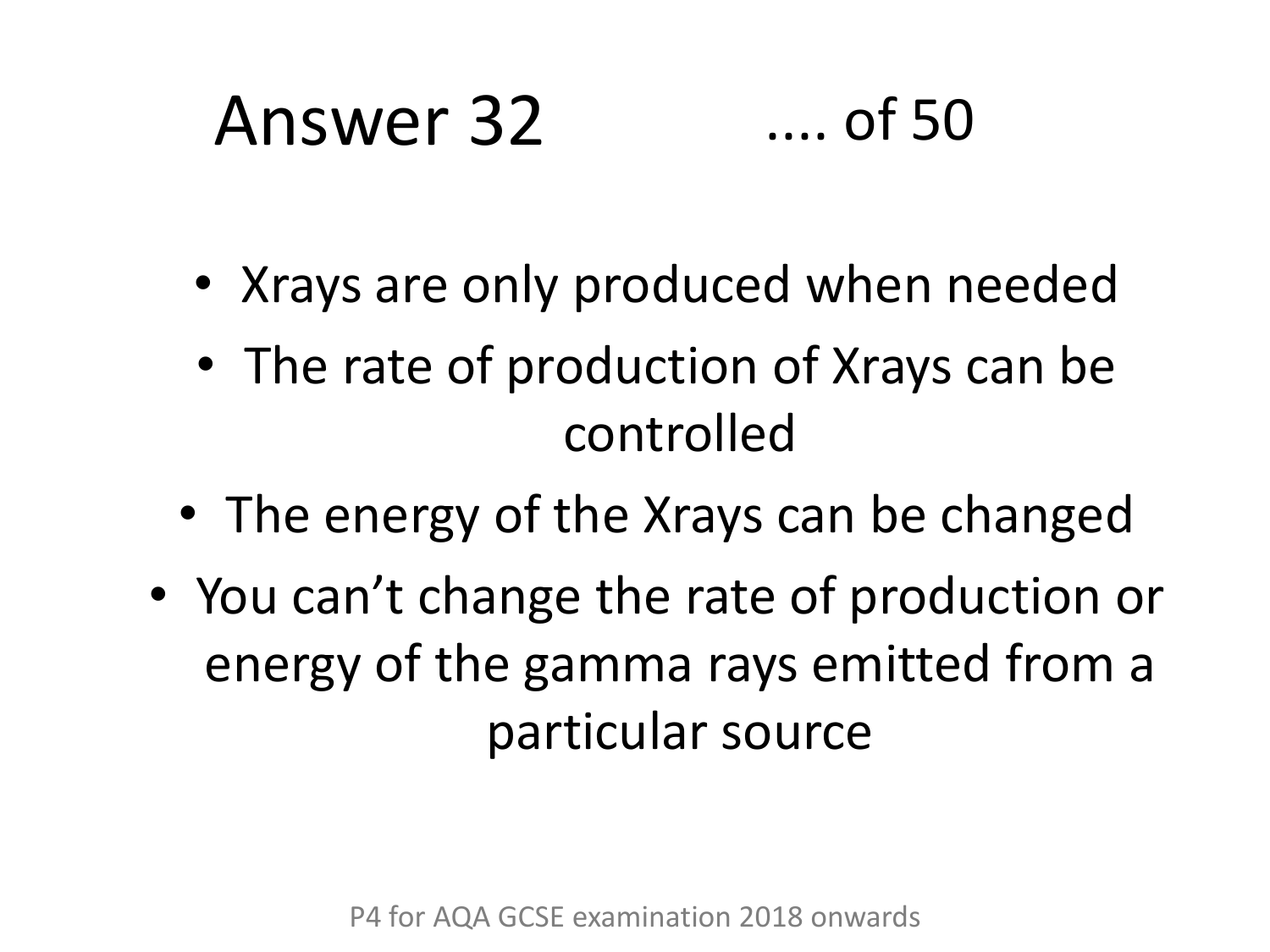### Question 33

#### .... of 50 **SS**

• What is brachytherapy?

P4 for AQA GCSE examination 2018 onwards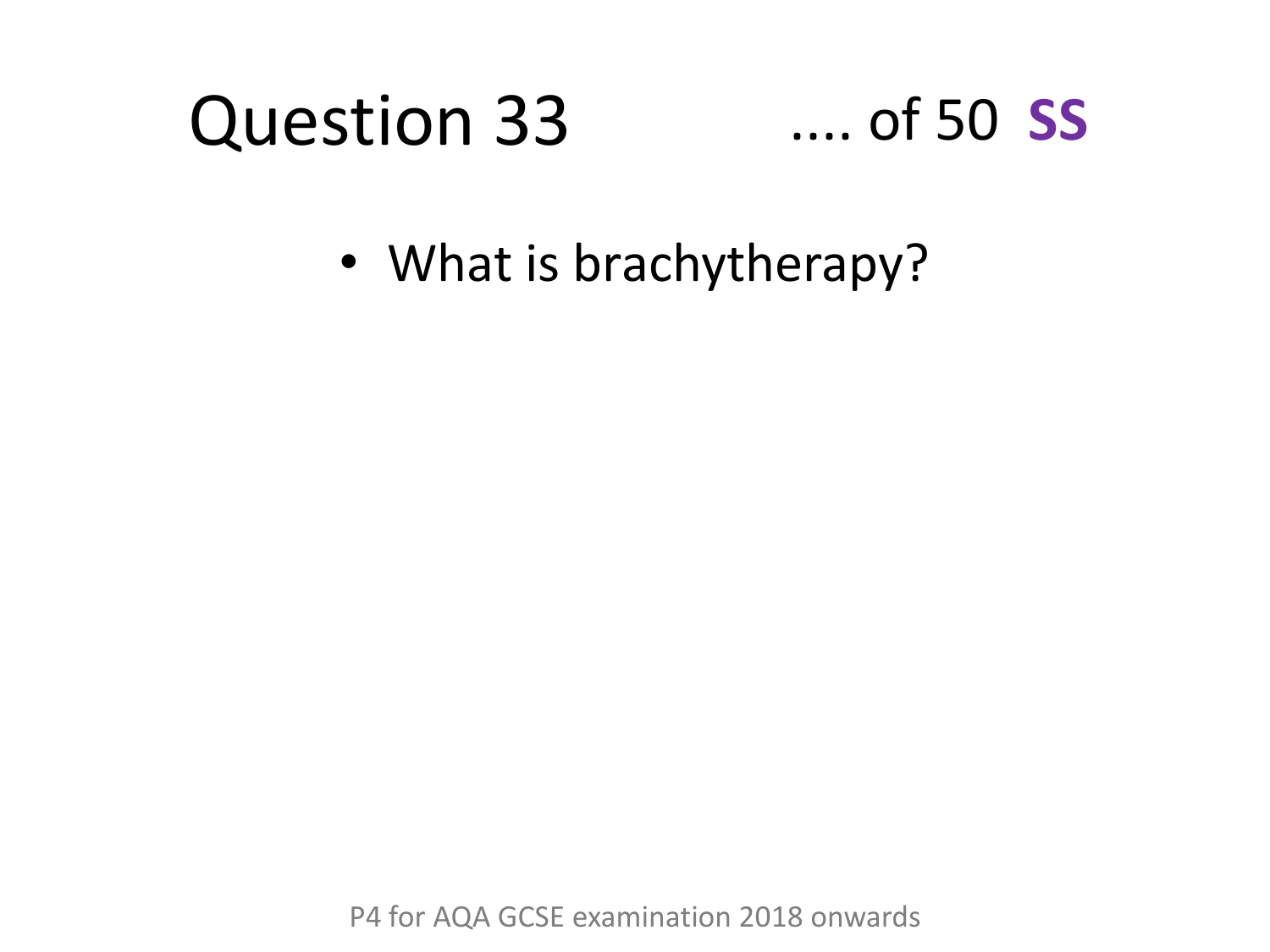# Answer 33 .... of 50

• A small sealed radioactive source, or seed, is placed in the tumour itself, to give a high dose of radiotherapy directly to the tumour but a much lower dose to the surrounding tissues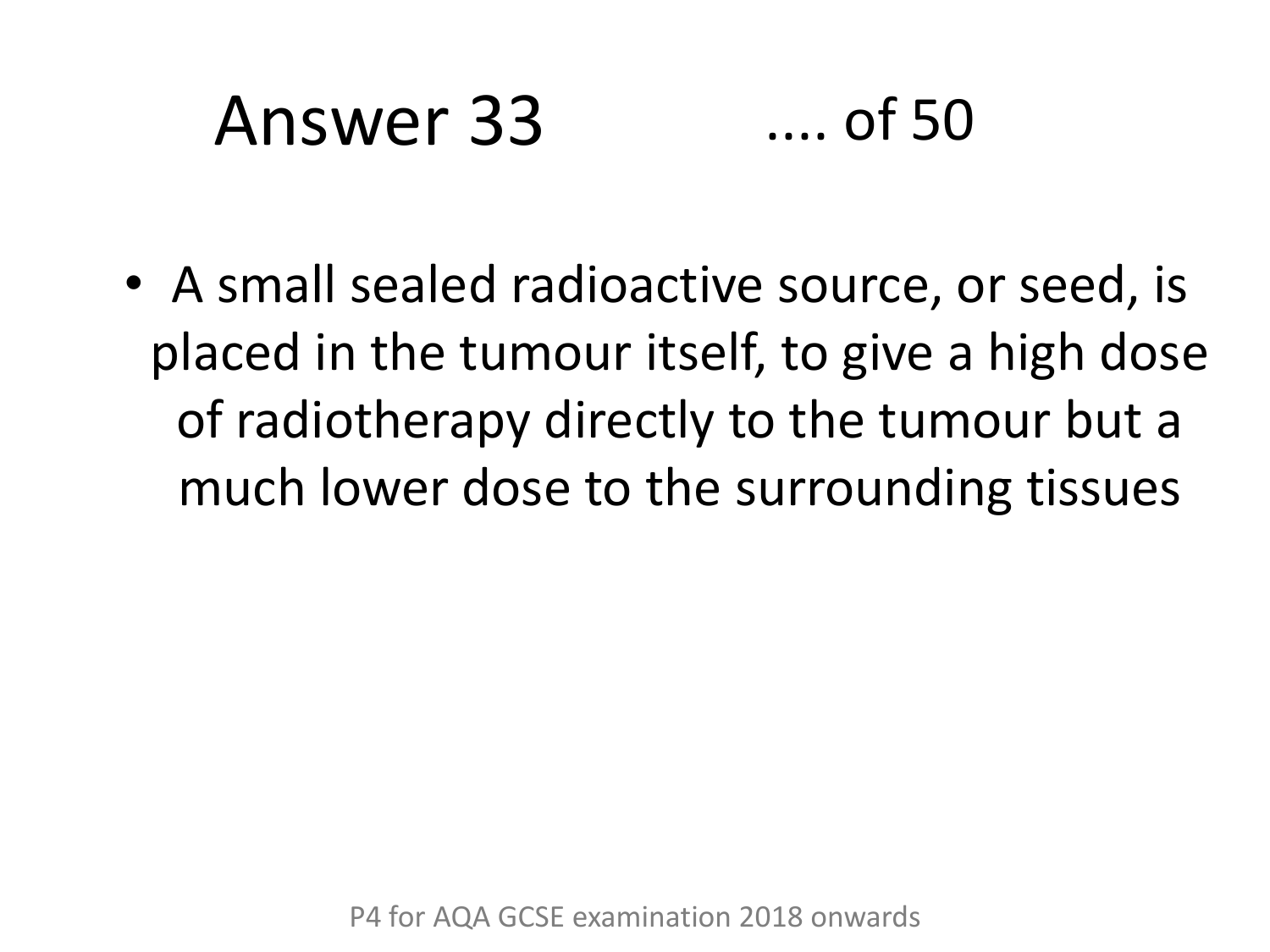### Question 34



• What isotope can be used to investigate thyroid problems?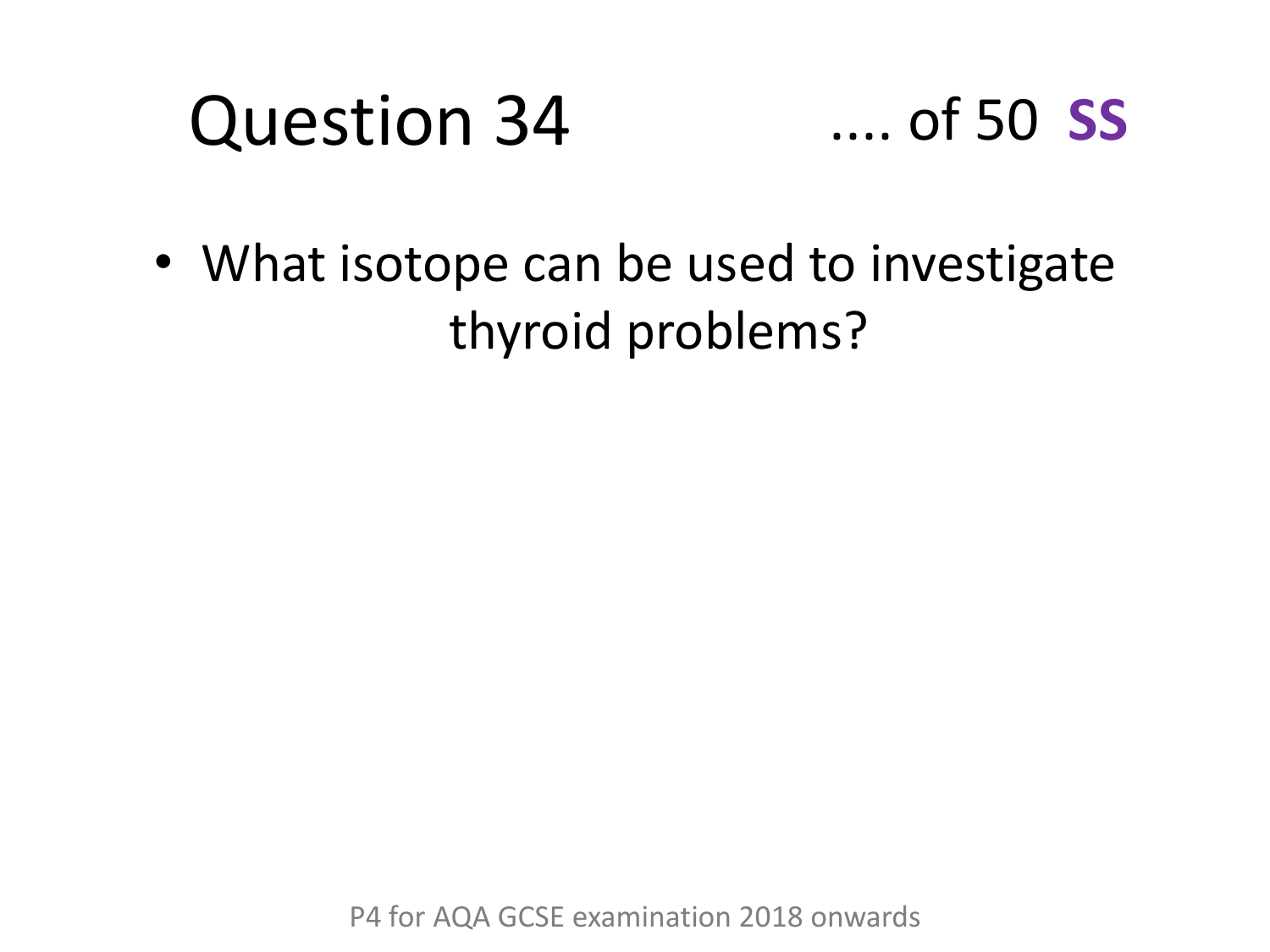#### Answer 34 .... of 50 **SS**

• Iodine-123

P3 for AQA GCSE examination 2018 onwards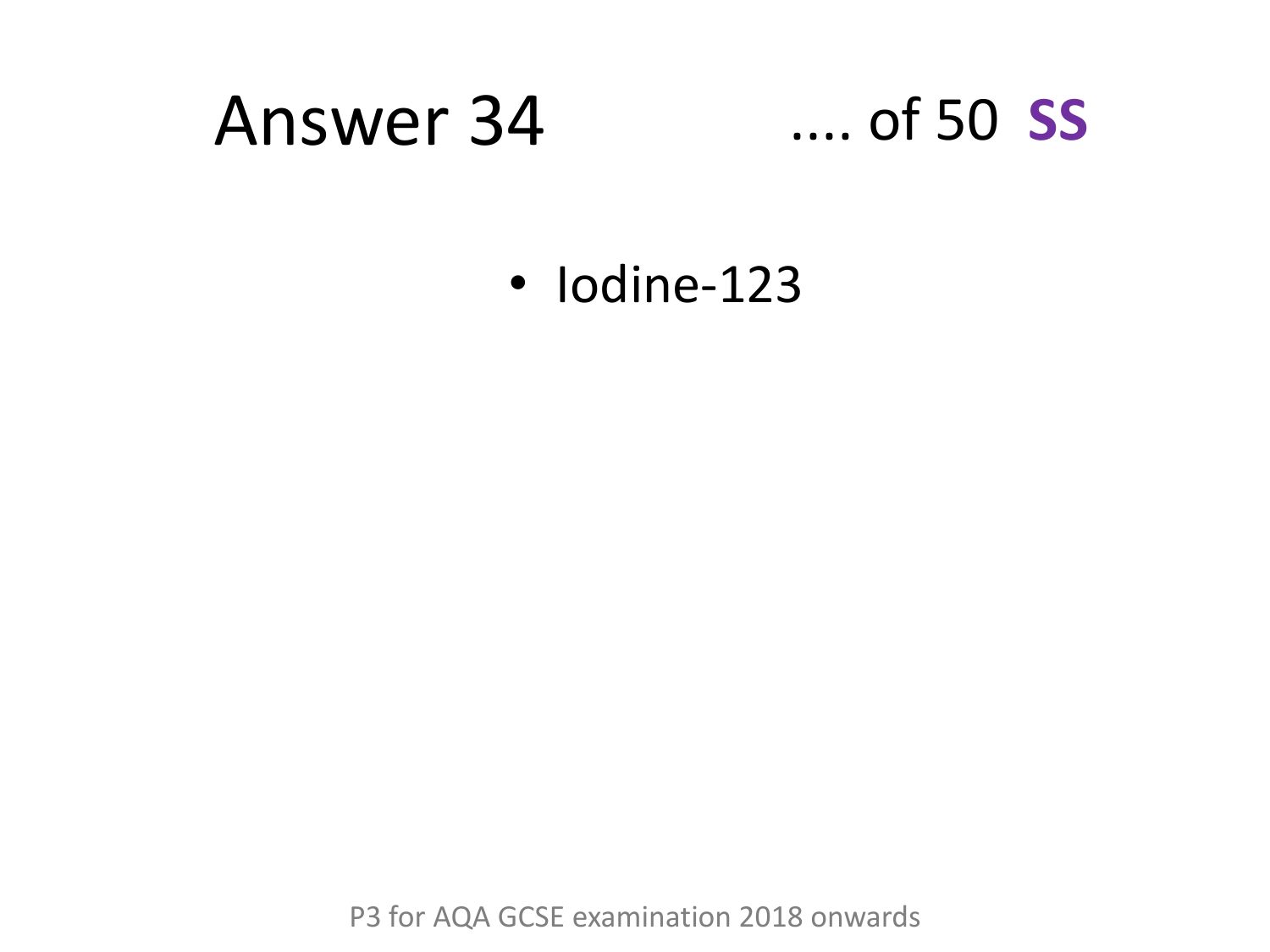#### Question 35 .... of 50

• Give two side effects of using nuclear radiation to kill cancer cells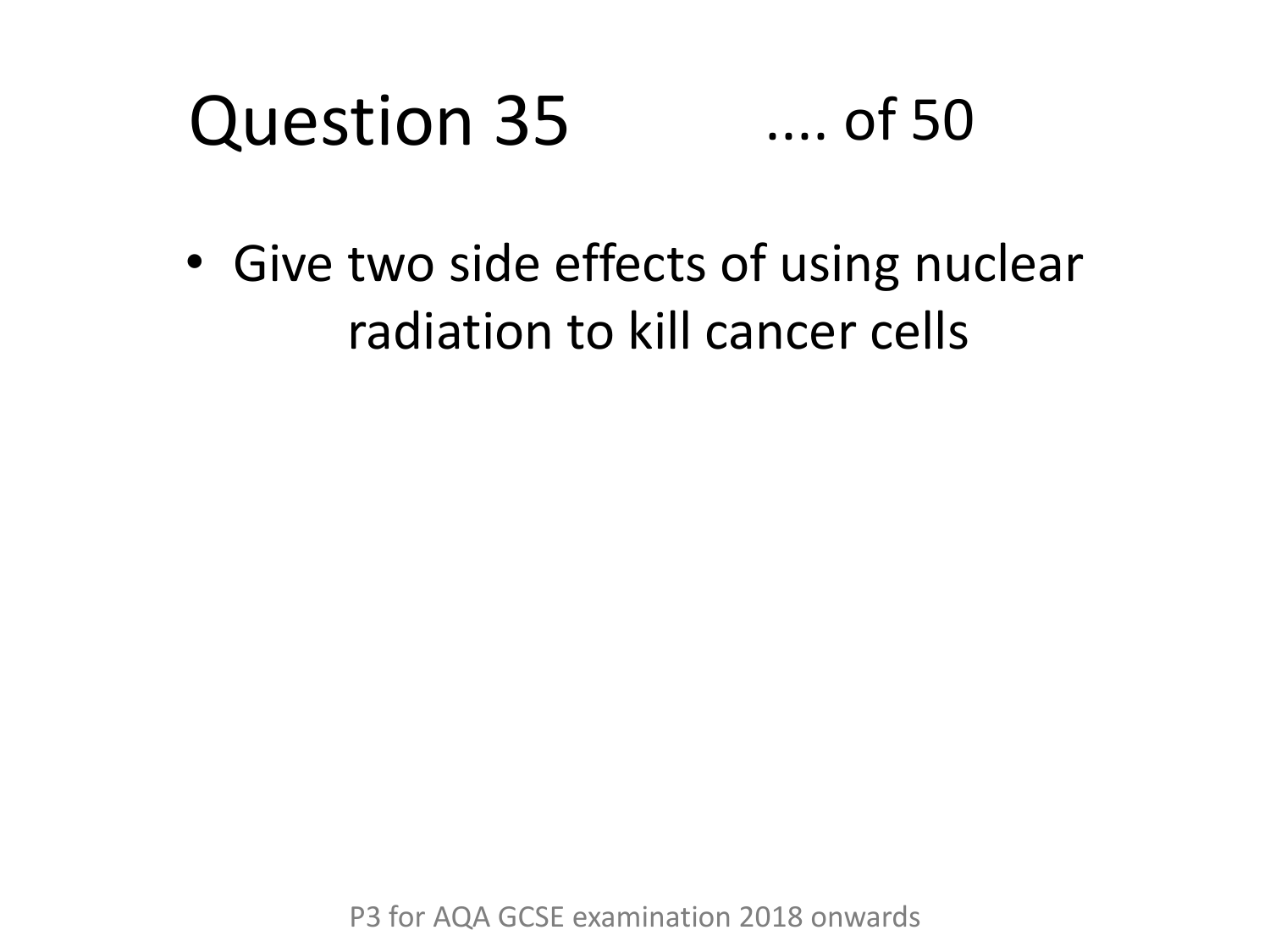# Answer 35 .... of 50

- Vomiting
- Reddening and pain in the skin (similar to sunburn)
	- Greater risk of infection
		- Tiredness

P3 for AQA GCSE examination 2018 onwards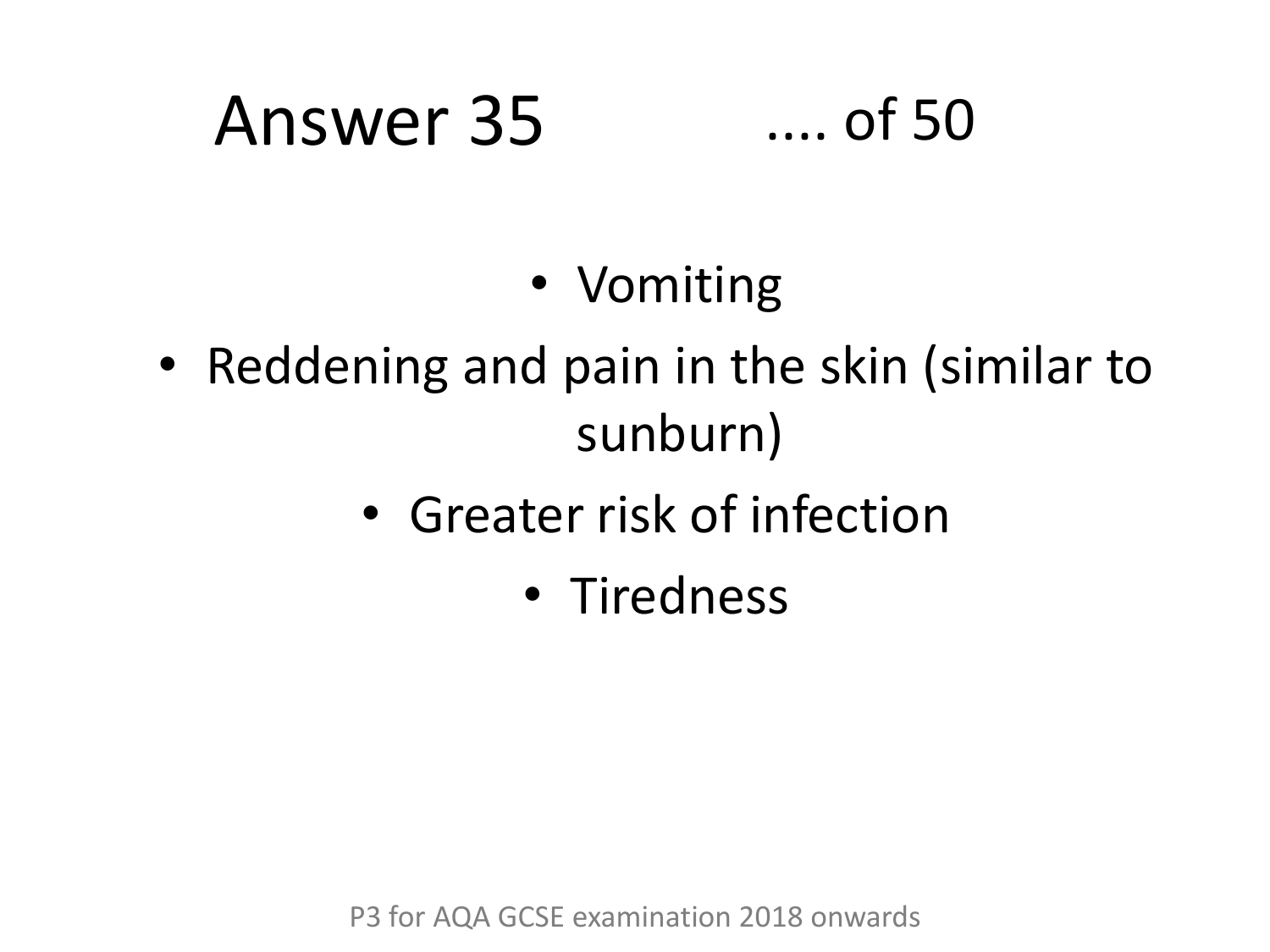#### Question 36 .... of 50

• What is the unit given for a radiation dose?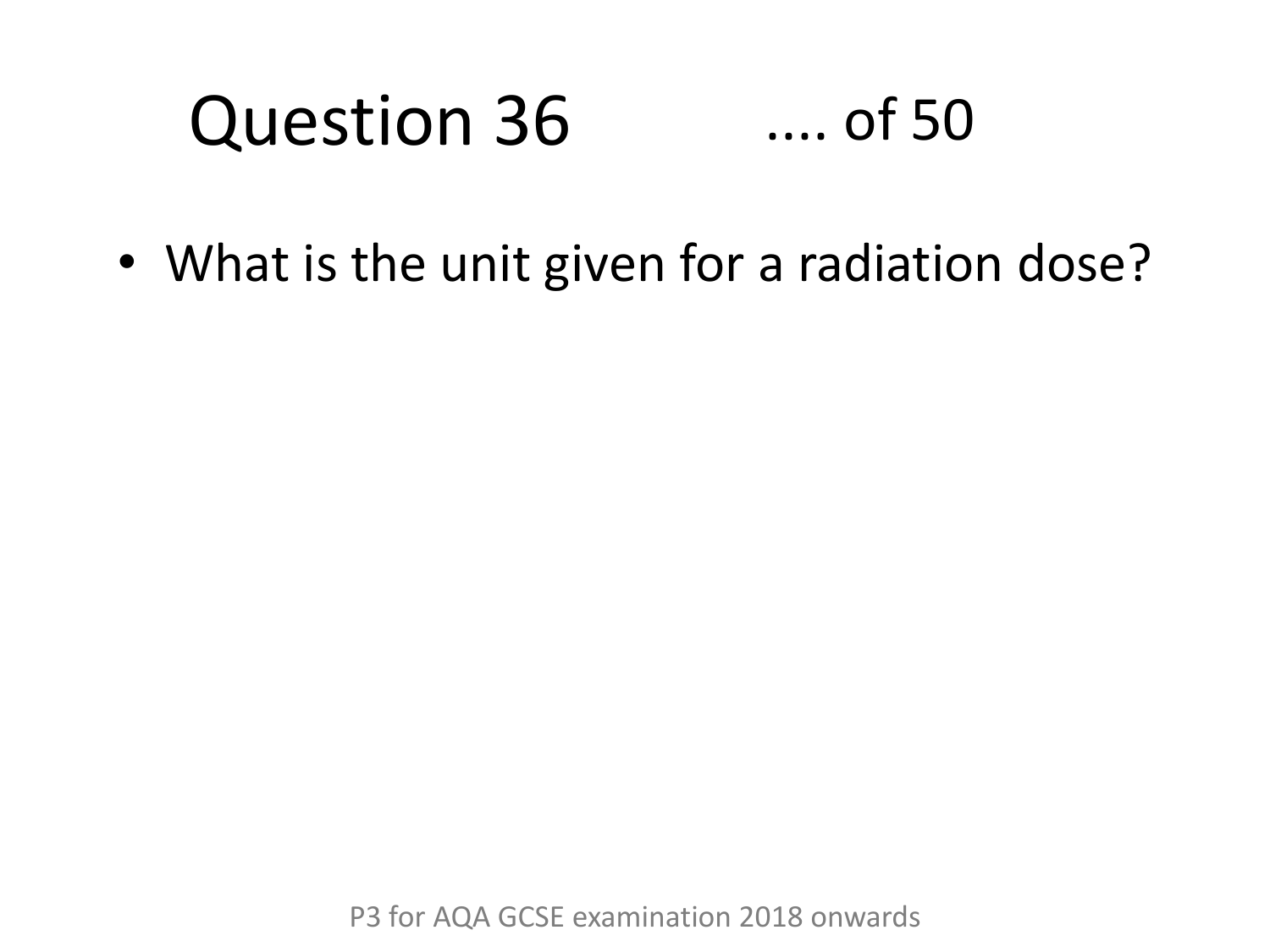### Answer 36 .... of 50

• mSv (millisieverts)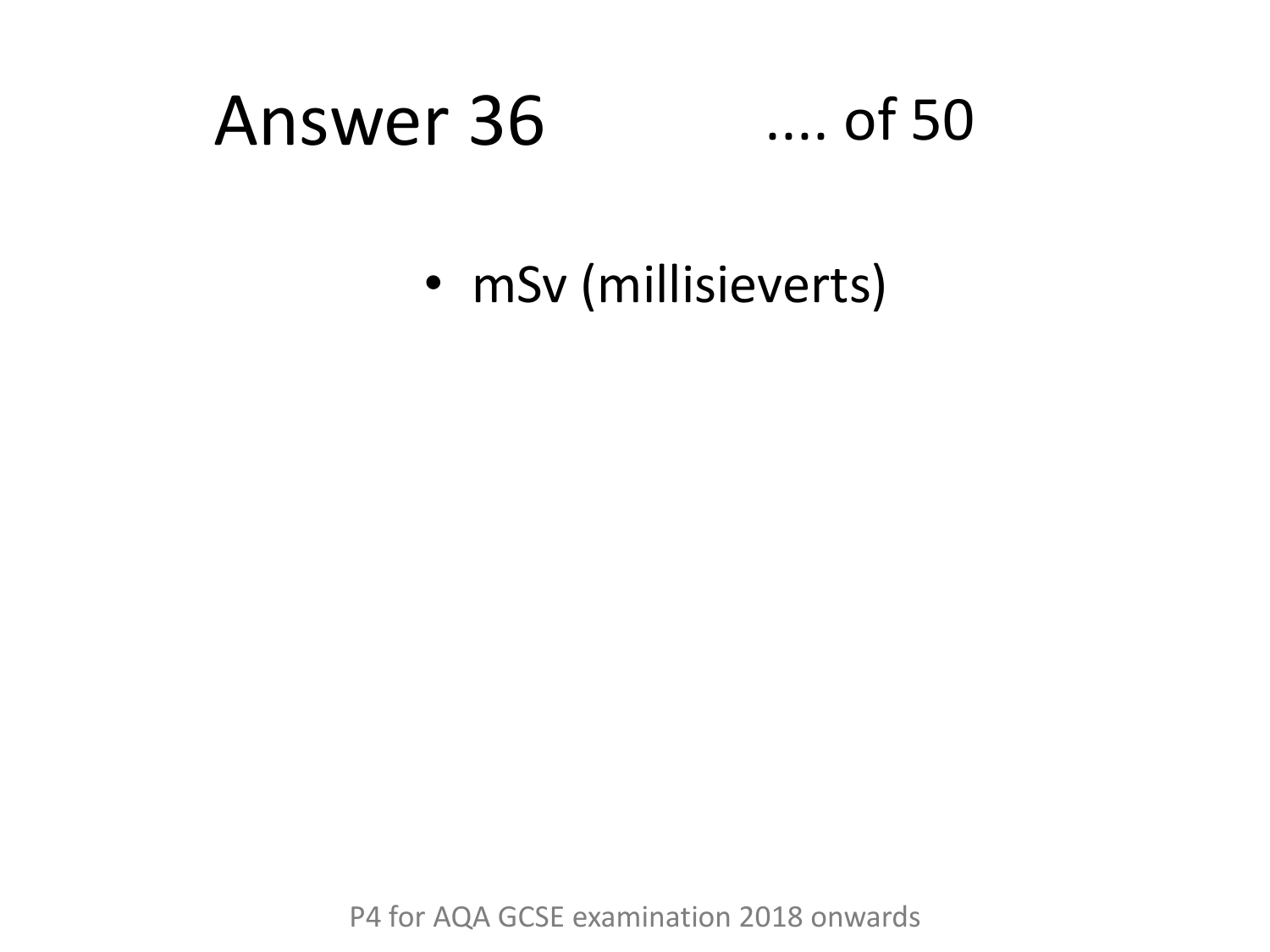### Question 37

#### .... of 50

• Why is the beam of radiation rotated around the tumour?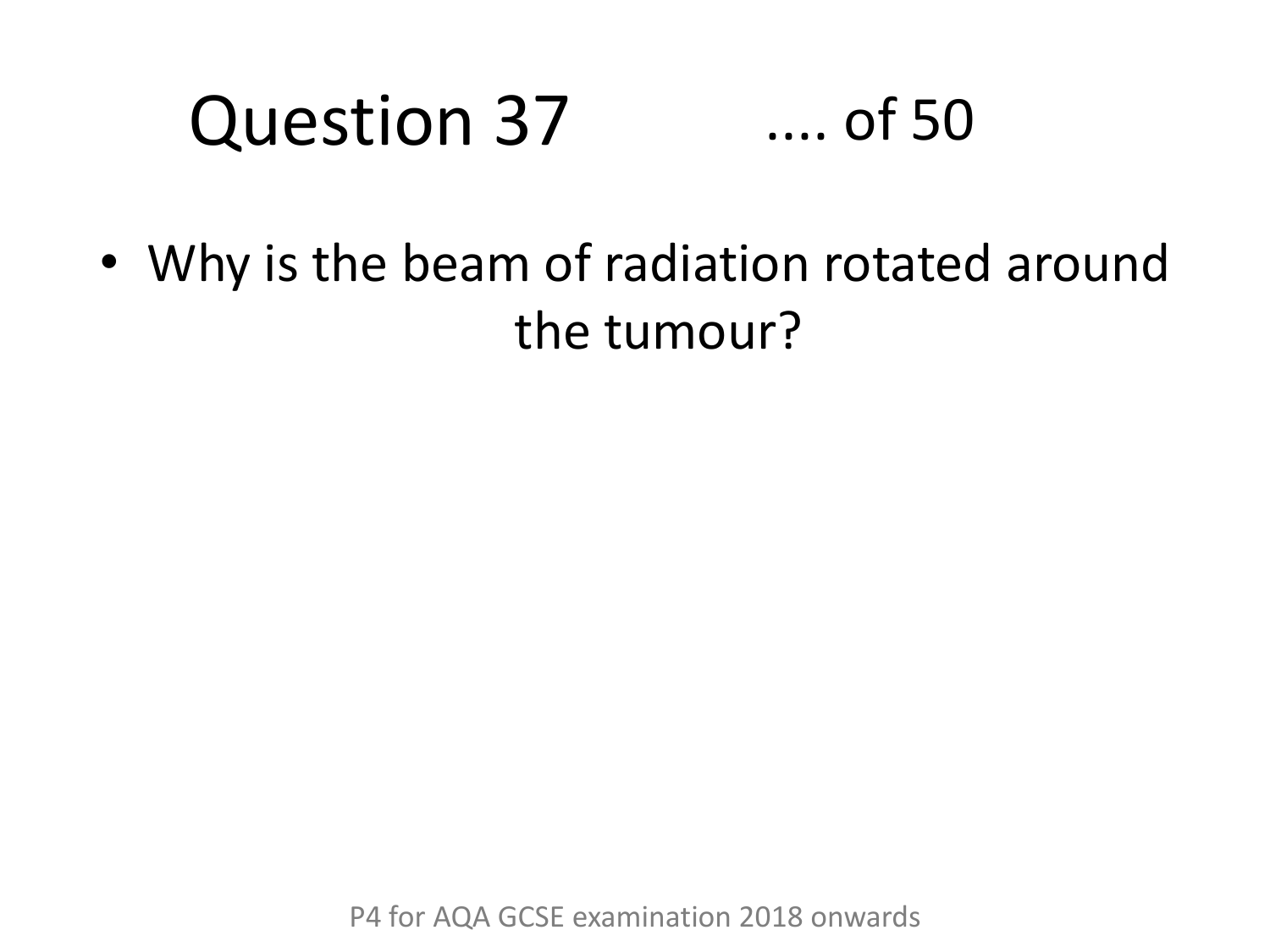# Answer 37 .... of 50

• To ensure the healthy cells around a tumour only receive a small amount of radiation but the tumour receives radiation all the time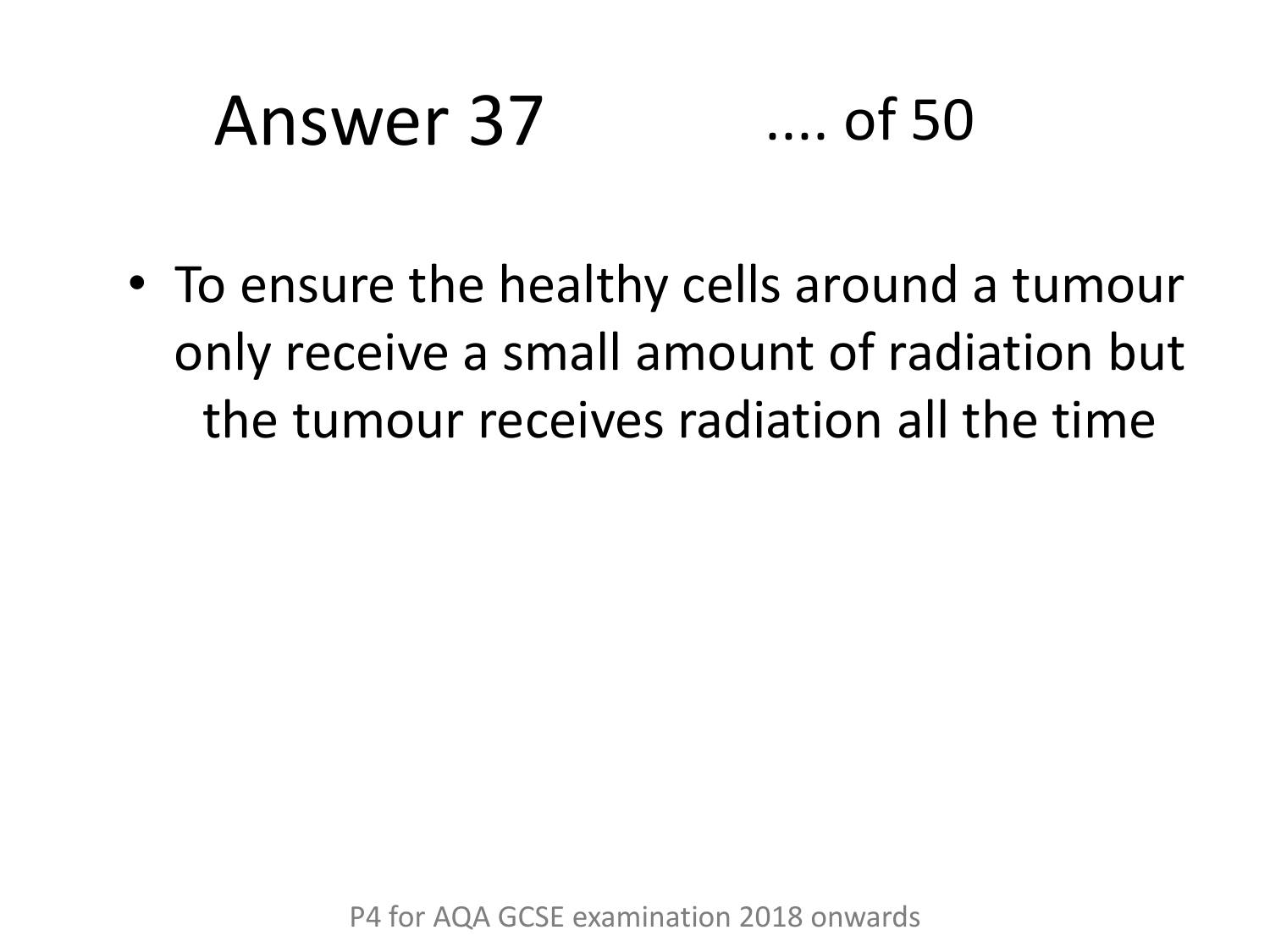#### Question 38 .... of 50

• What is nuclear fission?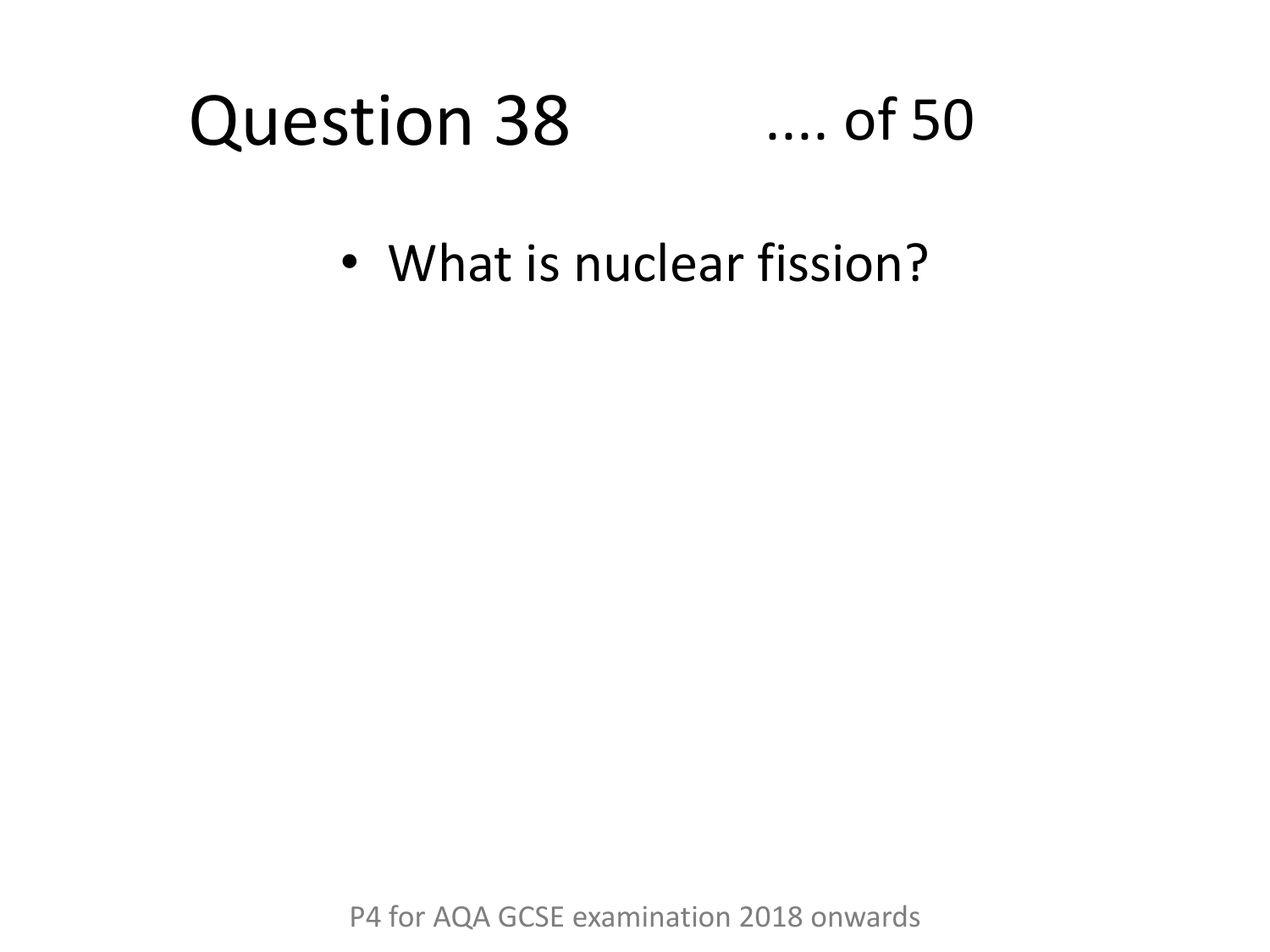### Answer 38 .... of 50

• When a large and unstable nucleus e.g. uranium or plutonium, splits with the release of a lot of energy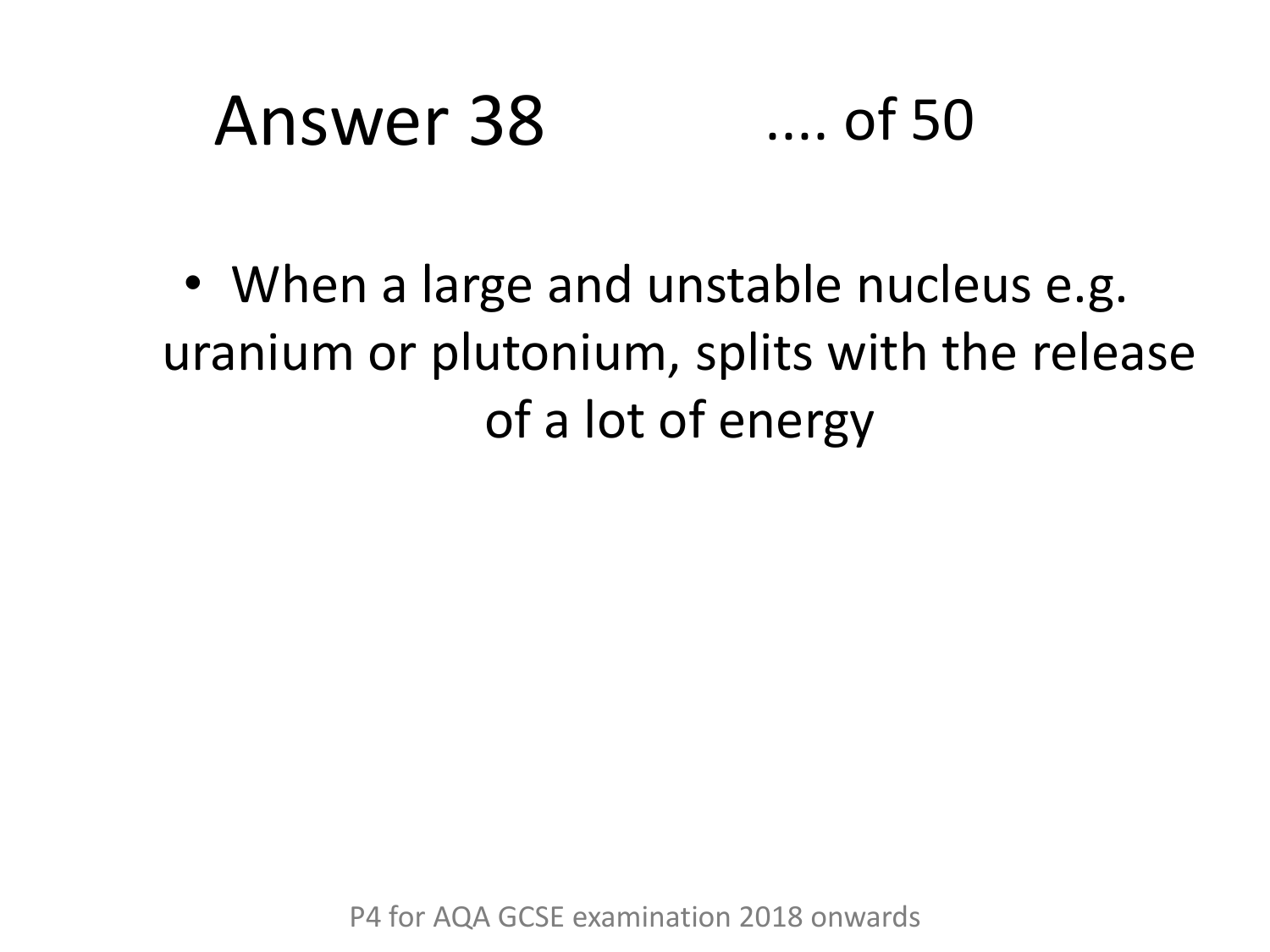#### Question 39 .... of 50 **SS**

• What two isotopes does natural uranium consist of?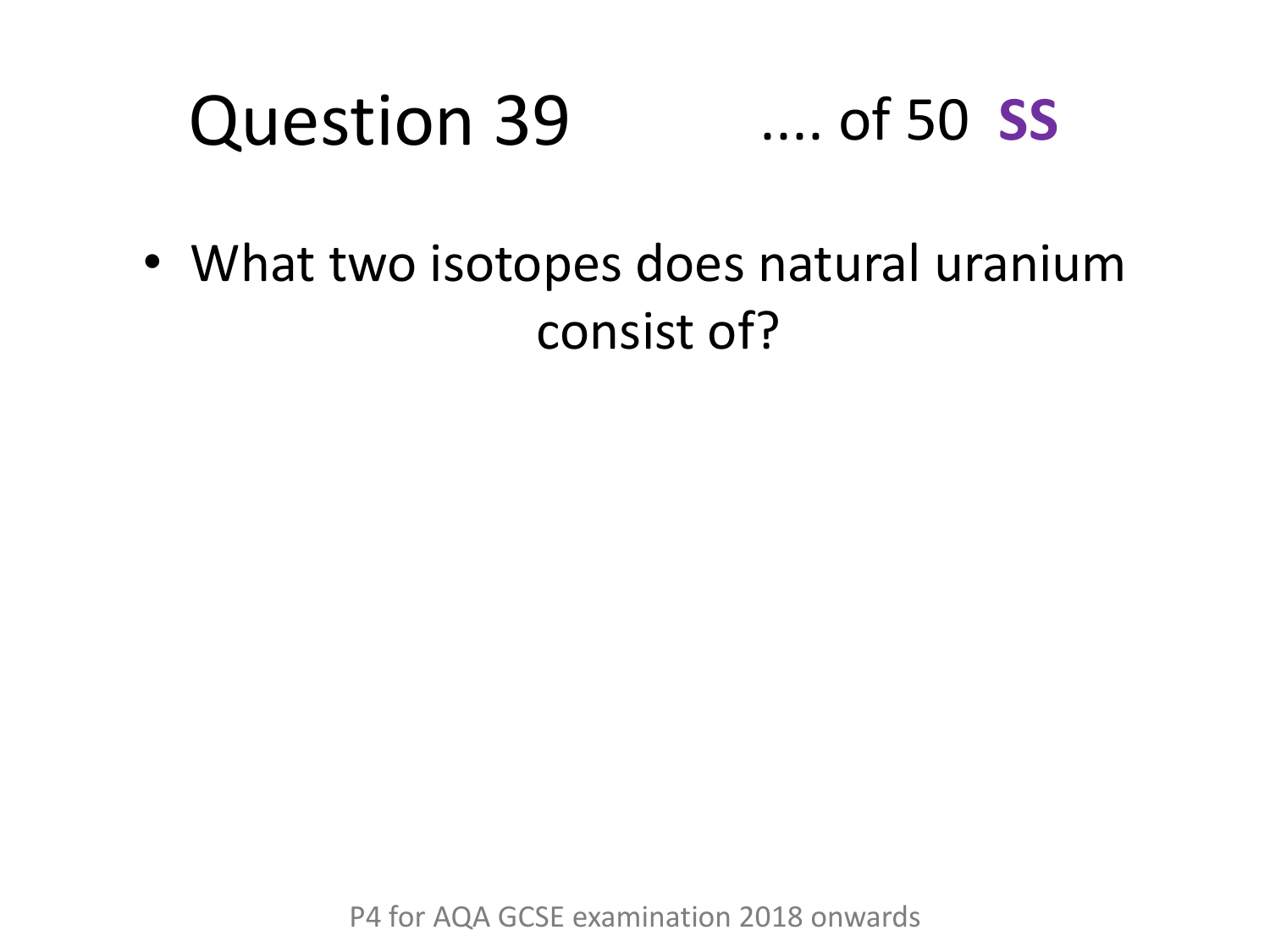#### Answer 39 .... of 50 **SS**

- Uranium-235
- Uranium-238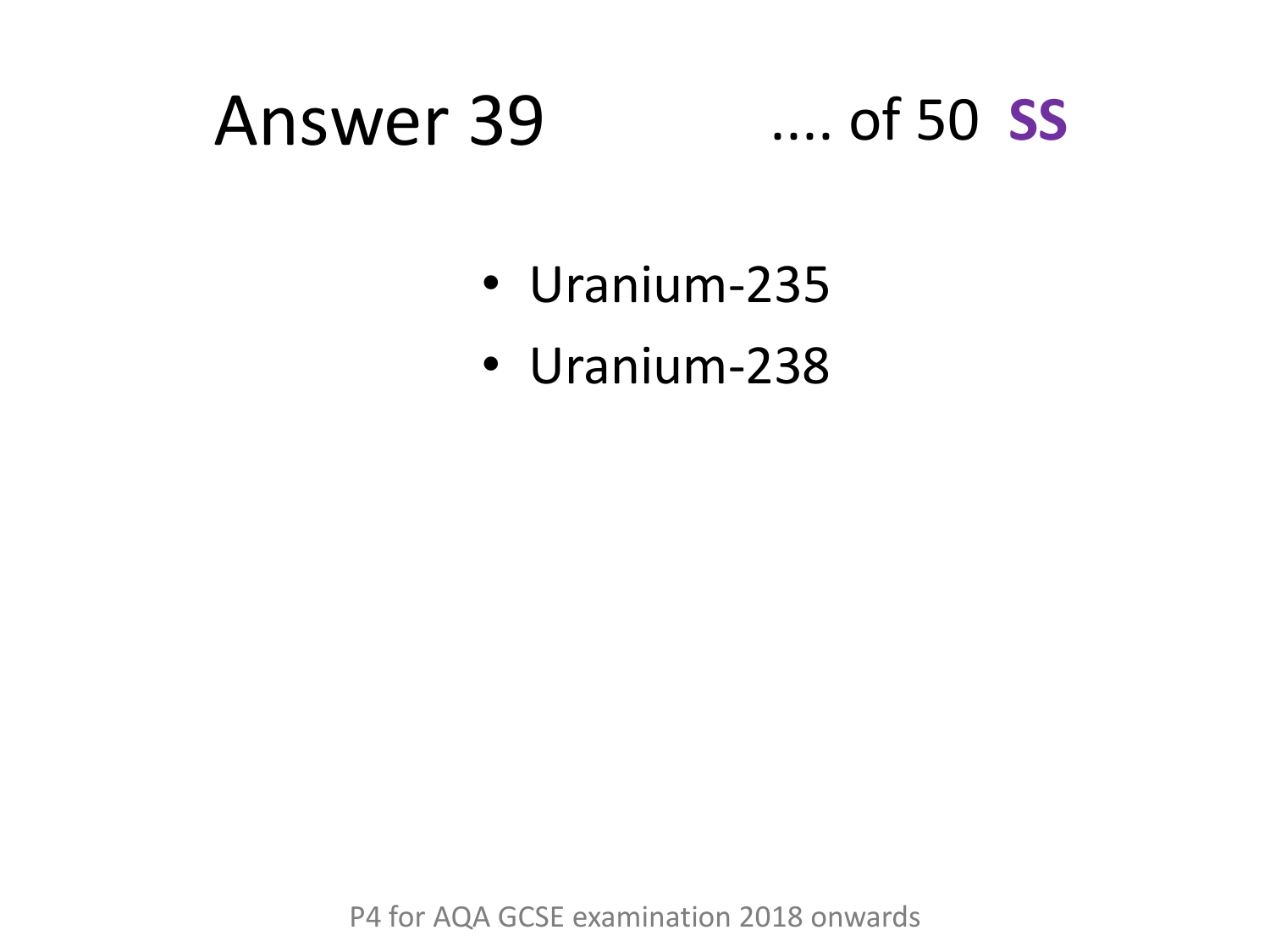#### Question 40 .... of 50 **SS**

• What do control rods do?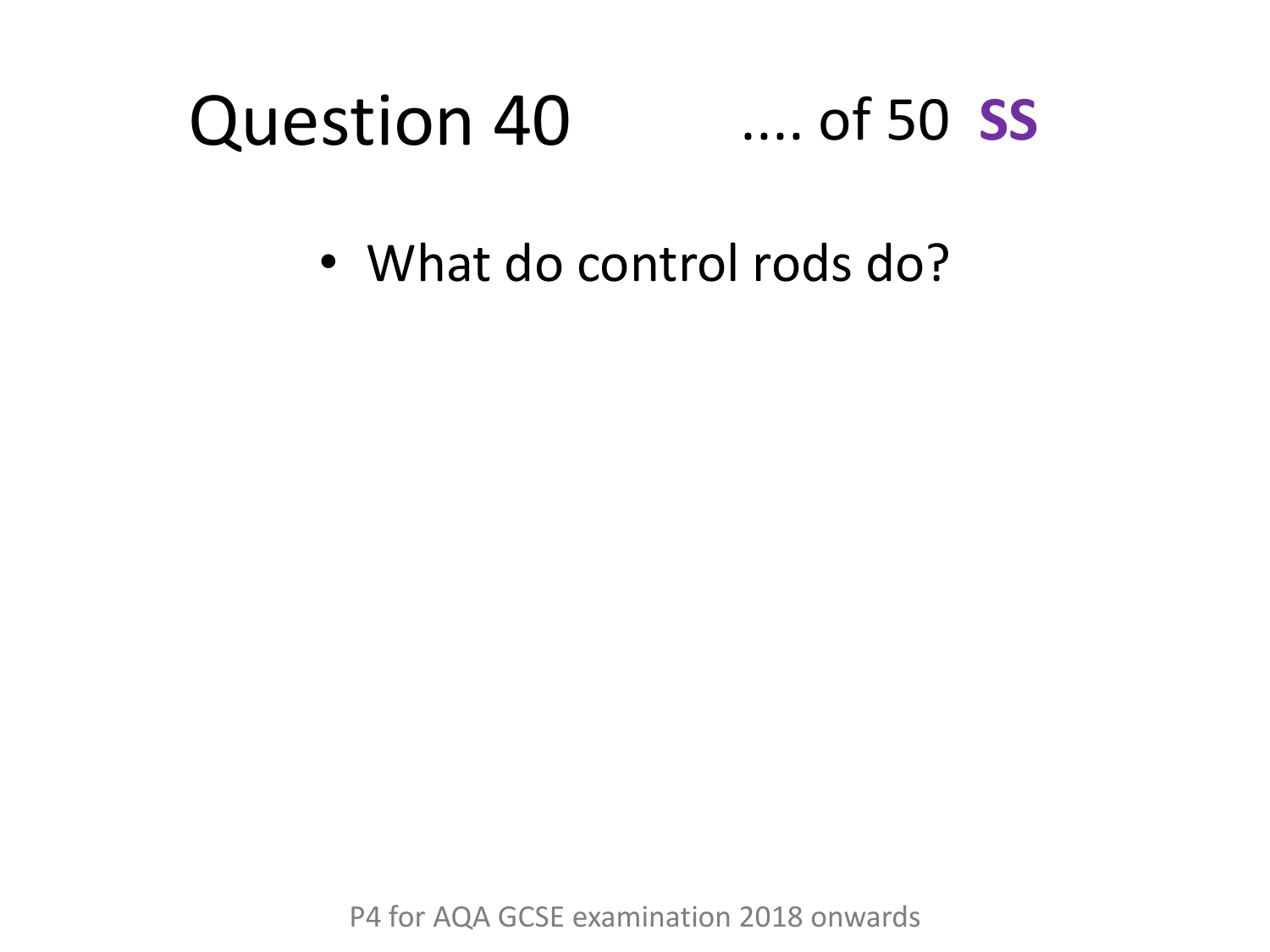### Answer 40 .... of 50

• They are placed between the fuel rods in a reactor and absorb neutrons so fewer neutrons are available to split more uranium nuclei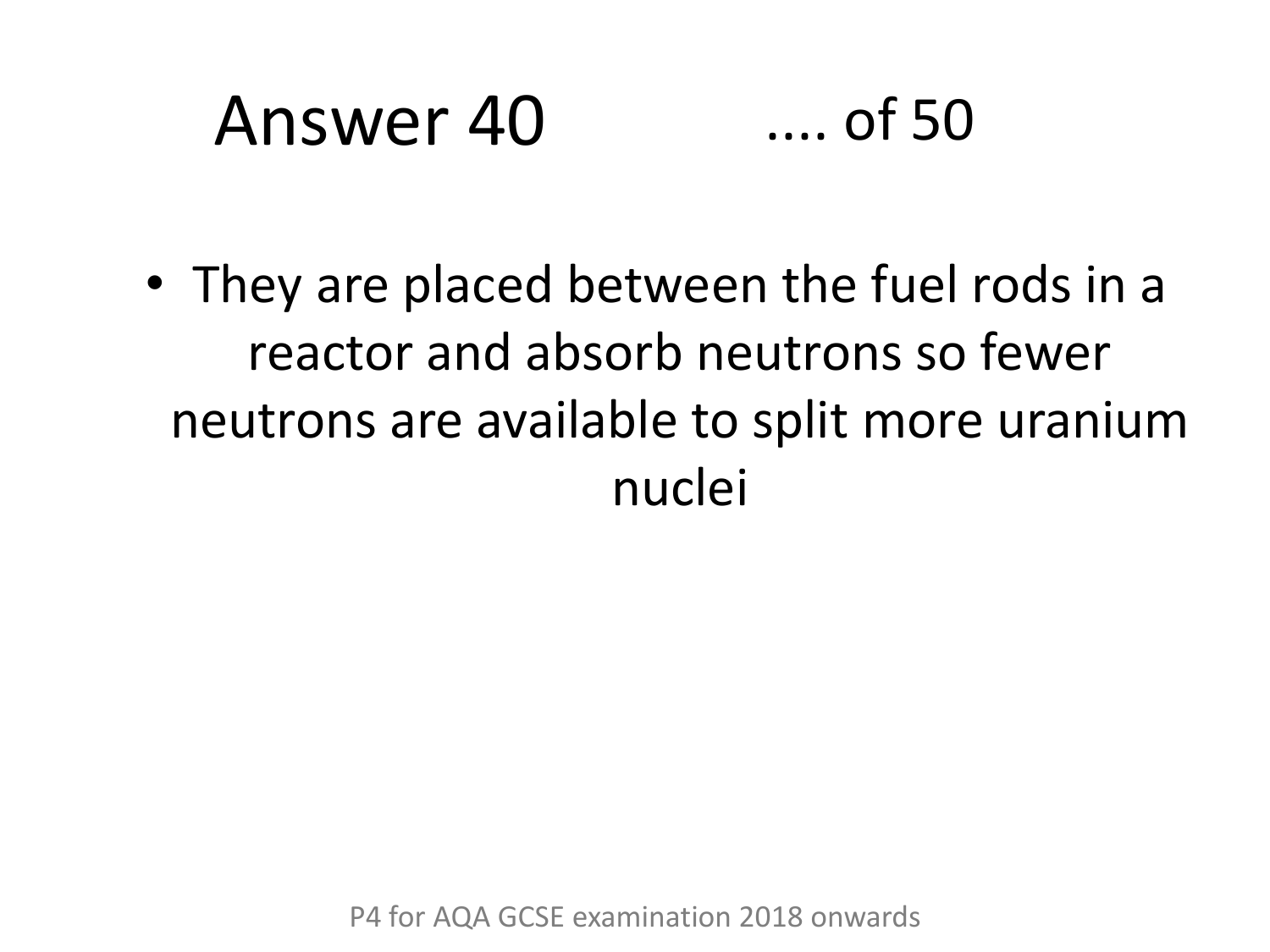#### Question 41 .... of 50 **SS**

• What does a moderator do?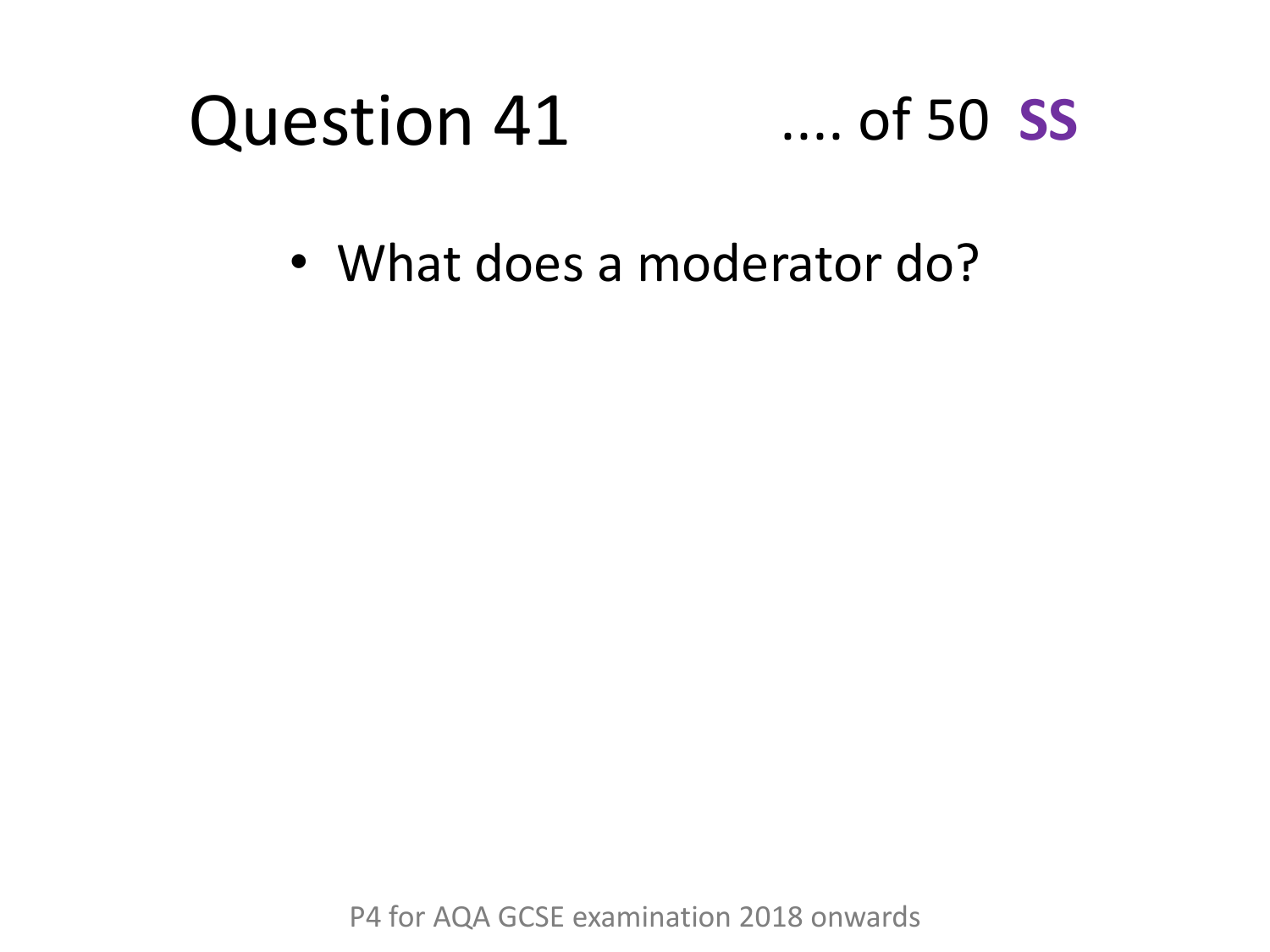### Answer 41 .... of 50

• A moderator e.g. graphite slows down the fast-moving neutrons emitted during fission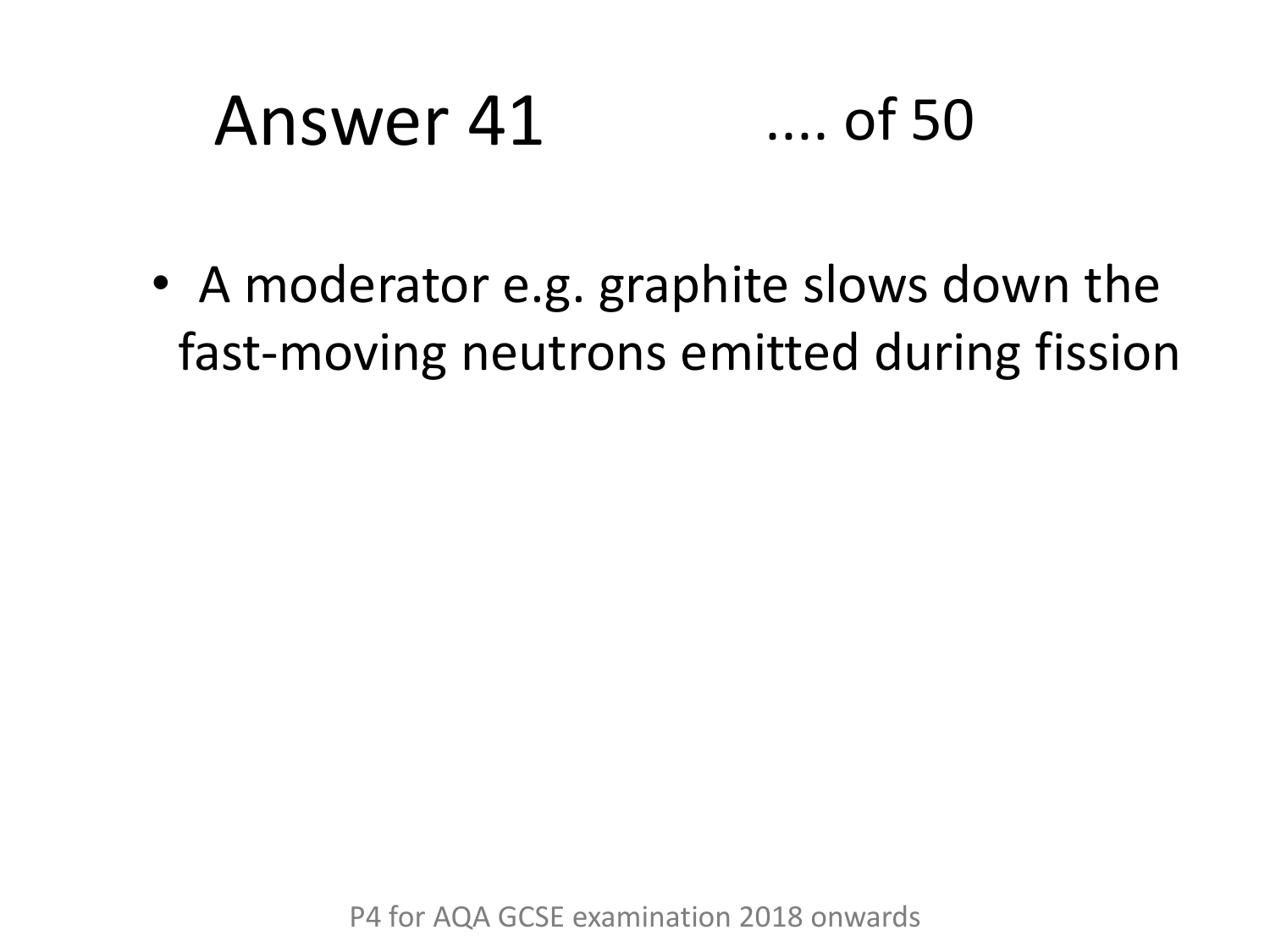#### Question 42 .... of 50 **SS**

• Define nuclear fusion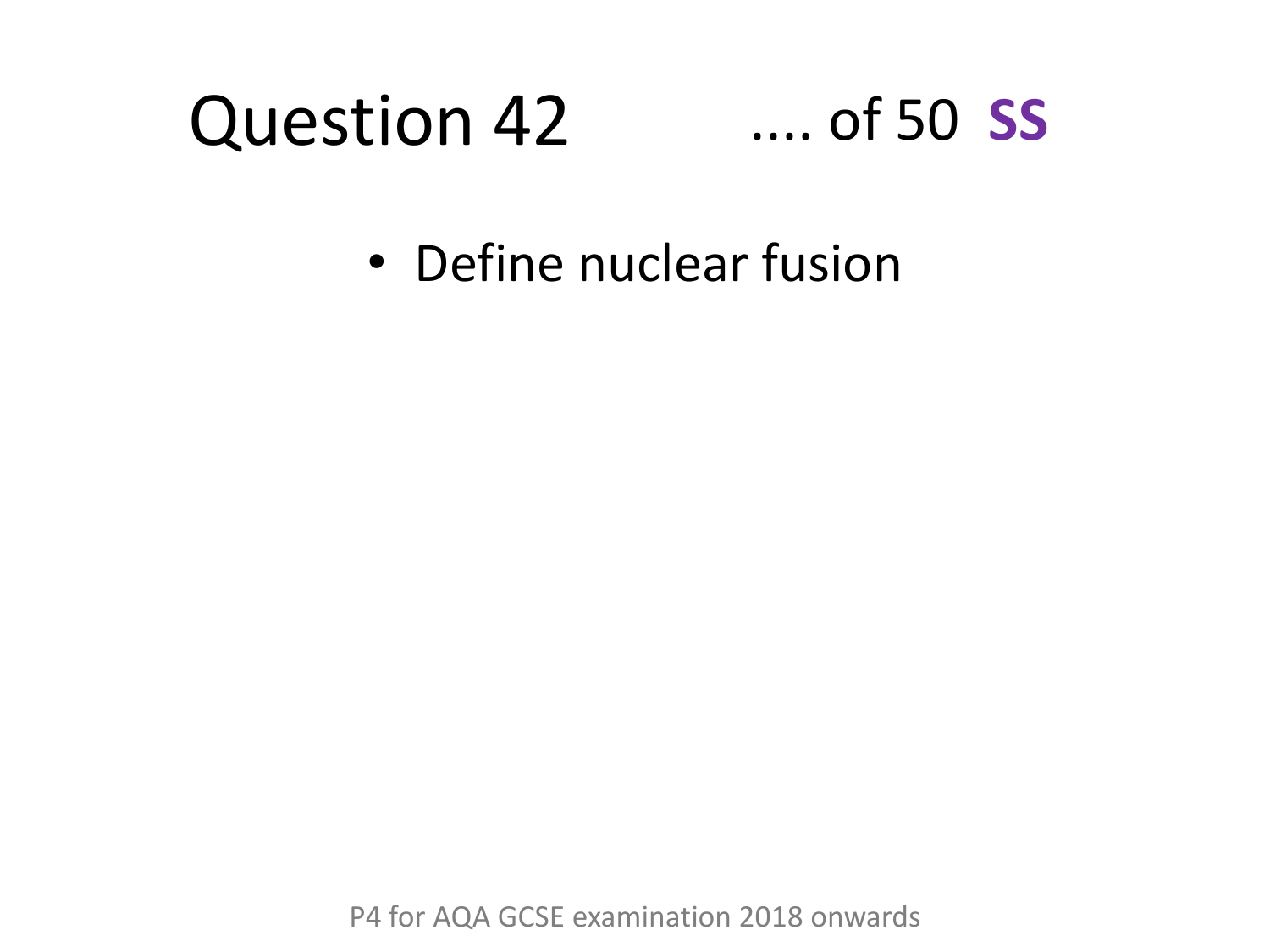### Answer 42 .... of 50

• The joining or small light nuclei e.g. hydrogen and helium to form a heavier nucleus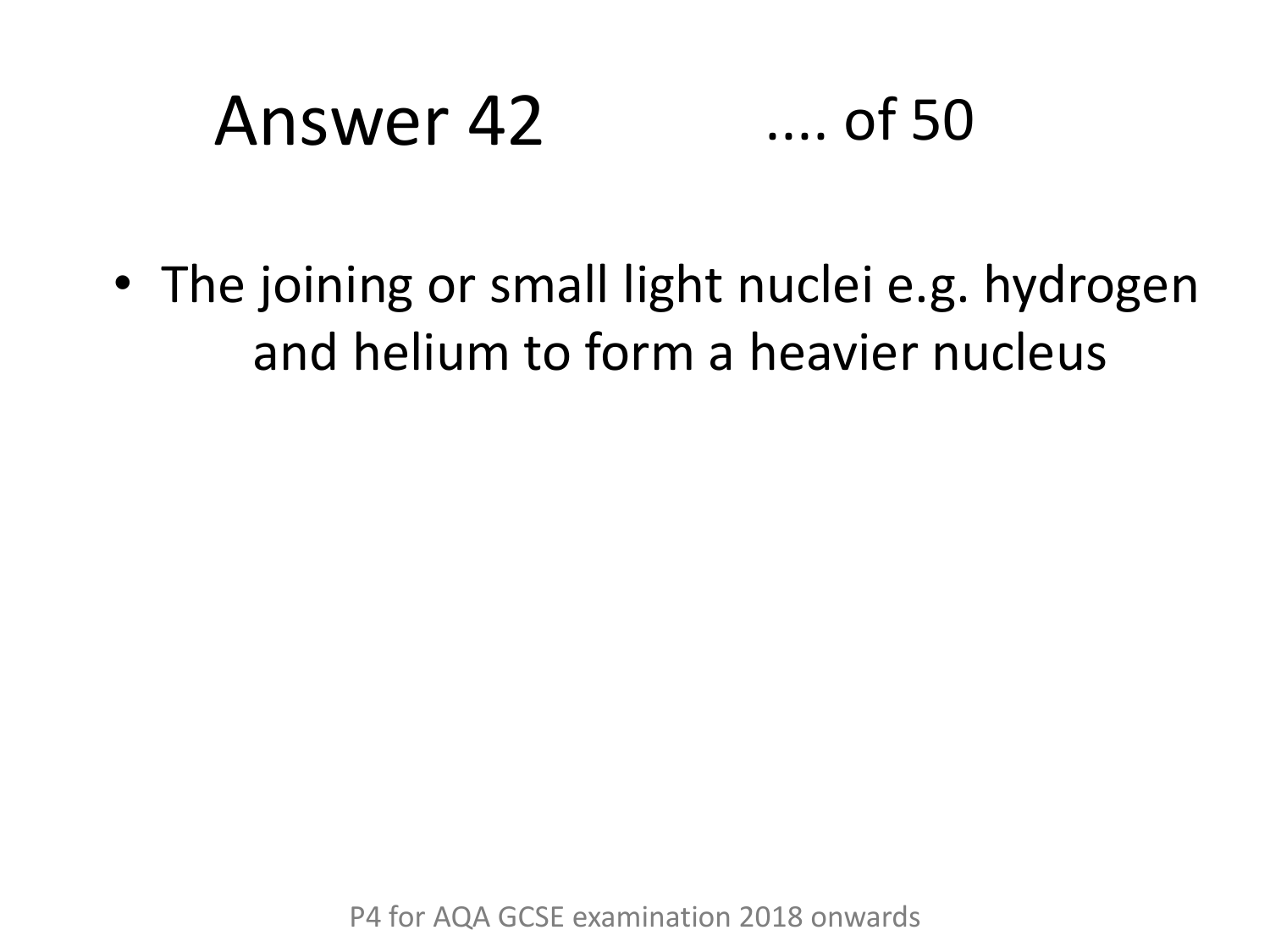#### Question 43

#### .... of 50 **SS**

• Compare fission and fusion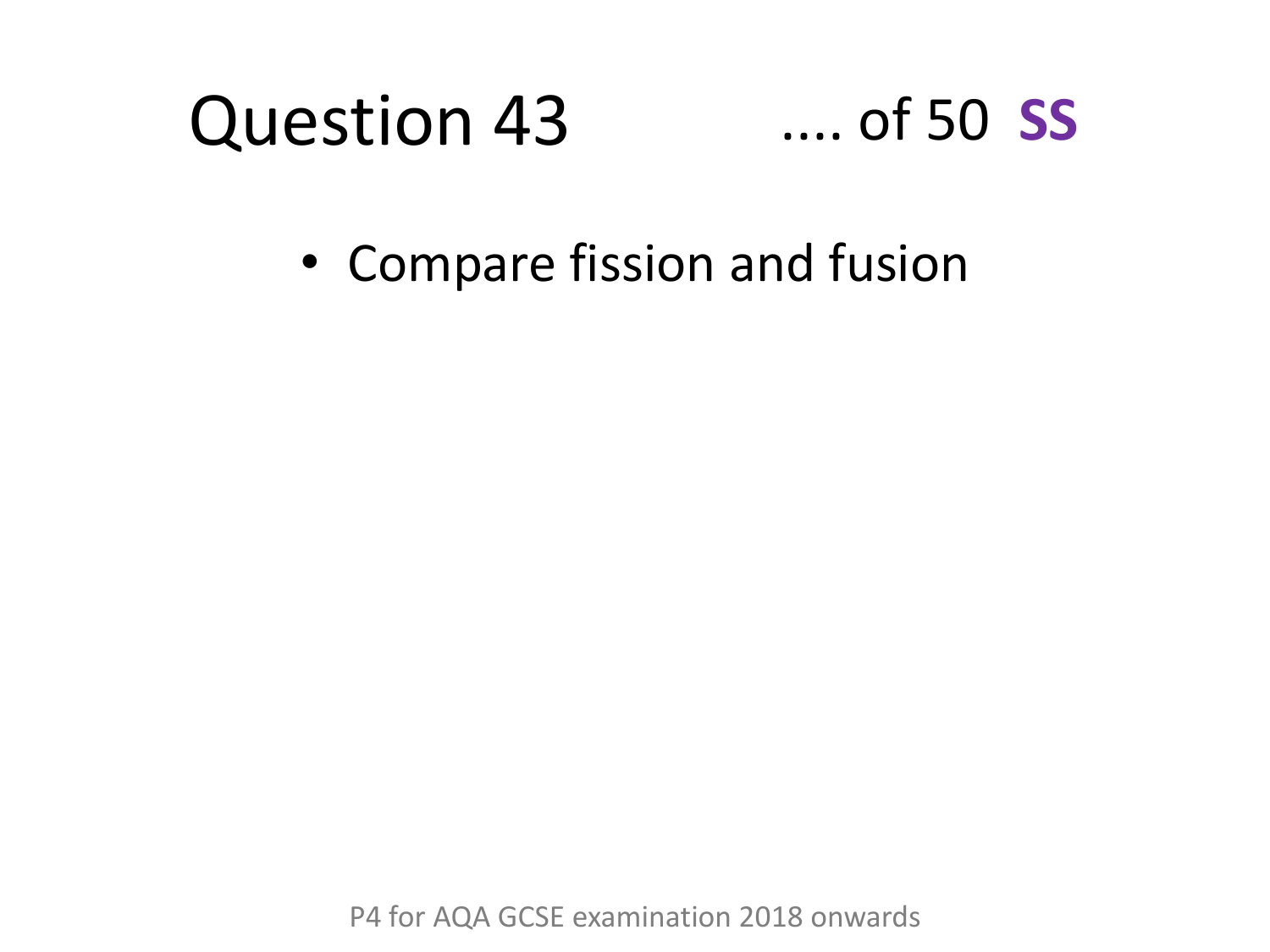### Answer 43 .... of 50

- Fission = splitting a large nucleus e.g. uranium
- Fusion = joining two small nuclei e.g. hydrogen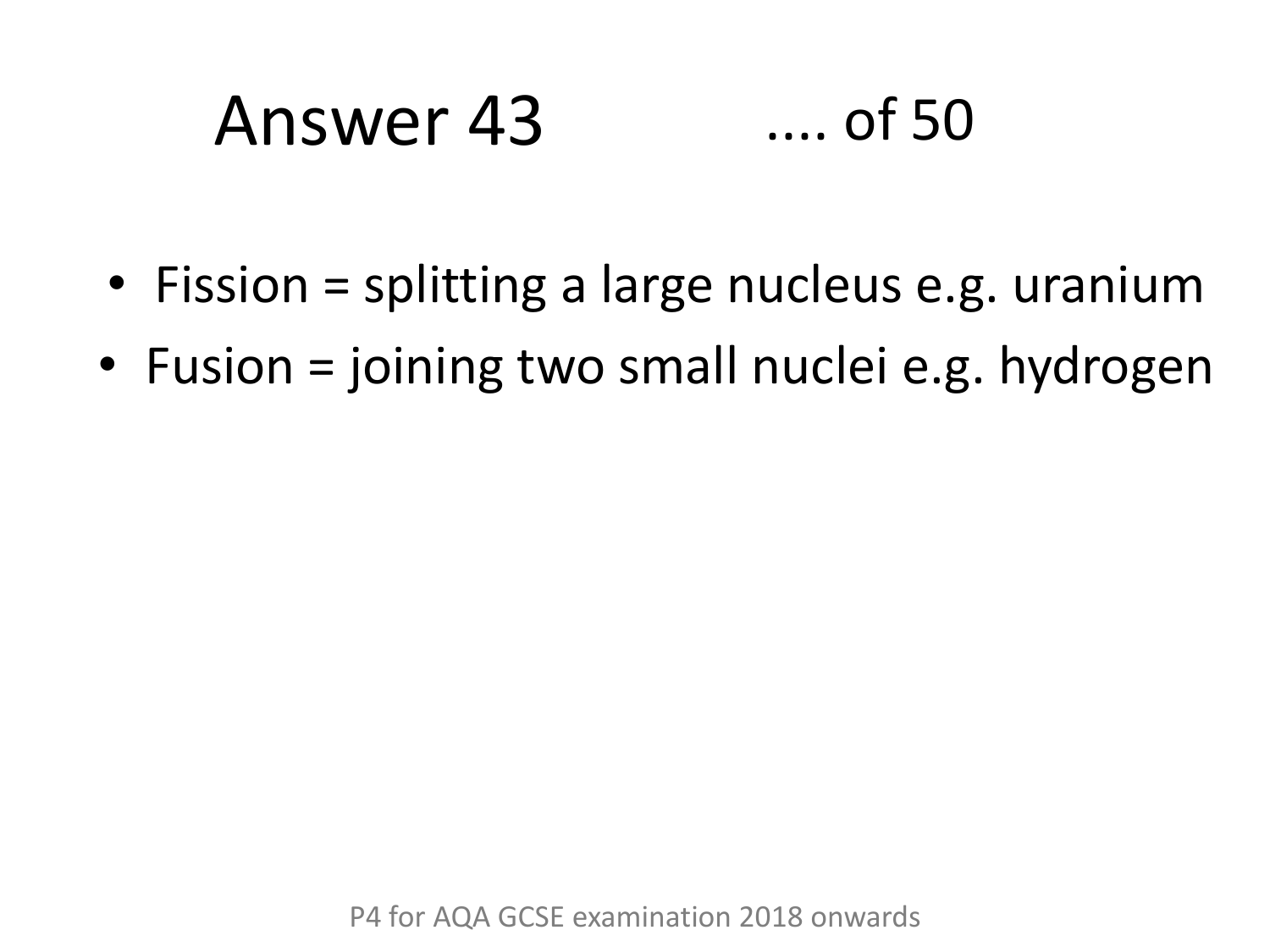#### Question 44



• Why do scientists want to achieve fusion on earth?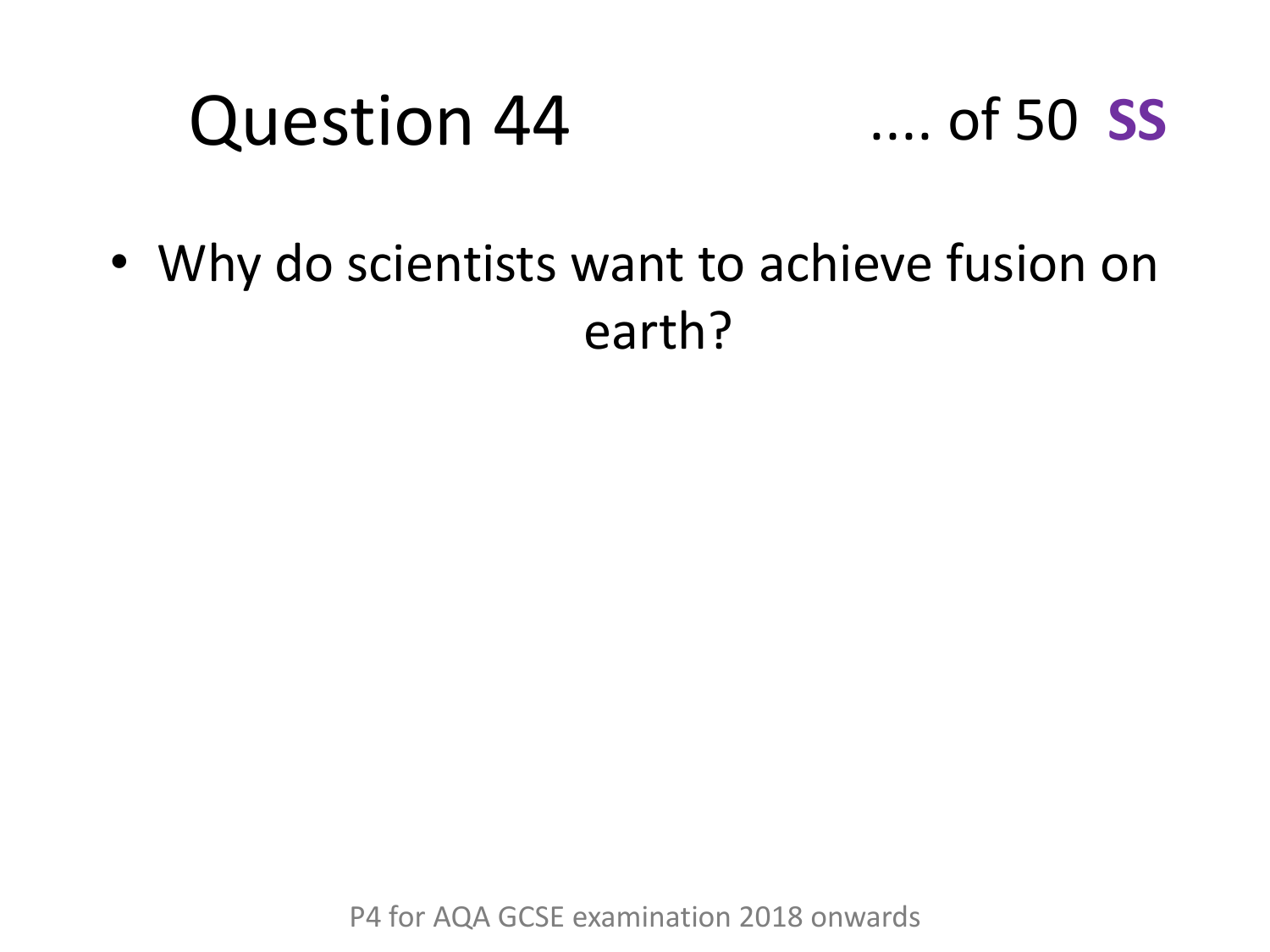### Answer 44 .... of 50

• There is plenty of hydrogen for fusion e.g. in sea water and the waste products (mainly helium) aren't radioactive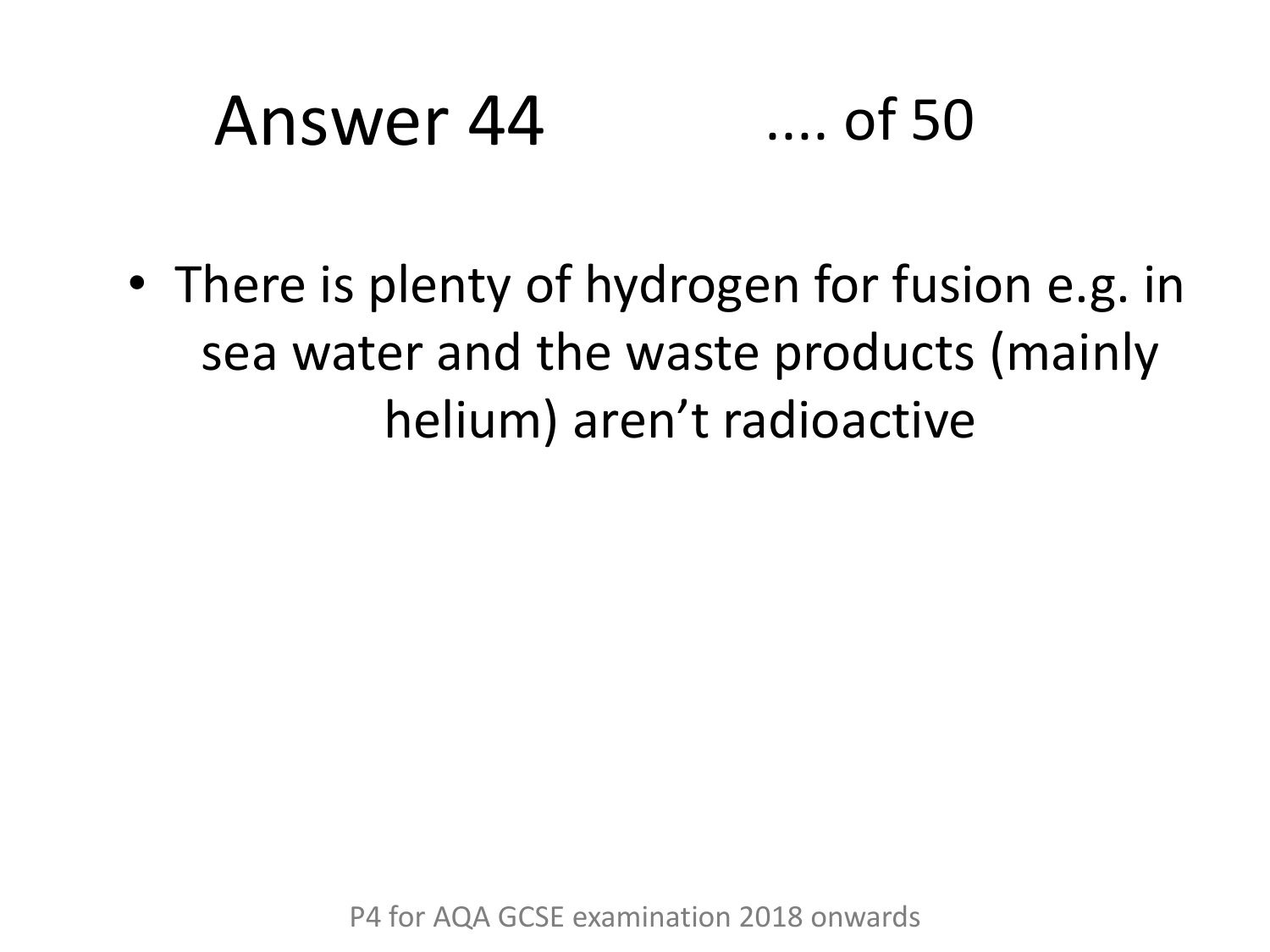#### Question 45 .... of 50 **SS**

• How are fusion bombs started?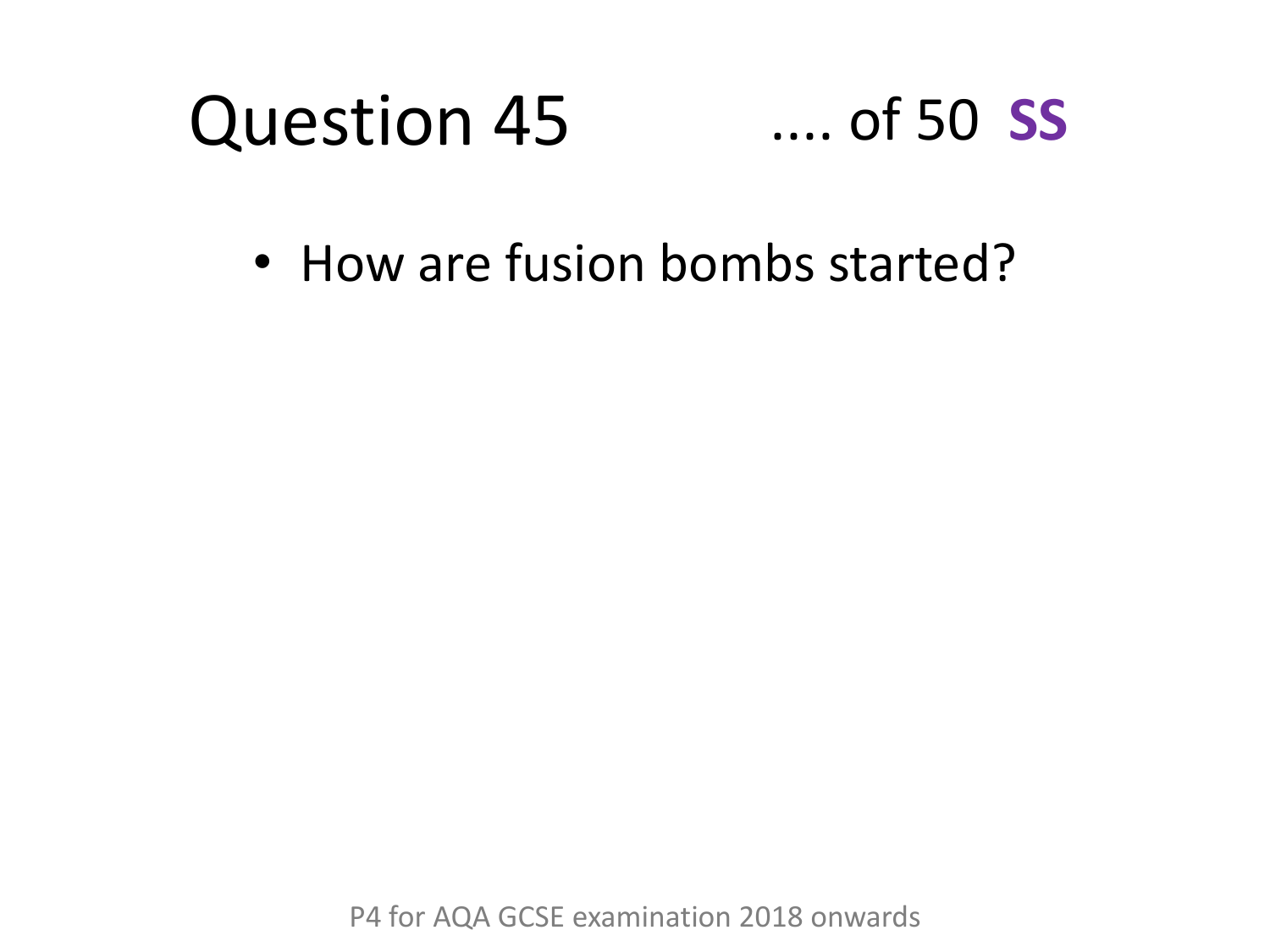### Answer 45 .... of 50

• With a fission reaction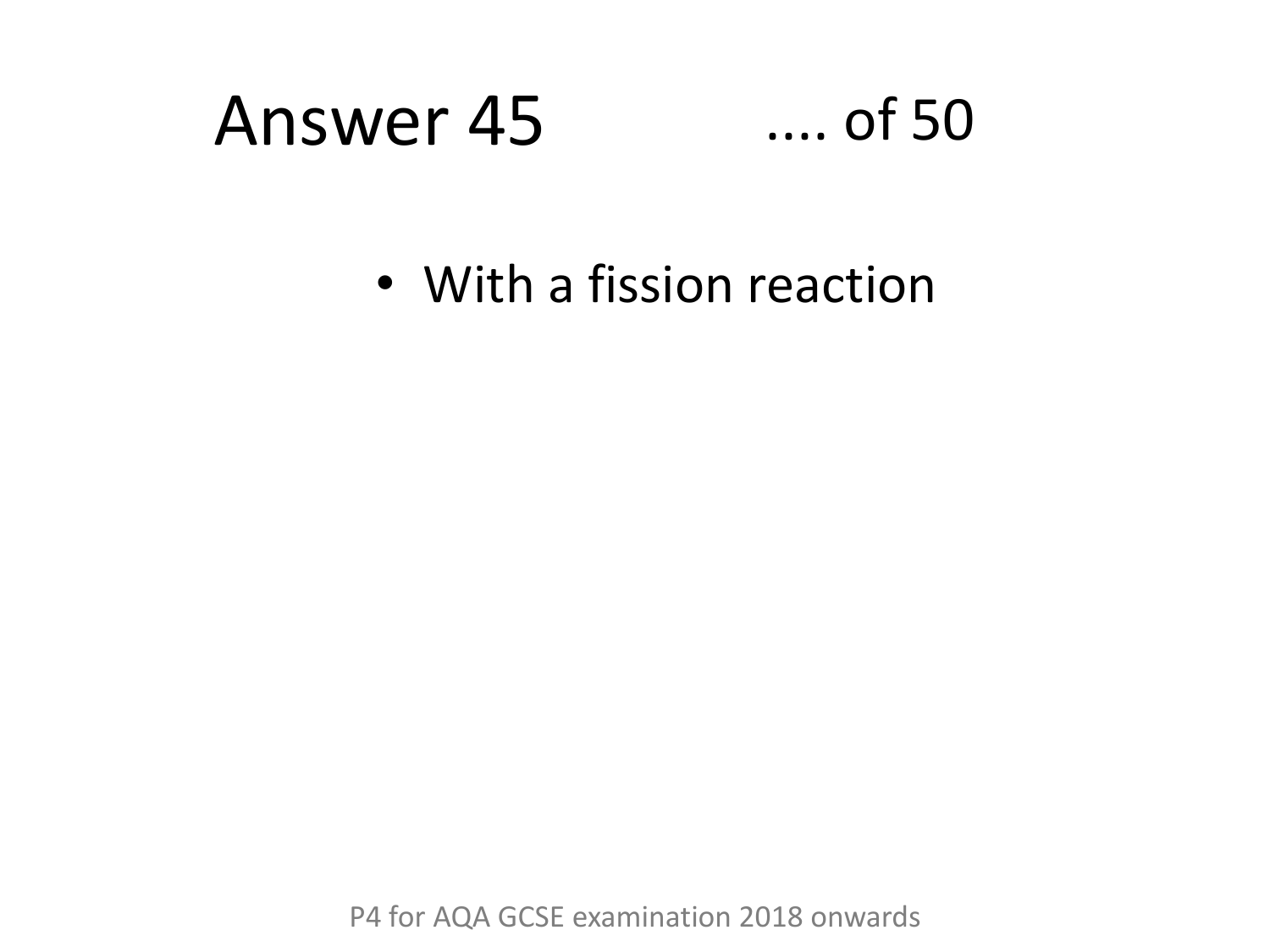#### Question 46 .... of 50

• Describe the plum pudding model of the atom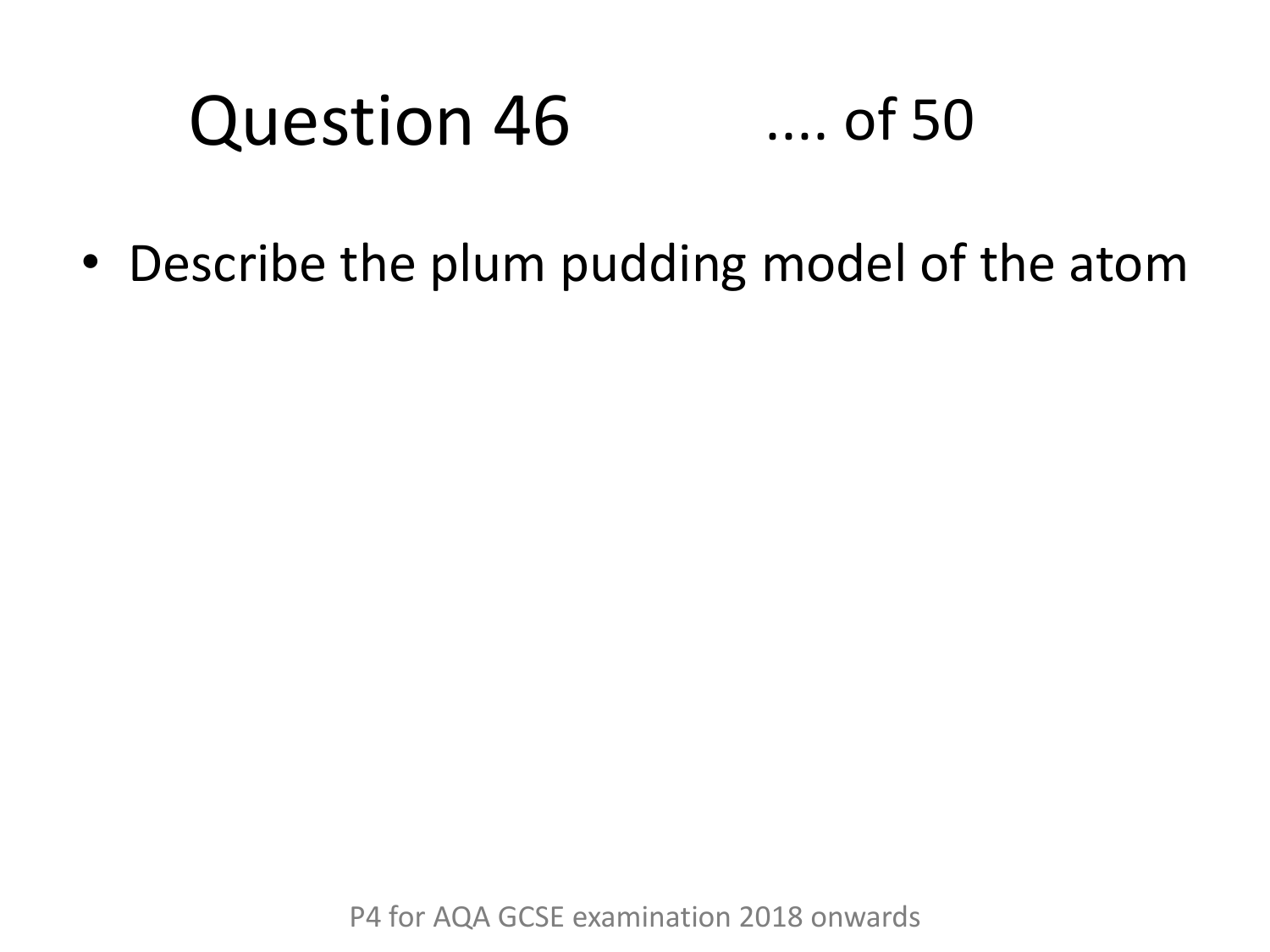### Answer 46 .... of 50

• Electrons are surrounded by positive charge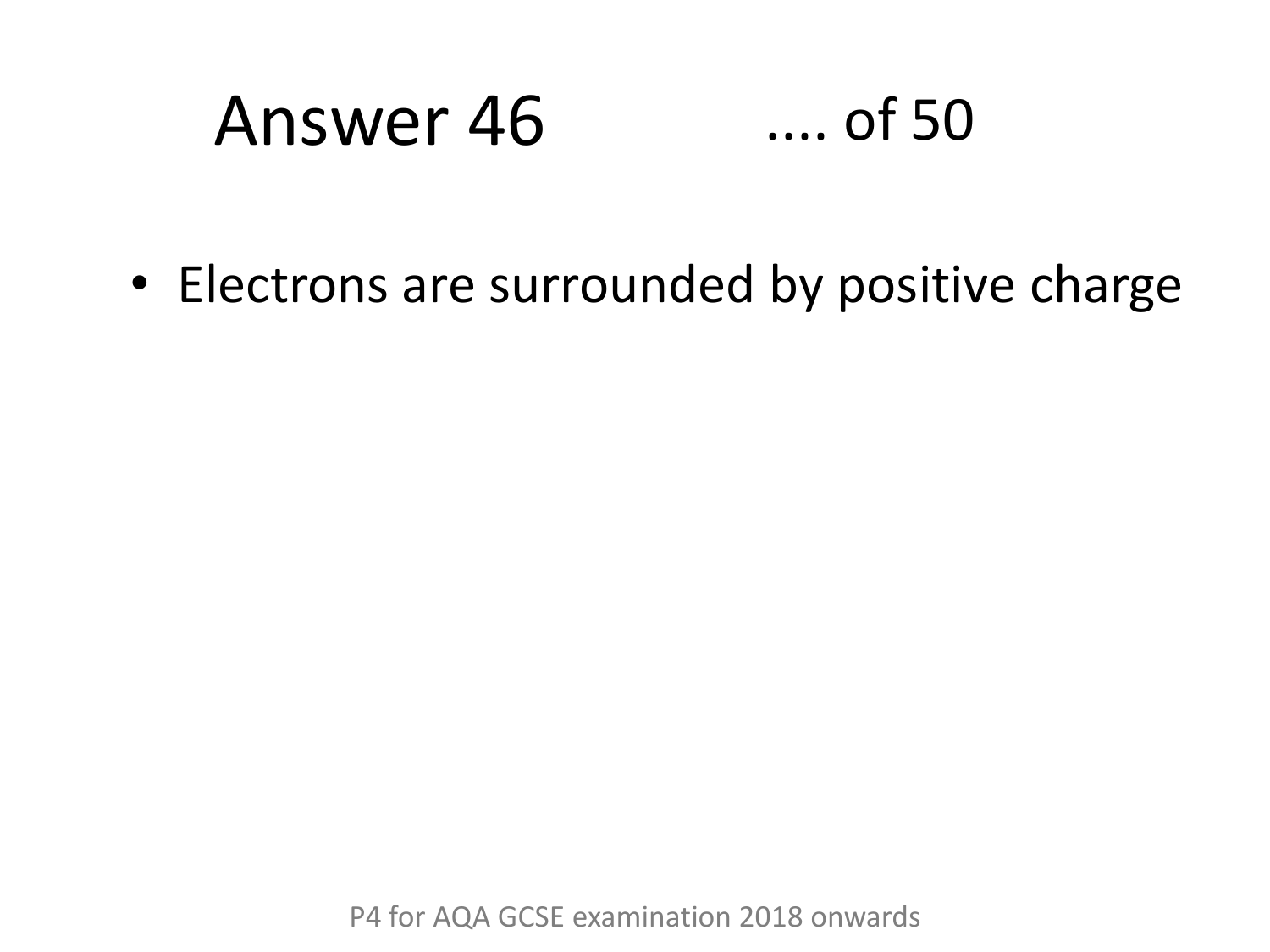#### Question 47 .... of 50

• What happened when Geiger and Marsden aimed a beam of alpha particles at a thin foil of metal?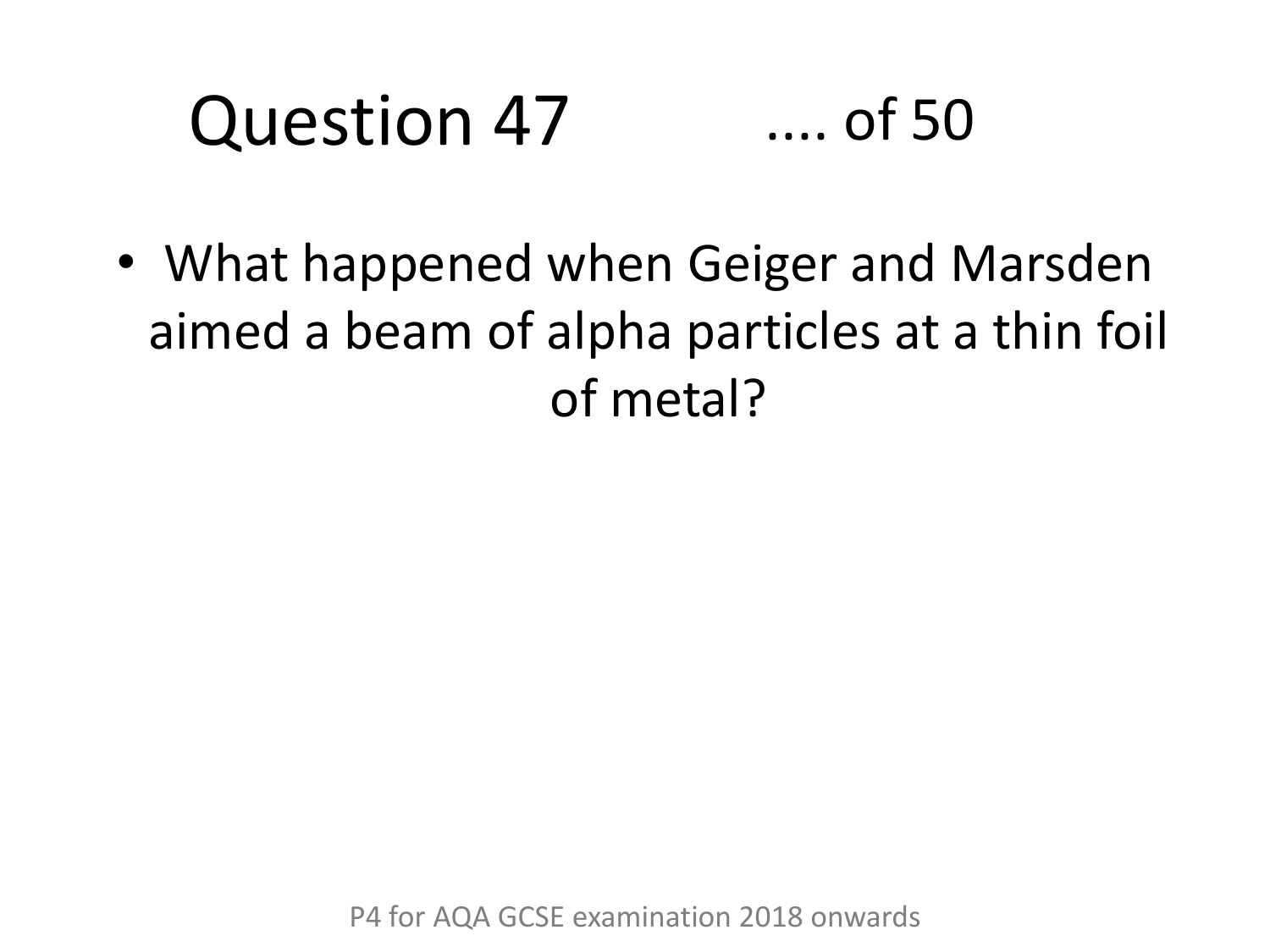# Answer 47 .... of 50

- Some passed straight through
- Others bounced off the foil in all directions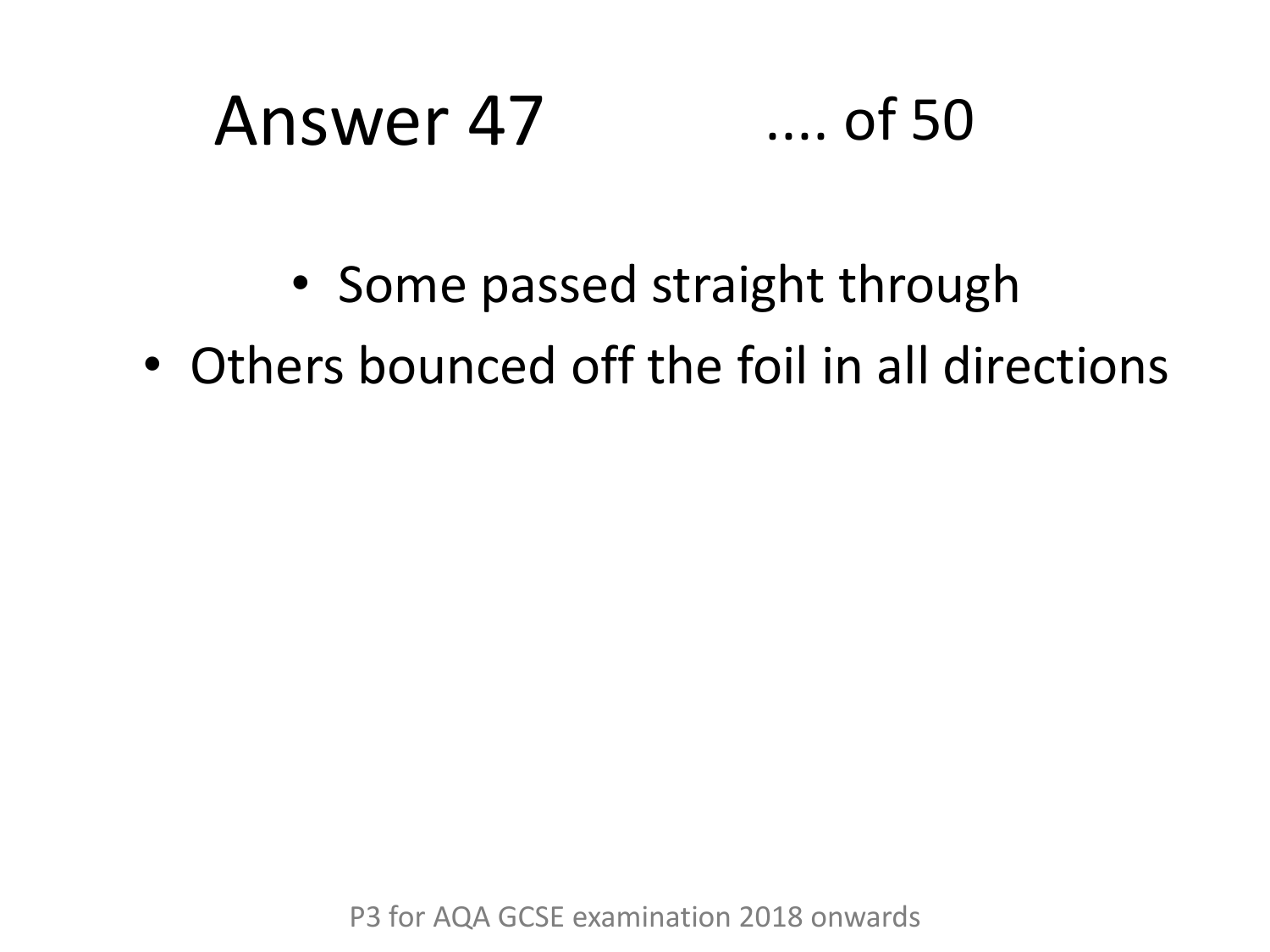#### Question 48 .... of 50

• What and when did Ernest Rutherford propose?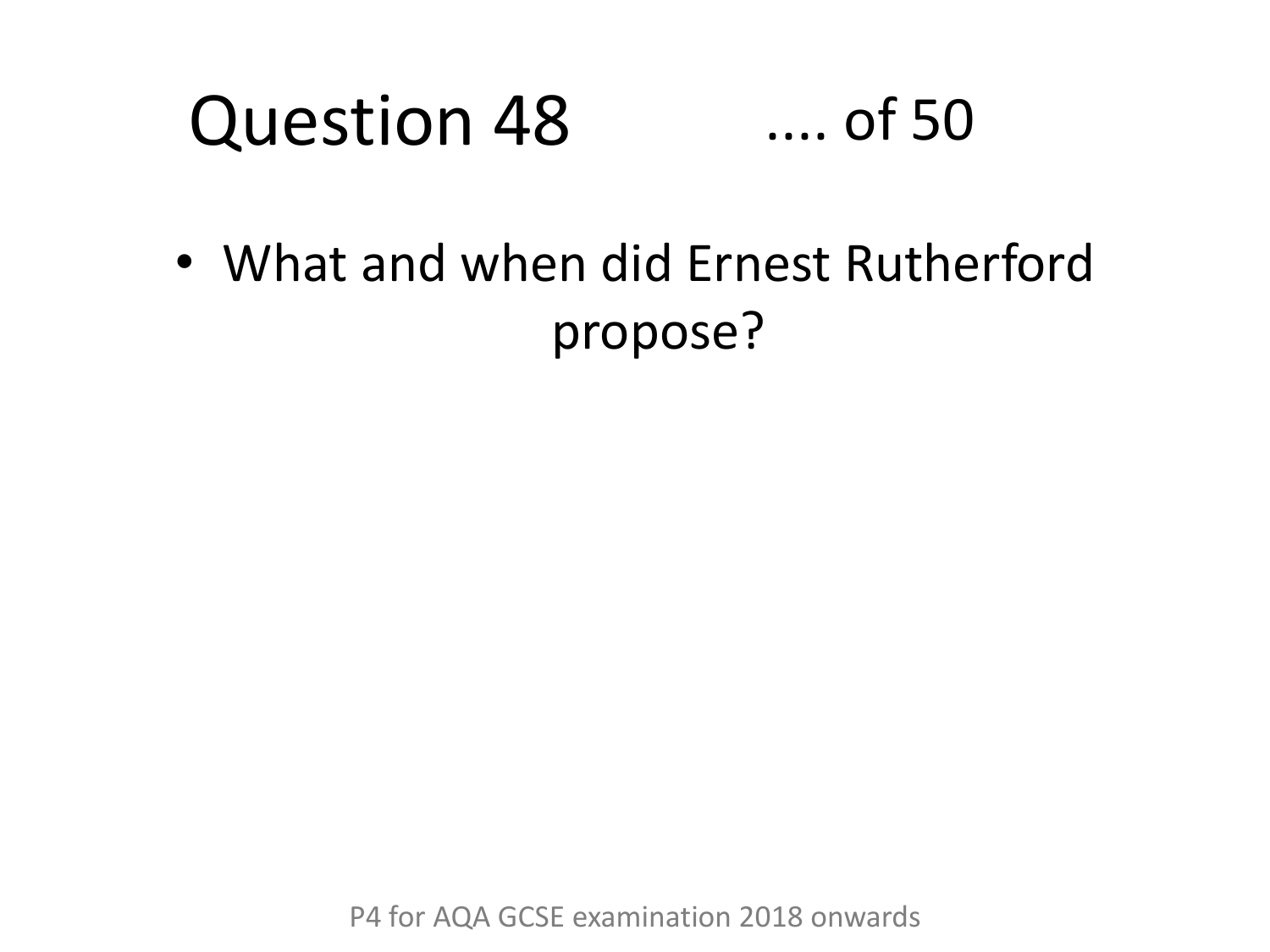### Answer 48 .... of 50

• The nuclear model with a small central nucleus containing most of the mass and charged electrons orbiting it. 1911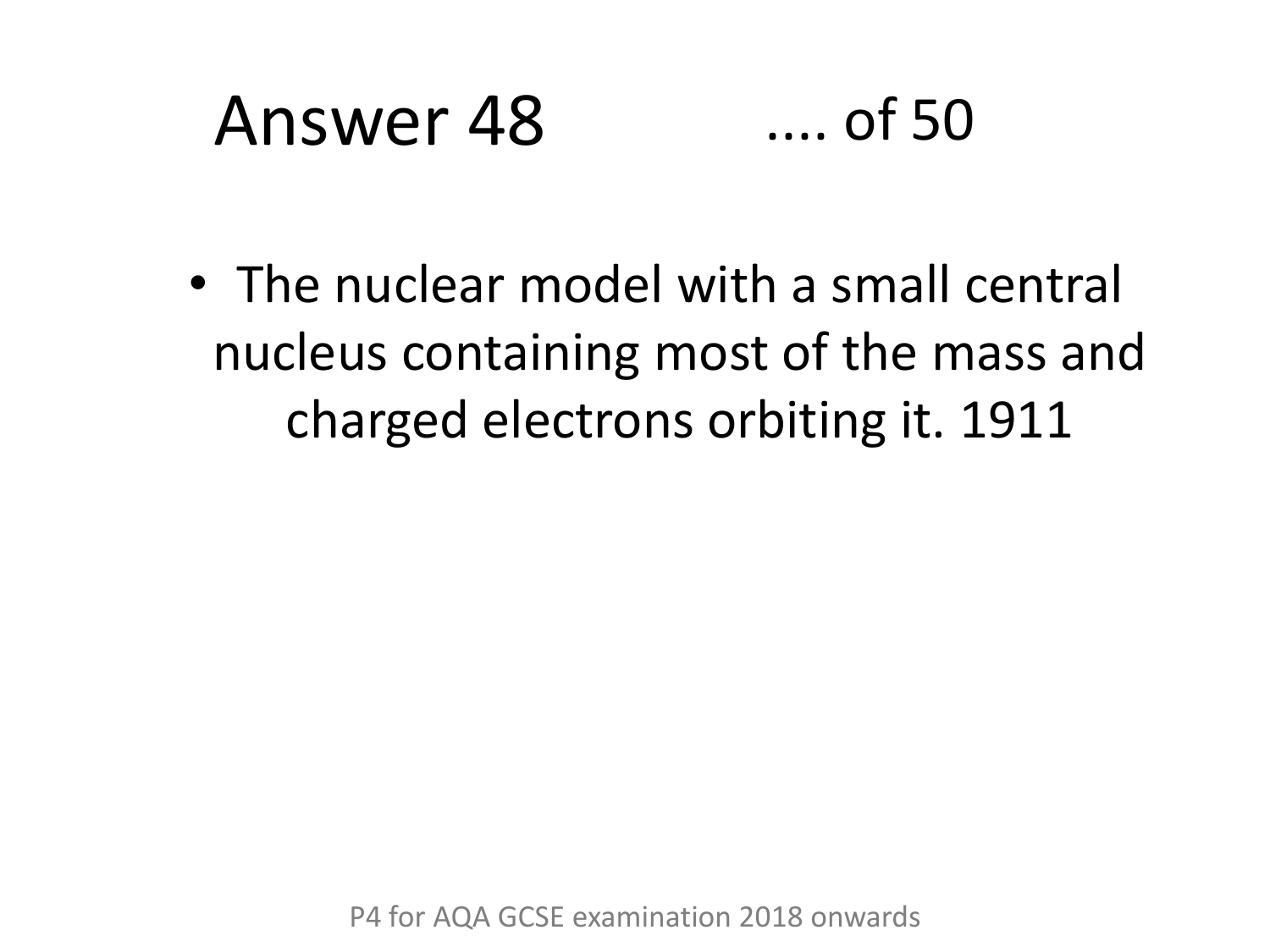#### Question 49 .... of 50

• What was the problem with the nuclear model?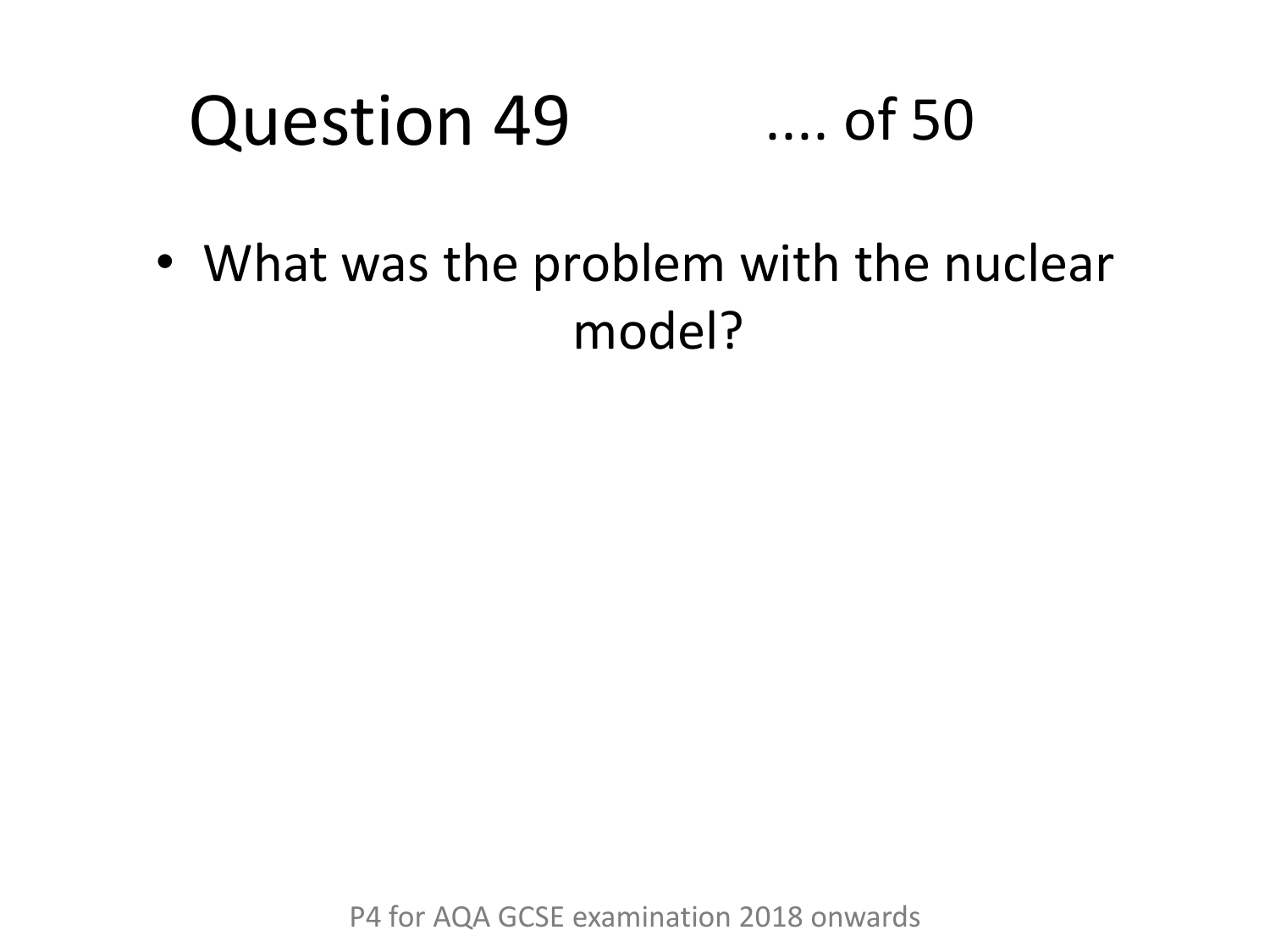### Answer 49 .... of 50

• Classical mechanics showed the electrons wouldn't stay stable in orbits and would spiral into the nucleus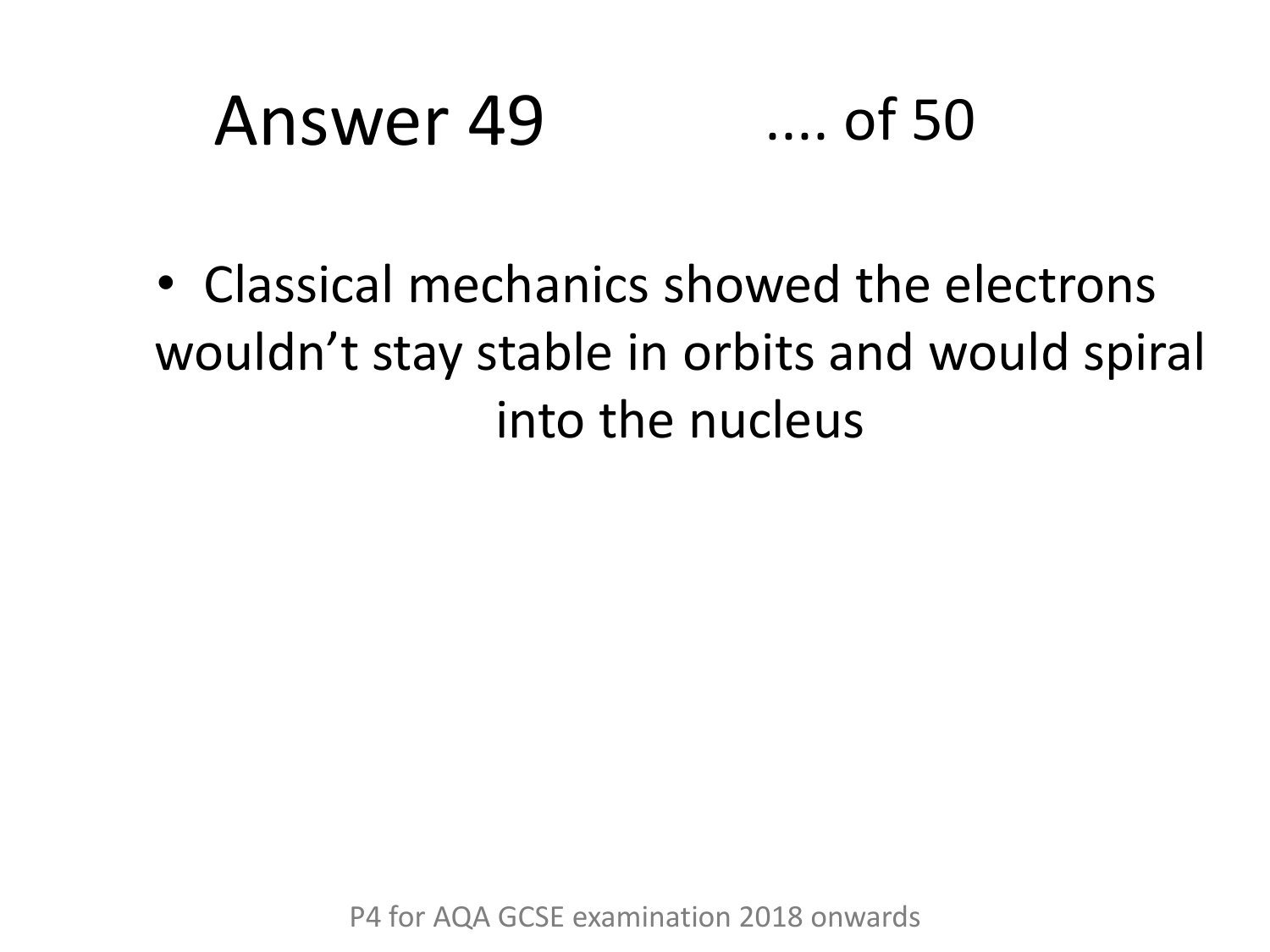#### Question 50 .... of 50

• Who and when discovered the proton and the neutron?